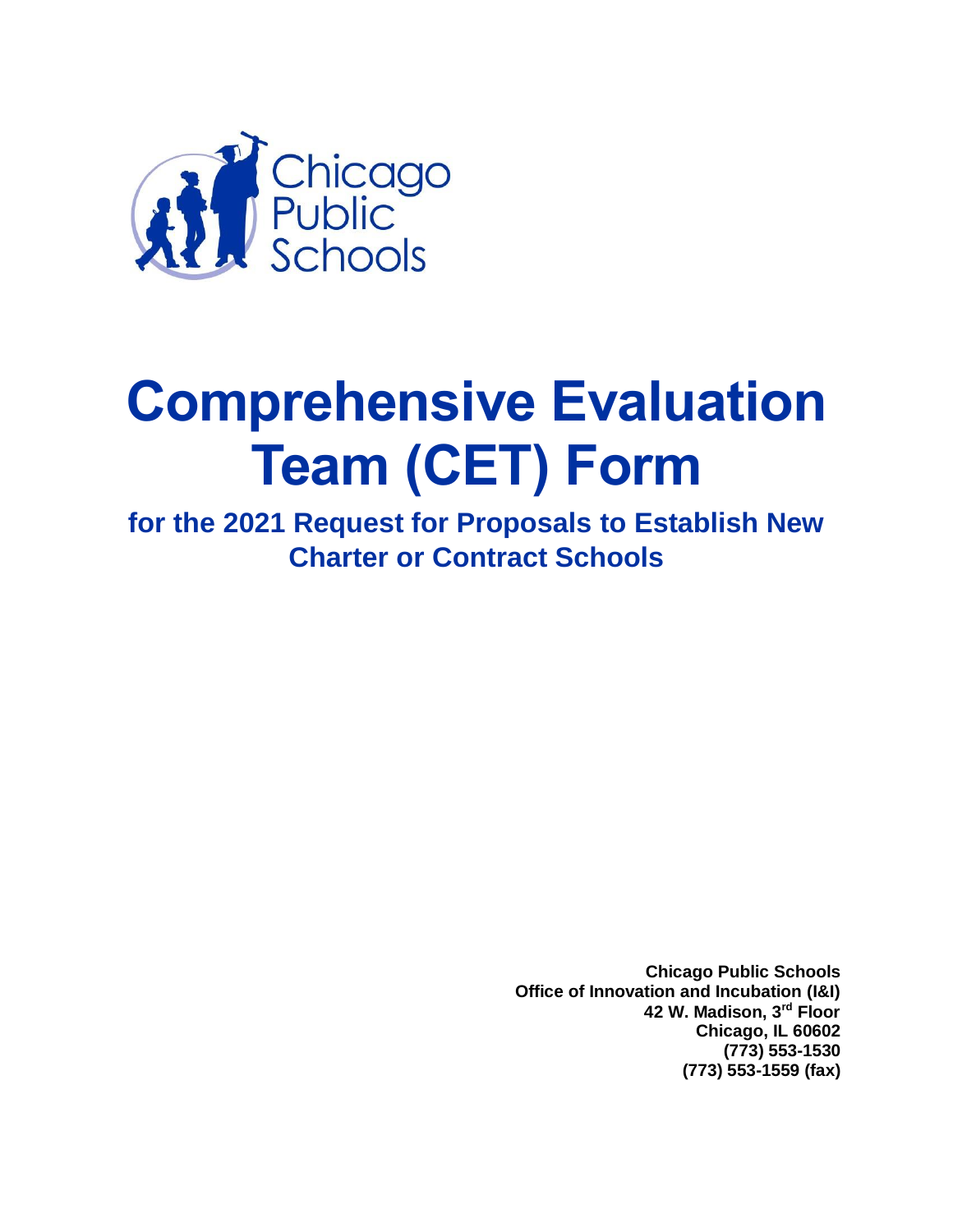

# **Contents**

| Section 2.9: Discipline, Behavioral Intervention, and Classroom Management28 |  |
|------------------------------------------------------------------------------|--|
|                                                                              |  |
|                                                                              |  |
|                                                                              |  |
|                                                                              |  |
|                                                                              |  |
|                                                                              |  |
|                                                                              |  |
|                                                                              |  |
|                                                                              |  |
|                                                                              |  |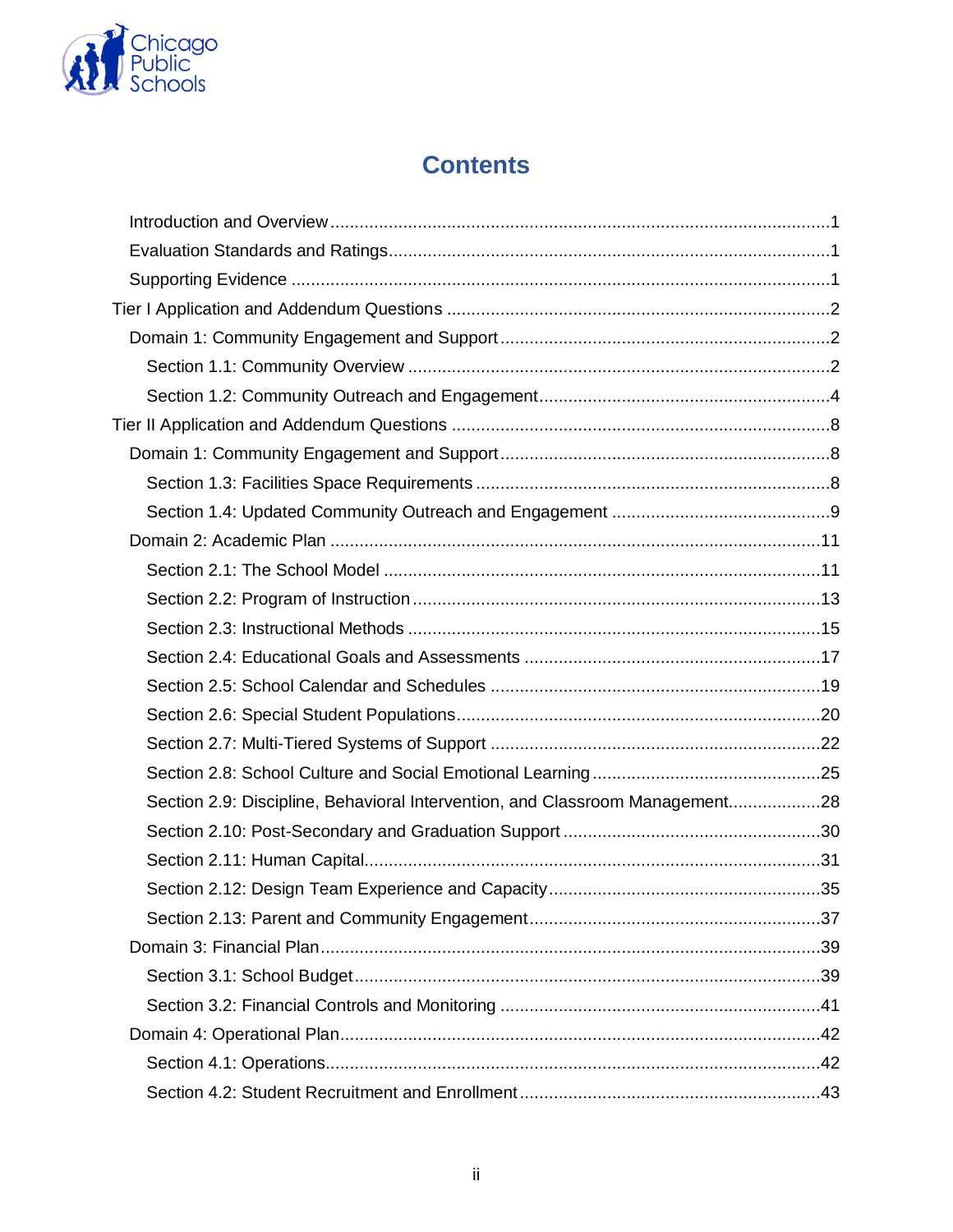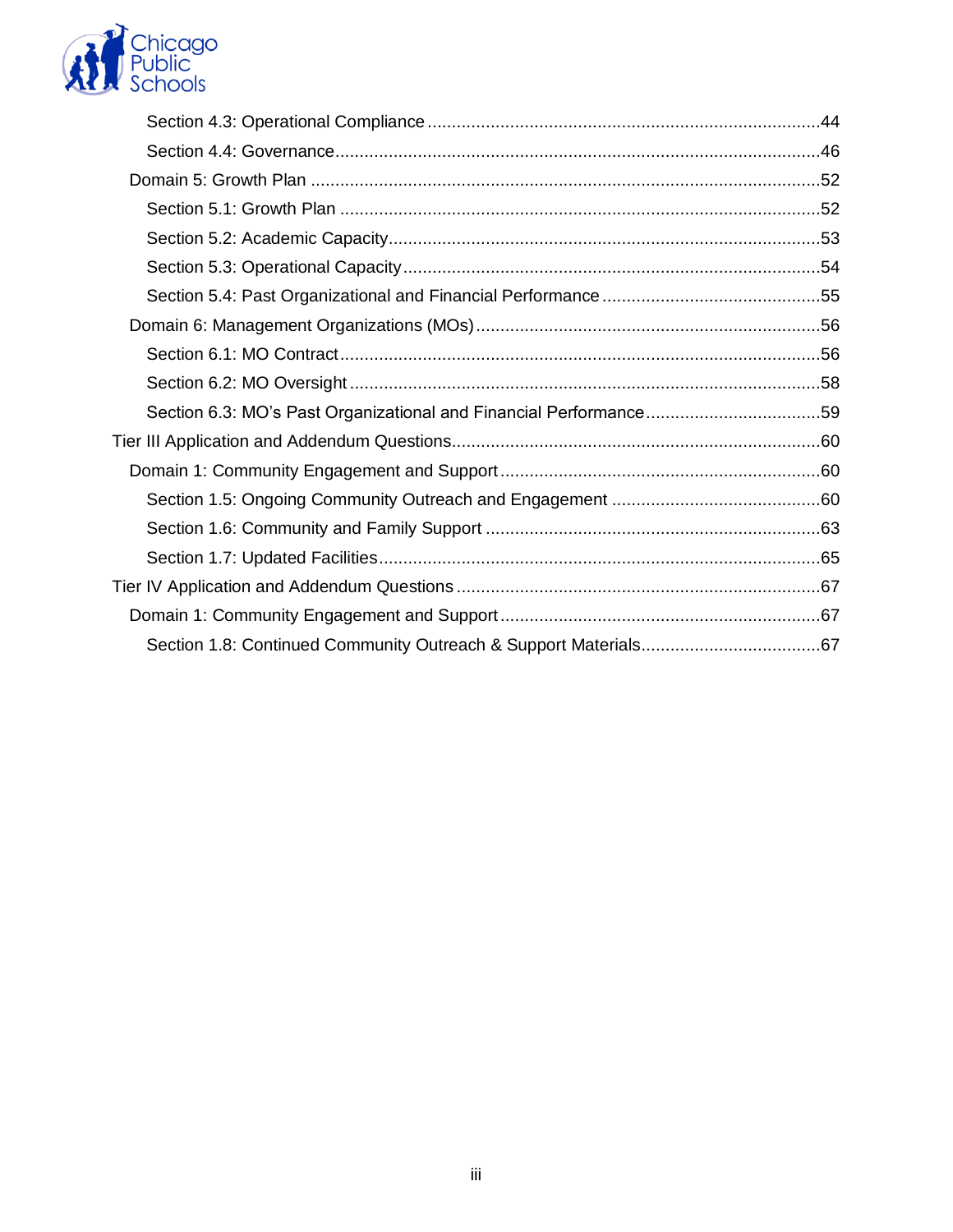

# <span id="page-3-0"></span>**Introduction and Overview**

Thank you for dedicating your time, effort, and expertise to help review proposals for new charter and contract schools submitted in response to the annual New Schools Request for Proposals (RFP). Through your participation as a member of the Comprehensive Evaluation Team (CET) assigned to review this proposal, you will play an integral role in helping to determine final recommendations for new school proposals. The applicants that meet the standards identified in the RFP and demonstrate the capacity to open and manage a highquality school that will prepare students for success in college, career, and life can be recommended for approval.

# <span id="page-3-1"></span>**Evaluation Standards and Ratings**

This evaluation form includes the evaluation criteria used to rate the quality of the proposal response for your assigned sections. Rate each evaluation criterion as "Met," "Partially Met", or "Not Met". After rating each evaluation criterion in a section, select the most appropriate overall section rating: "Meets the Standard", "Partially Meets the Standard", or "Does Not Meet the Standard" according to the following guidelines:

- **Meets the Standard:** The applicant's response reflects a thorough understanding of key issues and demonstrates the design team's capacity to implement its plan. It addresses the topics with specific and accurate information, aligns with the mission and goals of the school, and presents a clear, realistic picture of how the school expects to operate.
- **Partially Meets the Standard:** The response meets the criteria in many respects, but lacks detail and/or requires additional information in one or more areas.
- **Does Not Meet the Standard:** The response demonstrates that the design team does not possess capacity to implement its plan. The response is significantly incomplete, lacks meaningful detail or otherwise raises significant concerns about the viability of the plan or the applicant's ability to carry it out.

High quality proposal responses will include all or most of the characteristics listed underneath the evaluation criterion.

# <span id="page-3-2"></span>**Supporting Evidence**

For each section you are assigned, provide evidence, notes, and findings from the proposal that reflect on the criterion identified in the column on the left. Please include findings and notes that enabled you to determine whether an applicant has "Met", "Partially Met", or "Not Met" each criterion that you have evaluated. An applicant may meet certain criteria, but still present some concerns or questions about their understanding, capacity, or plan, relative to those criteria. All evidence provided, regardless of particular criterion or overall section ratings (Meets, Partially Meets, and Does Not Meet the Standard) will be used to develop a final Recommendation Report. This Recommendation Report will explain the rationale for the CET's rating of each section.

When citing evidence from the proposal, include page numbers and appendix numbers for easy reference.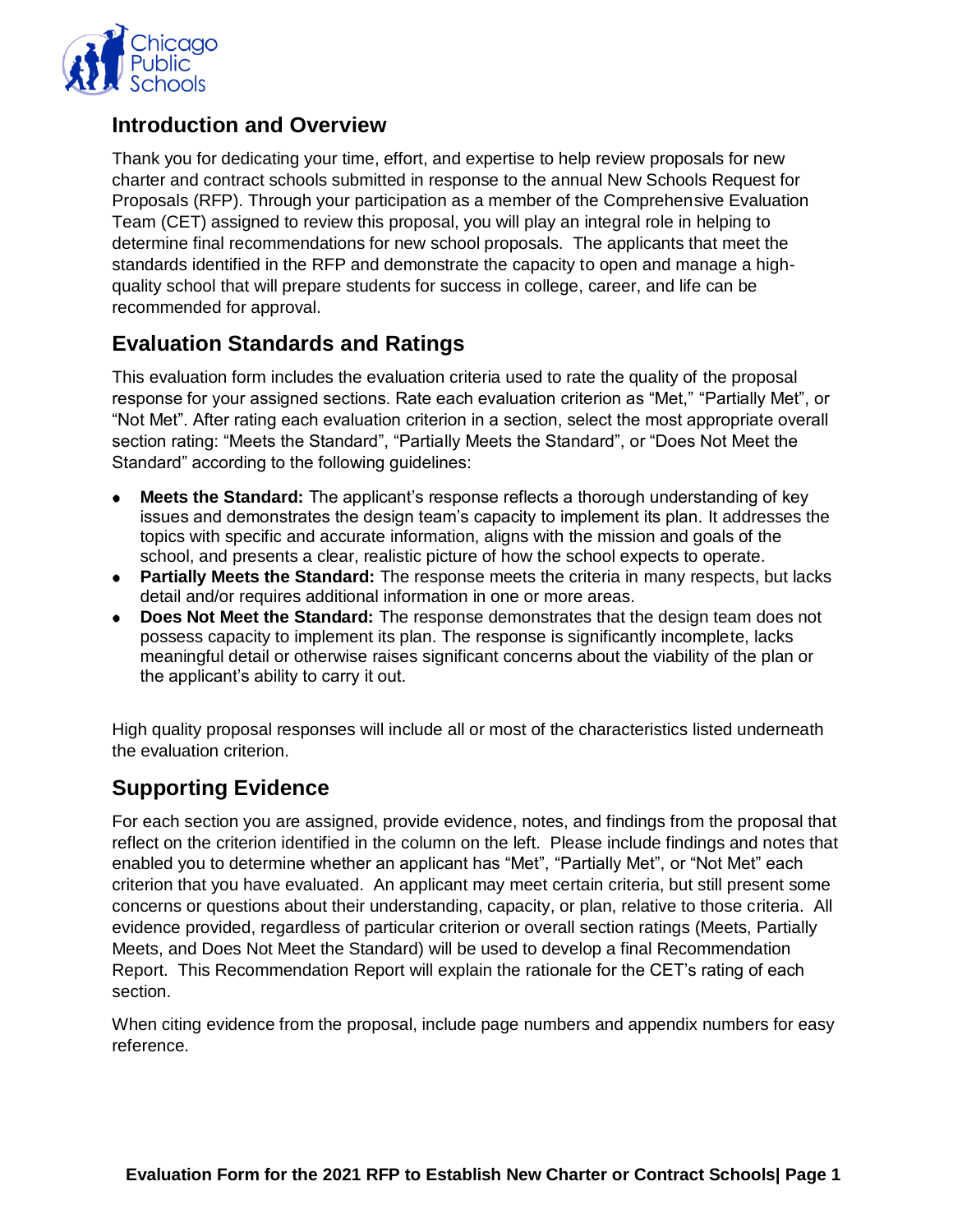

# **Tier I Application and Addendum Questions**

## <span id="page-4-1"></span><span id="page-4-0"></span>**Domain 1: Community Engagement and Support**

*Key Question: Has the applicant conducted robust engagement and garnered authentic parent and community support, establishing a strong foundation for opening and operating a school with engaged and empowered families and communities?* 

## <span id="page-4-2"></span>**Section 1.1: Community Overview**

The applicant has sought to understand the characteristics, background, and history of the students, families, and communities it would serve if approved to open.

#### **Section Rating**

| $\Box$ Meets the Standard | $\Box$ Partially Meets the | $\Box$ Does Not Meet the |
|---------------------------|----------------------------|--------------------------|
|                           | <b>Standard</b>            | <b>Standard</b>          |

| <b>Met</b>   | <b>Partially</b> | <b>Not</b> | <b>Criteria</b>                     | <b>Findings, Notes, Questions</b> |
|--------------|------------------|------------|-------------------------------------|-----------------------------------|
|              | <b>Met</b>       | <b>Met</b> |                                     | (Provide Page #s for Reference)   |
| П            | П                | $\Box$     | Identified two possible facility    |                                   |
|              |                  |            | locations and the targeted          |                                   |
|              |                  |            | recruitment area and                |                                   |
|              |                  |            | communit(ies) for the proposed      |                                   |
|              |                  |            | school                              |                                   |
| $\mathsf{L}$ | П                | П          | The applicant provided a sound      |                                   |
|              |                  |            | rationale for the selected target   |                                   |
|              |                  |            | recruitment area that clearly       |                                   |
|              |                  |            | explains (1) why the school         |                                   |
|              |                  |            | intends to focus recruitment in the |                                   |
|              |                  |            | selected area or (2) why the        |                                   |
|              |                  |            | school anticipates the majority of  |                                   |
|              |                  |            | its student population will come    |                                   |
|              |                  |            | from the proposed area              |                                   |
|              | П                | п          | A comprehensive but concise         |                                   |
|              |                  |            | overview of the targeted            |                                   |
|              |                  |            | communit(ies), which includes key   |                                   |
|              |                  |            | events from at least the last few   |                                   |
|              |                  |            | decades and the major political,    |                                   |
|              |                  |            | economic, educational,              |                                   |
|              |                  |            | demographic, and community-         |                                   |
|              |                  |            | specific trends that are important  |                                   |
|              |                  |            | to understand when seeking to       |                                   |
|              |                  |            | serve the community                 |                                   |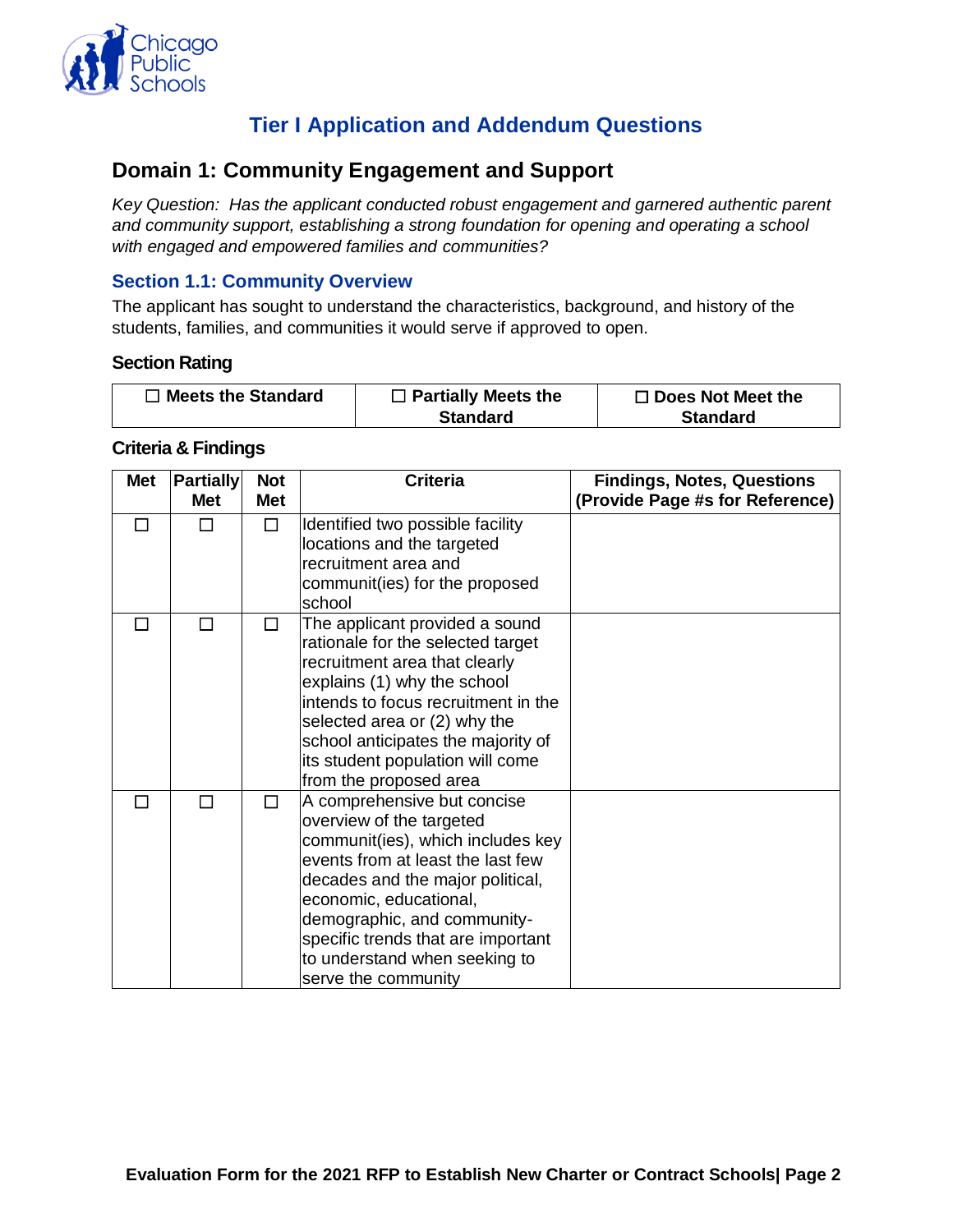

| <b>Met</b> | <b>Partially</b> | <b>Not</b> | <b>Criteria</b>                      | <b>Findings, Notes, Questions</b> |
|------------|------------------|------------|--------------------------------------|-----------------------------------|
|            | <b>Met</b>       | <b>Met</b> |                                      | (Provide Page #s for Reference)   |
| П          | П                | $\Box$     | A thorough and accurate detail of    |                                   |
|            |                  |            | community characteristics for each   |                                   |
|            |                  |            | of the communities within the        |                                   |
|            |                  |            | recruitment area that includes data  |                                   |
|            |                  |            | points relevant to the proposed      |                                   |
|            |                  |            | new school (such as the number of    |                                   |
|            |                  |            | school-age children, population      |                                   |
|            |                  |            | trends, socio-economic factors and   |                                   |
|            |                  |            | additional factors relevant to their |                                   |
|            |                  |            | targeted areas)                      |                                   |
| П          | П                | □          | A complete listing of the existing   |                                   |
|            |                  |            | schools in the recruitment area      |                                   |
| П          | П                | $\Box$     | Based on the demographics of the     |                                   |
|            |                  |            | communities and existing schools     |                                   |
|            |                  |            | in the recruitment area, the         |                                   |
|            |                  |            | proposed school provided a           |                                   |
|            |                  |            | realistic and probable projection of |                                   |
|            |                  |            | the anticipated student population   |                                   |
|            |                  |            | that reflects an understanding of    |                                   |
|            |                  |            | the targeted communit(ies)           |                                   |
| П          | П                | П          | A detailed explanation, based on     |                                   |
|            |                  |            | data and demonstrated need, of       |                                   |
|            |                  |            | the likely sources that the          |                                   |
|            |                  |            | proposed school will draw students   |                                   |
|            |                  |            | from in order to meet enrollment     |                                   |
|            |                  |            | targets                              |                                   |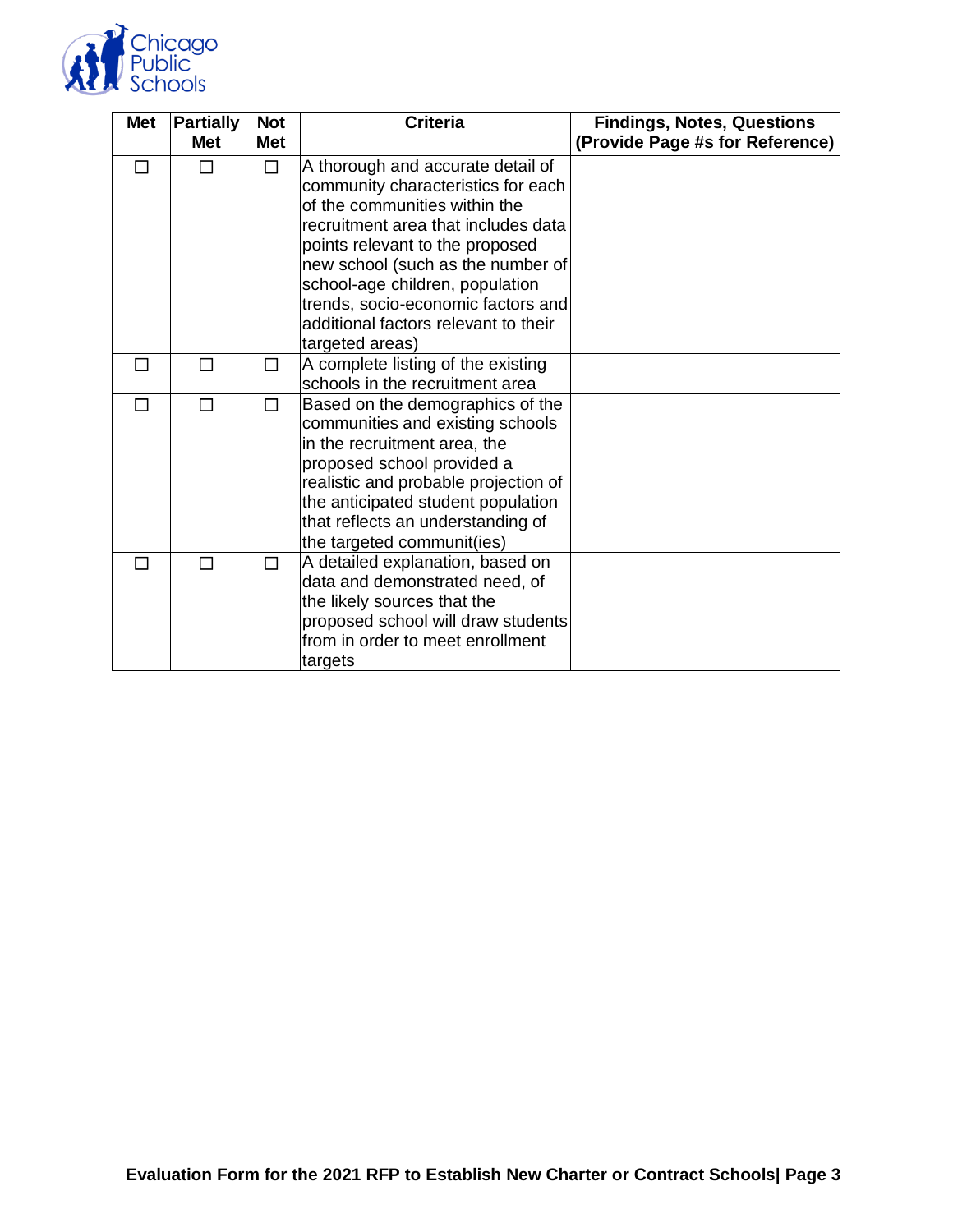

## <span id="page-6-0"></span>**Section 1.2: Community Outreach and Engagement**

The proposal presents a compelling rationale of the need for the proposed school and how the proposed school will effectively partner with the community and serve the target population.

#### **Section Rating**

| $\Box$ Meets the Standard | $\Box$ Partially Meets the | $\Box$ Does Not Meet the |
|---------------------------|----------------------------|--------------------------|
|                           | <b>Standard</b>            | <b>Standard</b>          |

| <b>Met</b> | <b>Partially</b><br><b>Met</b> | <b>Not</b><br><b>Met</b> | <b>Criteria</b>                                                                                                                                                                                                                                                                | <b>Findings, Notes, Questions</b><br>(Provide Page #s for Reference) |
|------------|--------------------------------|--------------------------|--------------------------------------------------------------------------------------------------------------------------------------------------------------------------------------------------------------------------------------------------------------------------------|----------------------------------------------------------------------|
| □          | $\Box$                         | $\Box$                   | Members of the design team/board<br>members have strong existing ties<br>to the community                                                                                                                                                                                      |                                                                      |
| ΙI         | П                              | П                        | A diverse range of stakeholders<br>were provided opportunities to be<br>listened to, informed and consulted<br>regarding the proposal, and the<br>engagement to-date laid a strong<br>groundwork for ongoing<br>community engagement and<br>partnerships                       |                                                                      |
| П          | $\Box$                         | П                        | A rationale for outreach and<br>engagement efforts, and how all<br>activities helped the team make<br>additional connections, enhanced<br>their understanding of the targeted<br>community and/or provided<br>opportunities for community<br>partnerships                      |                                                                      |
| П          | $\Box$                         | □                        | A clear description of the key<br>community input/feedback,<br>including input from those who<br>would be most impacted by a new<br>school. The majority of input will<br>be further explored during ongoing<br>community engagement or<br>incorporated into the school design |                                                                      |
| ΙI         | $\Box$                         | $\Box$                   | The goals of the community<br>engagement plan are aligned to<br>the RFP requirements, and are<br>likely to lead to robust community<br>engagement, partnership and<br>learning                                                                                                 |                                                                      |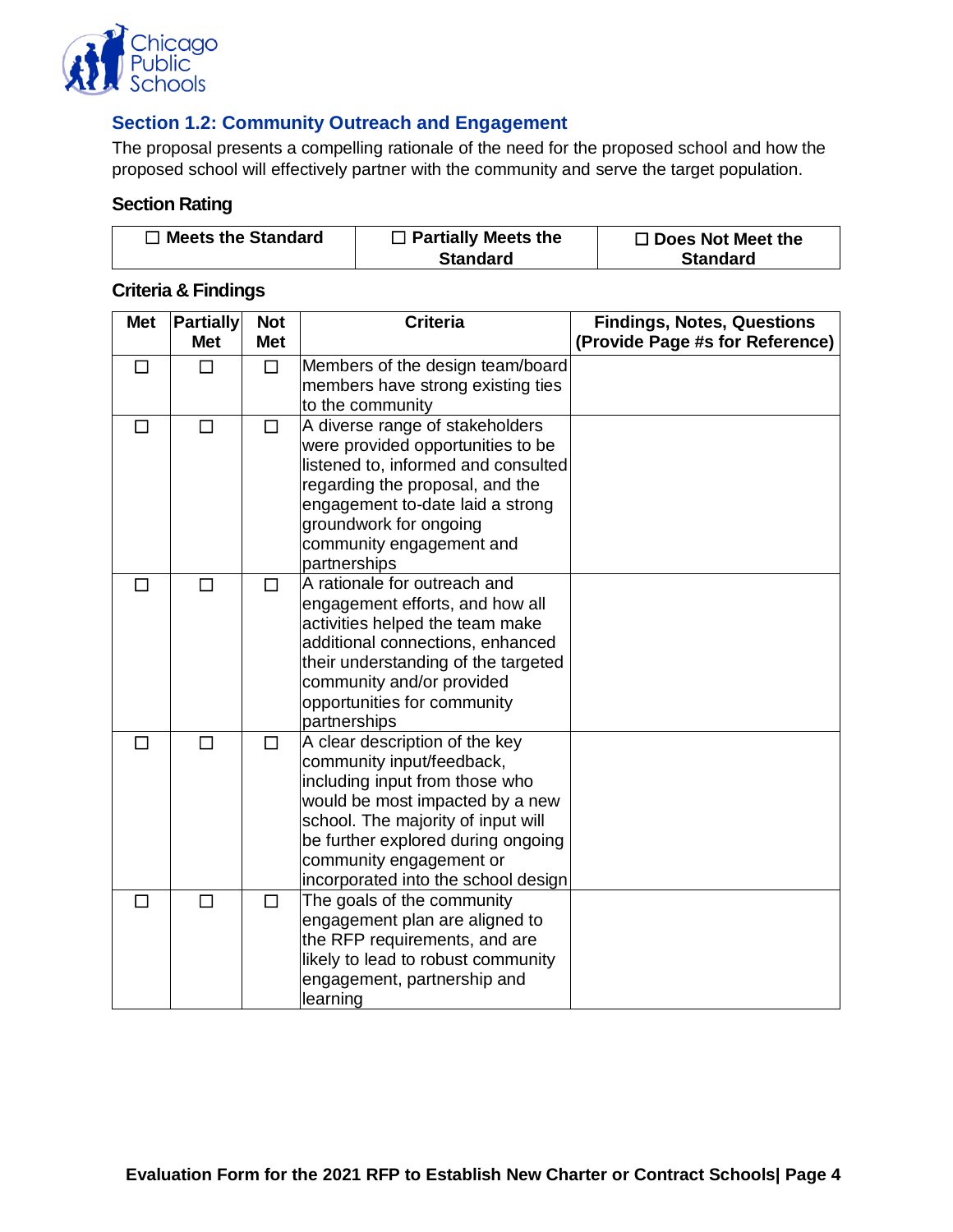

| <b>Met</b> | <b>Partially</b> | <b>Not</b>   | <b>Criteria</b>                                                                                                                                                                                                                                                                                                                                        | <b>Findings, Notes, Questions</b> |
|------------|------------------|--------------|--------------------------------------------------------------------------------------------------------------------------------------------------------------------------------------------------------------------------------------------------------------------------------------------------------------------------------------------------------|-----------------------------------|
|            | <b>Met</b>       | <b>Met</b>   |                                                                                                                                                                                                                                                                                                                                                        | (Provide Page #s for Reference)   |
|            | П                | $\Box$       | The community engagement plan<br>is sufficiently detailed to serve as a<br>roadmap for robust engagement<br>between the applicant team and a<br>wide range of diverse stakeholders<br>(including prospective parents,<br>prospective staff/volunteers,<br>business leaders, community<br>residents, community leaders,<br>elected officials, community |                                   |
|            |                  |              | organizations, etc.)                                                                                                                                                                                                                                                                                                                                   |                                   |
| $\Box$     | □                | $\Box$       | The community engagement plan<br>is rooted in transparency and aims<br>to promote trust and authentic<br>engagement among community<br>members, stakeholders and<br>partners. The plan includes the<br>following components:                                                                                                                           |                                   |
| П          | П                | П            | Identification of stakeholders of<br>the proposed school, including<br>any critical or key<br>stakeholders, that prioritized<br>the perspectives and voices of<br>those that would be most<br>impacted by the proposed new<br>school                                                                                                                   |                                   |
| ப          | П                | $\Box$       | A clear plan by the applicant<br>٠<br>team to engage all<br>stakeholders throughout the<br>year, with an emphasis on<br>engaging key stakeholders<br>early in the process to seek<br>input on the school's design                                                                                                                                      |                                   |
|            | $\blacksquare$   | $\mathsf{L}$ | Outreach and engagement<br>have been tailored to ensure<br>there are no barriers to<br>participation for various<br>stakeholder groups                                                                                                                                                                                                                 |                                   |
|            | П                | П            | The design team members'<br>roles and responsibilities in<br>engagement that builds on<br>existing connections to the<br>community and builds new<br>relationships/understanding<br>where appropriate                                                                                                                                                  |                                   |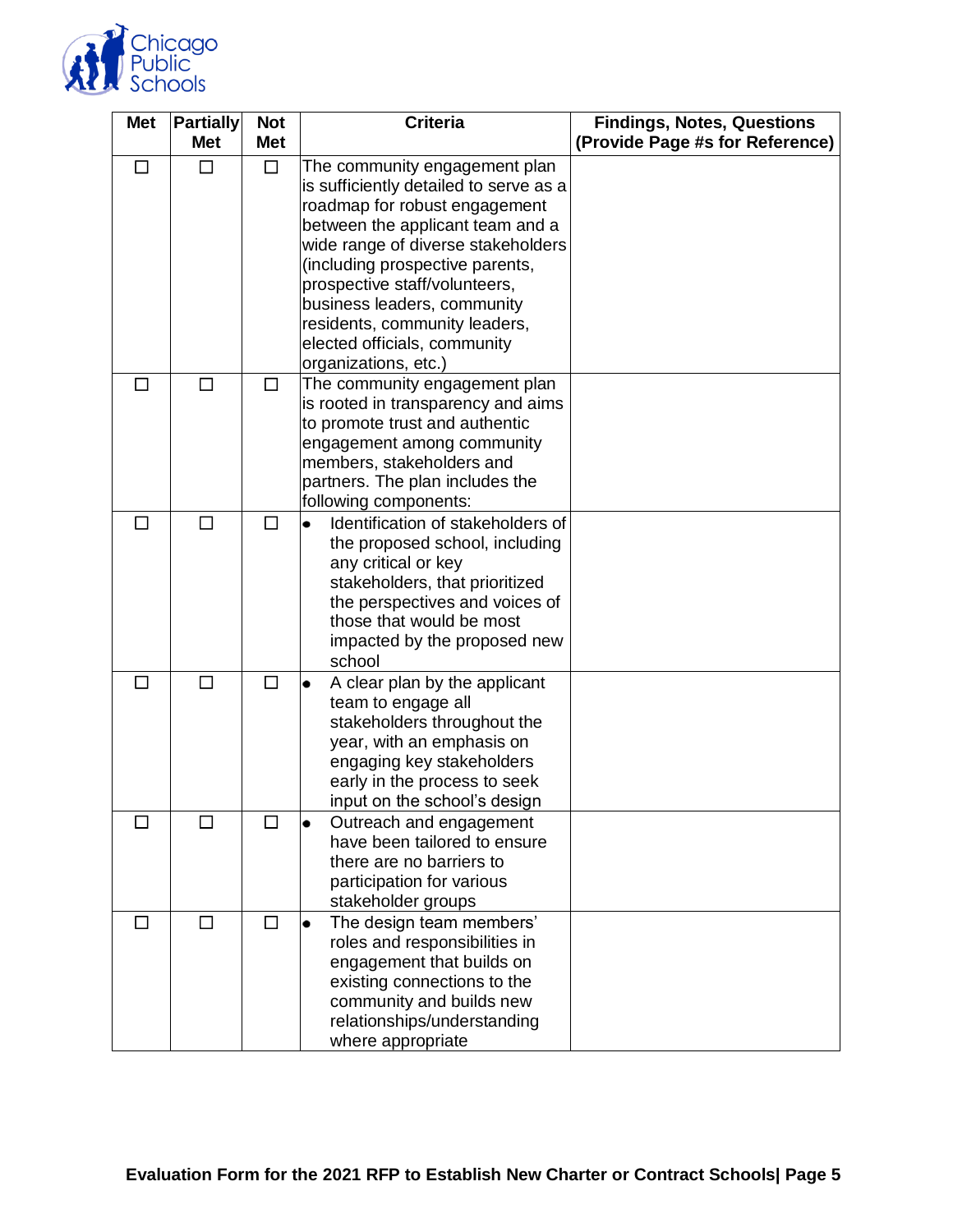

| <b>Met</b> | <b>Partially</b><br><b>Met</b> | <b>Not</b><br><b>Met</b> | <b>Criteria</b>                                                                                                                                                                                                                                                                                                                                                       | <b>Findings, Notes, Questions</b><br>(Provide Page #s for Reference) |
|------------|--------------------------------|--------------------------|-----------------------------------------------------------------------------------------------------------------------------------------------------------------------------------------------------------------------------------------------------------------------------------------------------------------------------------------------------------------------|----------------------------------------------------------------------|
| $\Box$     | $\Box$                         | □                        | The key principles and anchor<br>$\bullet$<br>questions that will guide the<br>design team's efforts are<br>centered to promote inclusive<br>partnerships. At least one of<br>the anchor questions seeks to<br>deepen the applicant team's<br>understanding of the impact<br>the proposed new school<br>would likely have on the<br>community, if approved to<br>open |                                                                      |
| $\Box$     | $\Box$                         | $\Box$                   | A detailed listing of community<br>engagement activities. The<br>plan is likely to inform a large<br>number of community<br>residents while offering critical<br>community stakeholders a<br>variety of opportunities to be<br>listened to, consulted,<br>involved, collaborated with and<br>empowered to participate in<br>the proposed school                       |                                                                      |
|            | $\Box$                         | □                        | A demonstration of clear<br>٠<br>mechanisms to collect, track,<br>analyze and incorporate<br>community input and feedback<br>into all aspects of the proposal<br>and school design                                                                                                                                                                                    |                                                                      |
| П          | $\Box$                         | $\Box$                   | The applicant presents an<br>achievable plan to evaluate and<br>assess engagement at regular<br>intervals, including the internal<br>indicators that the applicant team<br>will use                                                                                                                                                                                   |                                                                      |
| $\Box$     | $\Box$                         | $\Box$                   | The applicant provided a salient<br>explanation of the unmet needs to<br>the success of the targeted<br>students in the community that the<br>proposed school intends to serve,<br>and presented a compelling case<br>that the proposed school will meet<br>these unmet needs to better serve<br>the projected student population                                     |                                                                      |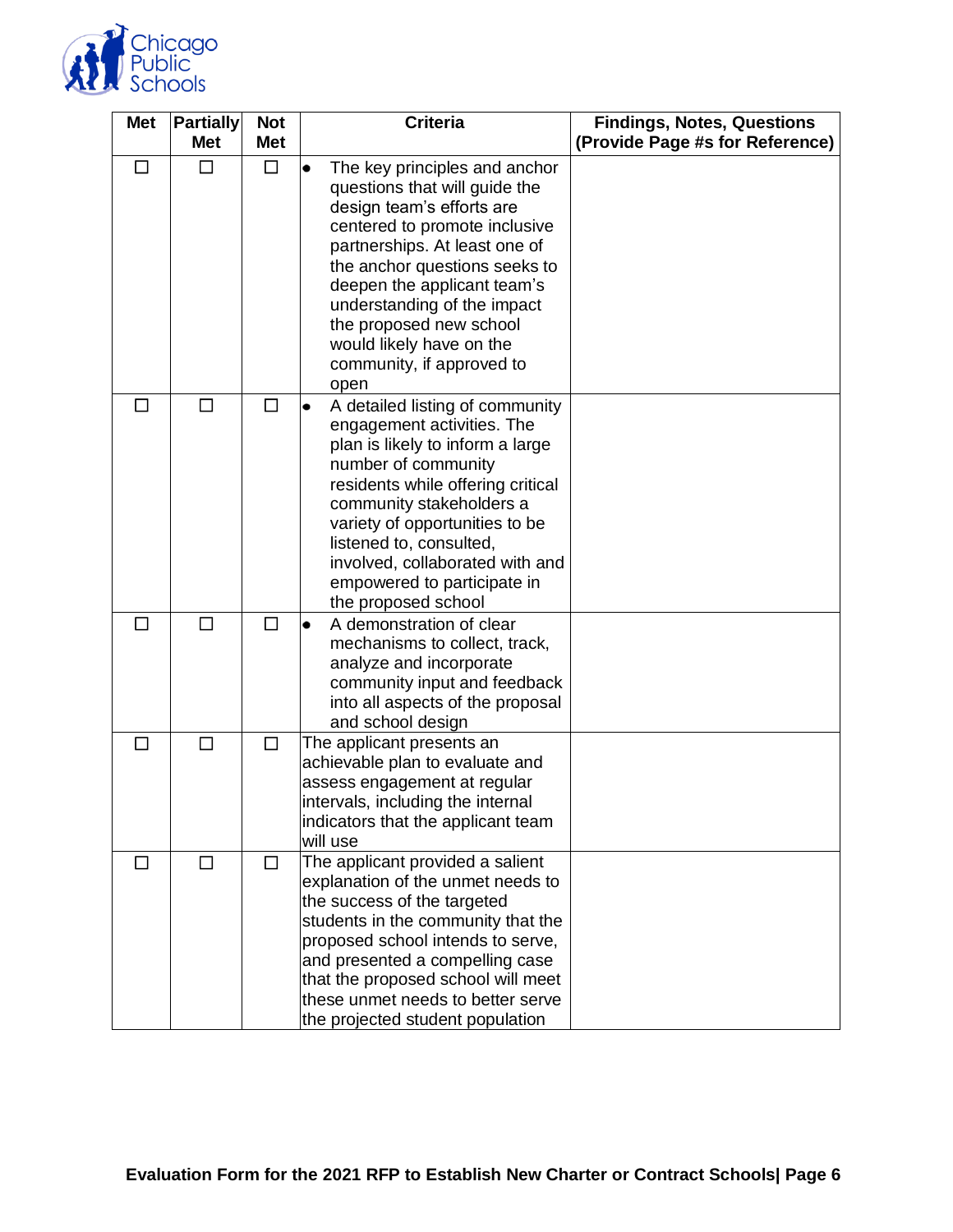

| <b>Met</b> | <b>Partially</b> | <b>Not</b> | <b>Criteria</b>                                                                                                                                                                                                                                                                                                                                                              | <b>Findings, Notes, Questions</b> |
|------------|------------------|------------|------------------------------------------------------------------------------------------------------------------------------------------------------------------------------------------------------------------------------------------------------------------------------------------------------------------------------------------------------------------------------|-----------------------------------|
|            | <b>Met</b>       | <b>Met</b> |                                                                                                                                                                                                                                                                                                                                                                              | (Provide Page #s for Reference)   |
| П          | П                | $\Box$     | A comprehensive, thoughtful, and<br>data-driven assessment of the<br>anticipated impact the proposed<br>school may have on the larger<br>community that reflects the<br>perspectives of the community<br>members and stakeholders. The<br>response includes a realistic<br>assessment of the impact a new<br>school will have on existing<br>schools in the recruitment area |                                   |
| П          | П                | □          | A strong rationale and data-driven<br>explanation for why the proposed<br>school is a good fit for the<br>community and that considers the<br>identified needs of students and<br>the anticipated impact that a new<br>school would have on the<br>community members and<br>institutions                                                                                     |                                   |
| П          | $\Box$           | $\Box$     | The applicant demonstrates an<br>understanding of the principles of<br>equity, and articulates how equity<br>will drive decision-making<br>throughout the development<br>process and the new school<br>model. There is a clear definition<br>of how the proposal will advance<br>equity for the students and<br>communities the school seeks to<br>serve                     |                                   |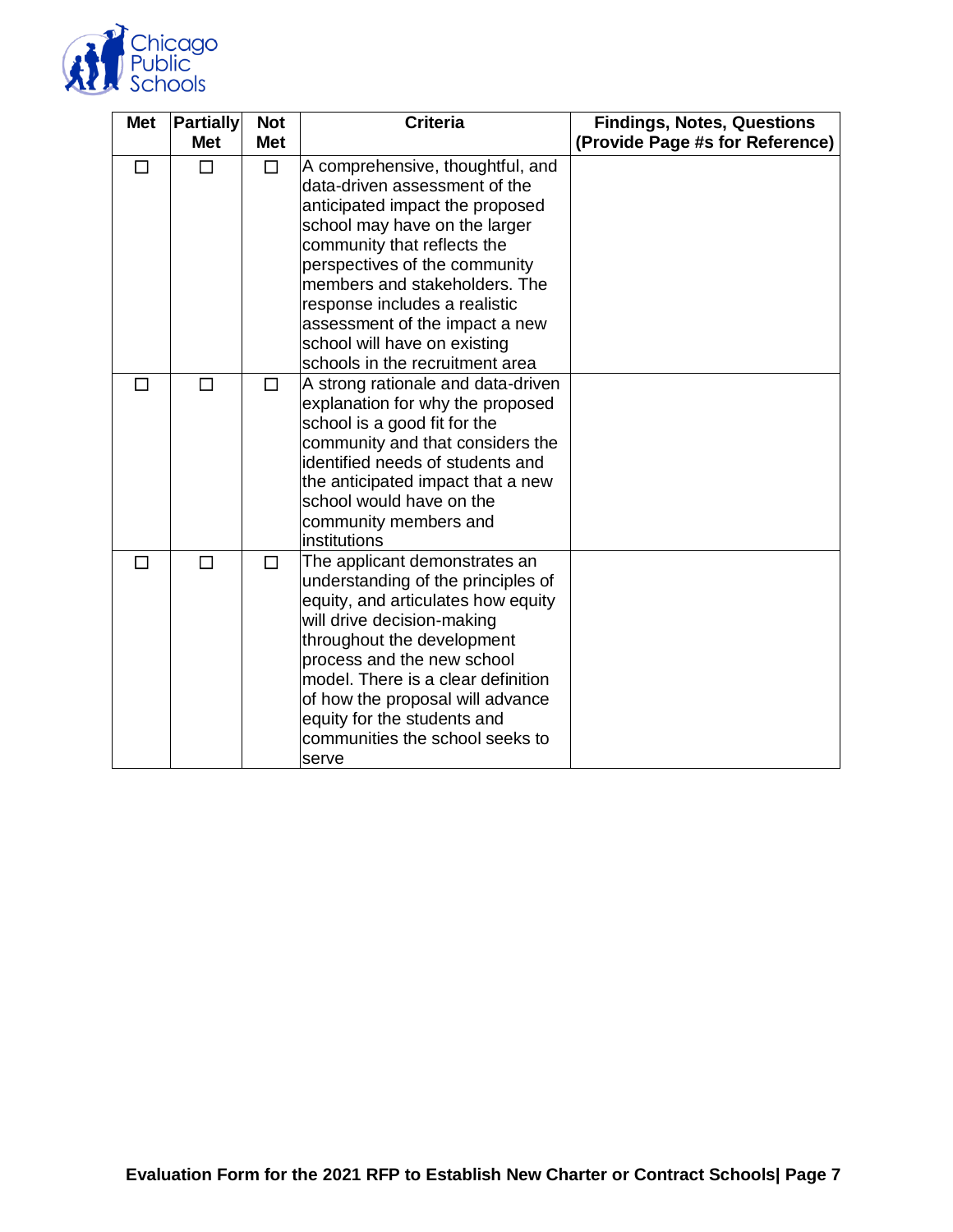

# **Tier II Application and Addendum Questions**

## <span id="page-10-1"></span><span id="page-10-0"></span>**Domain 1: Community Engagement and Support**

*Key Question: Has the applicant conducted robust engagement and garnered authentic parent and community support for the proposed school, establishing a strong foundation for opening and operating a school with engaged and empowered families and communities?*

## <span id="page-10-2"></span>**Section 1.3: Facilities Space Requirements**

The proposed facility option(s) reflect identified space requirements and are viable and available in the proposed opening timeline.

#### **Section Rating**

| $\Box$ Meets the Standard | $\Box$ Partially Meets the | $\Box$ Does Not Meet the |
|---------------------------|----------------------------|--------------------------|
|                           | <b>Standard</b>            | <b>Standard</b>          |

| <b>Met</b> | <b>Partially</b><br><b>Met</b> | <b>Not</b><br><b>Met</b> | <b>Criteria</b>                                                                                                                                       | <b>Findings, Notes, Questions</b><br>(Provide Page #s for Reference) |
|------------|--------------------------------|--------------------------|-------------------------------------------------------------------------------------------------------------------------------------------------------|----------------------------------------------------------------------|
|            |                                |                          | Identified space requirements that<br>adequately address the<br>programmatic and operational<br>needs of the school, including any<br>proposed growth |                                                                      |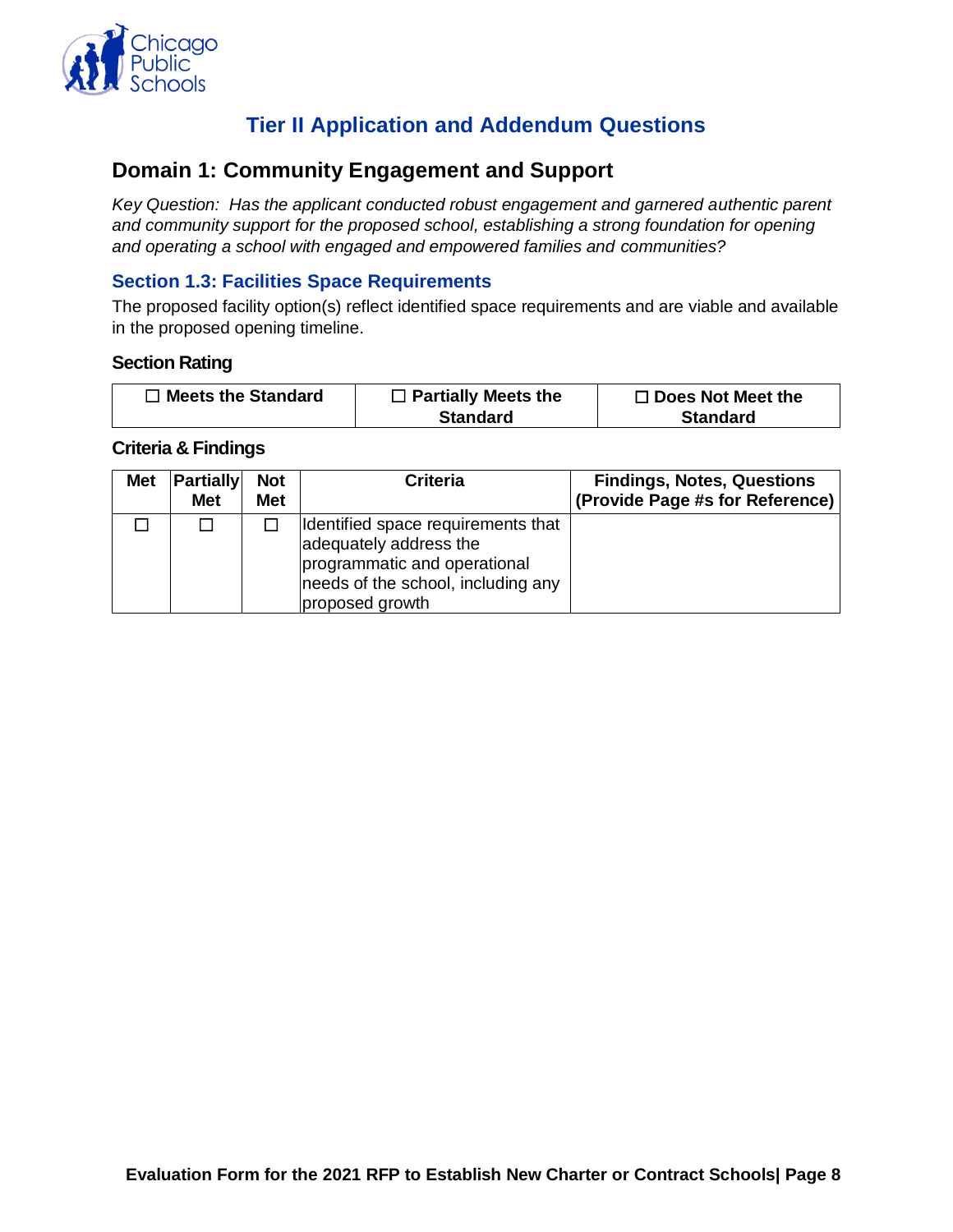

## <span id="page-11-0"></span>**Section 1.4: Updated Community Outreach and Engagement**

The proposal reflects an intentional and robust strategy to meaningfully engage with parents and community members to shape the vision and design for the proposed school.

#### **Section Rating**

| $\Box$ Meets the Standard | $\Box$ Partially Meets the | $\Box$ Does Not Meet the |
|---------------------------|----------------------------|--------------------------|
|                           | <b>Standard</b>            | <b>Standard</b>          |

| <b>Met</b> | <b>Partially</b> | <b>Not</b> | <b>Criteria</b>                                      | <b>Findings, Notes, Questions</b> |
|------------|------------------|------------|------------------------------------------------------|-----------------------------------|
|            | <b>Met</b>       | <b>Met</b> |                                                      | (Provide Page #s for Reference)   |
| $\Box$     | П                | $\Box$     | Additional members of the design                     |                                   |
|            |                  |            | team/board members with strong                       |                                   |
|            |                  |            | existing ties to the community                       |                                   |
| $\Box$     | $\Box$           | $\Box$     | The applicant team has made                          |                                   |
|            |                  |            | appropriate progress against the                     |                                   |
|            |                  |            | established community                                |                                   |
|            |                  |            | engagement plan goals and has                        |                                   |
|            |                  |            | demonstrated continued efforts to                    |                                   |
|            |                  |            | partner with stakeholder groups in                   |                                   |
|            |                  |            | a variety of ways (that provide                      |                                   |
|            |                  |            | space for listening, informing,                      |                                   |
|            |                  |            | consulting, involving, collaborating,                |                                   |
|            |                  |            | and empowering)                                      |                                   |
| П          | П                | $\Box$     | The applicant team has                               |                                   |
|            |                  |            | demonstrated prioritizing most                       |                                   |
|            |                  |            | impacted stakeholder groups, and                     |                                   |
|            |                  |            | continues to offer a variety of                      |                                   |
|            |                  |            | mechanisms for community                             |                                   |
|            |                  |            | members to authentically engage                      |                                   |
|            |                  |            | in the new school proposal and                       |                                   |
| □          | $\Box$           | $\Box$     | school design<br>There is a clear plan with tailored |                                   |
|            |                  |            | strategies/activities to remove                      |                                   |
|            |                  |            | barriers to participation so that all                |                                   |
|            |                  |            | stakeholder groups that have not                     |                                   |
|            |                  |            | yet been engaged will be engaged                     |                                   |
|            |                  |            | appropriately prior to the Tier III                  |                                   |
|            |                  |            | proposal submission                                  |                                   |
| $\Box$     | П                | □          | Evidence that the design team                        |                                   |
|            |                  |            | participated in various meetings,                    |                                   |
|            |                  |            | activities, events, and/or volunteer                 |                                   |
|            |                  |            | opportunities to become more                         |                                   |
|            |                  |            | familiar with the target community,                  |                                   |
|            |                  |            | build relationships, and foster                      |                                   |
|            |                  |            | partnerships with stakeholders and                   |                                   |
|            |                  |            | community members                                    |                                   |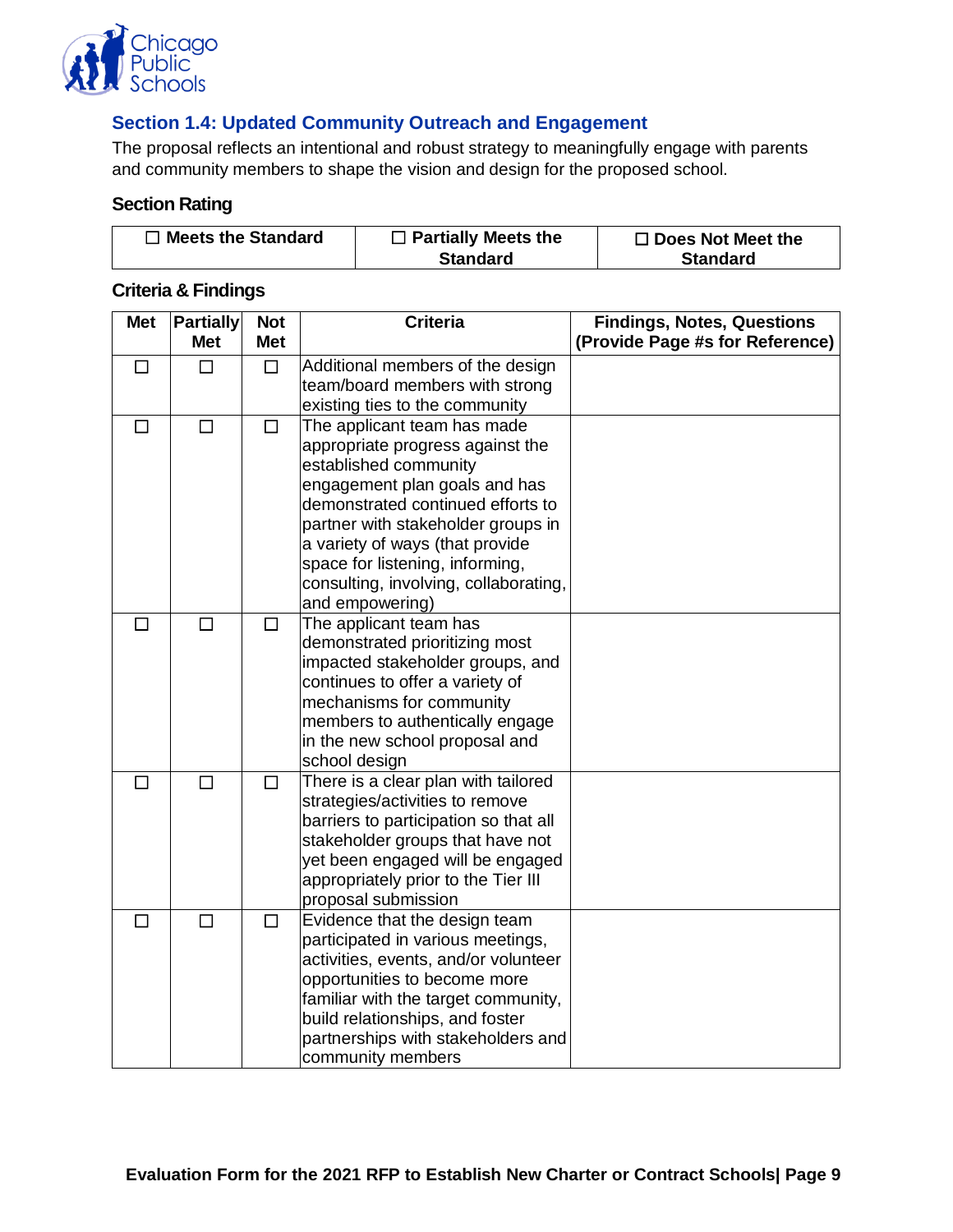

| <b>Met</b> | <b>Partially</b><br><b>Met</b> | <b>Not</b><br><b>Met</b> | <b>Criteria</b>                                                                                                                                                                                                                                                                                                                                                                     | <b>Findings, Notes, Questions</b><br>(Provide Page #s for Reference) |
|------------|--------------------------------|--------------------------|-------------------------------------------------------------------------------------------------------------------------------------------------------------------------------------------------------------------------------------------------------------------------------------------------------------------------------------------------------------------------------------|----------------------------------------------------------------------|
| $\Box$     | П                              | $\Box$                   | Evidence that the design team<br>conducted a variety of outreach<br>activities to inform community<br>residents (including neighbors,<br>parents, business and organization<br>leaders, and the general public) of<br>the proposed new school                                                                                                                                       |                                                                      |
| $\Box$     | П                              | $\Box$                   | Evidence that the design team<br>formally consulted and<br>collaborated with community<br>members (particularly key<br>stakeholder groups), has taken<br>concrete actions to empower<br>parents and community members<br>to meaningfully participate in the<br>school design process, and has<br>incorporated key community input<br>and feedback into the proposed<br>school model |                                                                      |
| П          | $\Box$                         | $\Box$                   | A table that provides the key<br>themes of input received from a<br>variety of community stakeholders<br>such as neighbors, residents,<br>parents, community leaders,<br>businesses and organizations. The<br>majority of community input has or<br>will directly inform the proposal,<br>proposed school model or will be<br>further explored and discussed<br>with stakeholders   |                                                                      |
| $\Box$     | □                              | $\Box$                   | An evolved understanding of the<br>target student population and<br>communit(ies) based on the<br>perspectives, opinions, and<br>knowledge of community members<br>and stakeholders, and a refined<br>vision for the proposed school<br>based on these learnings and<br>insights                                                                                                    |                                                                      |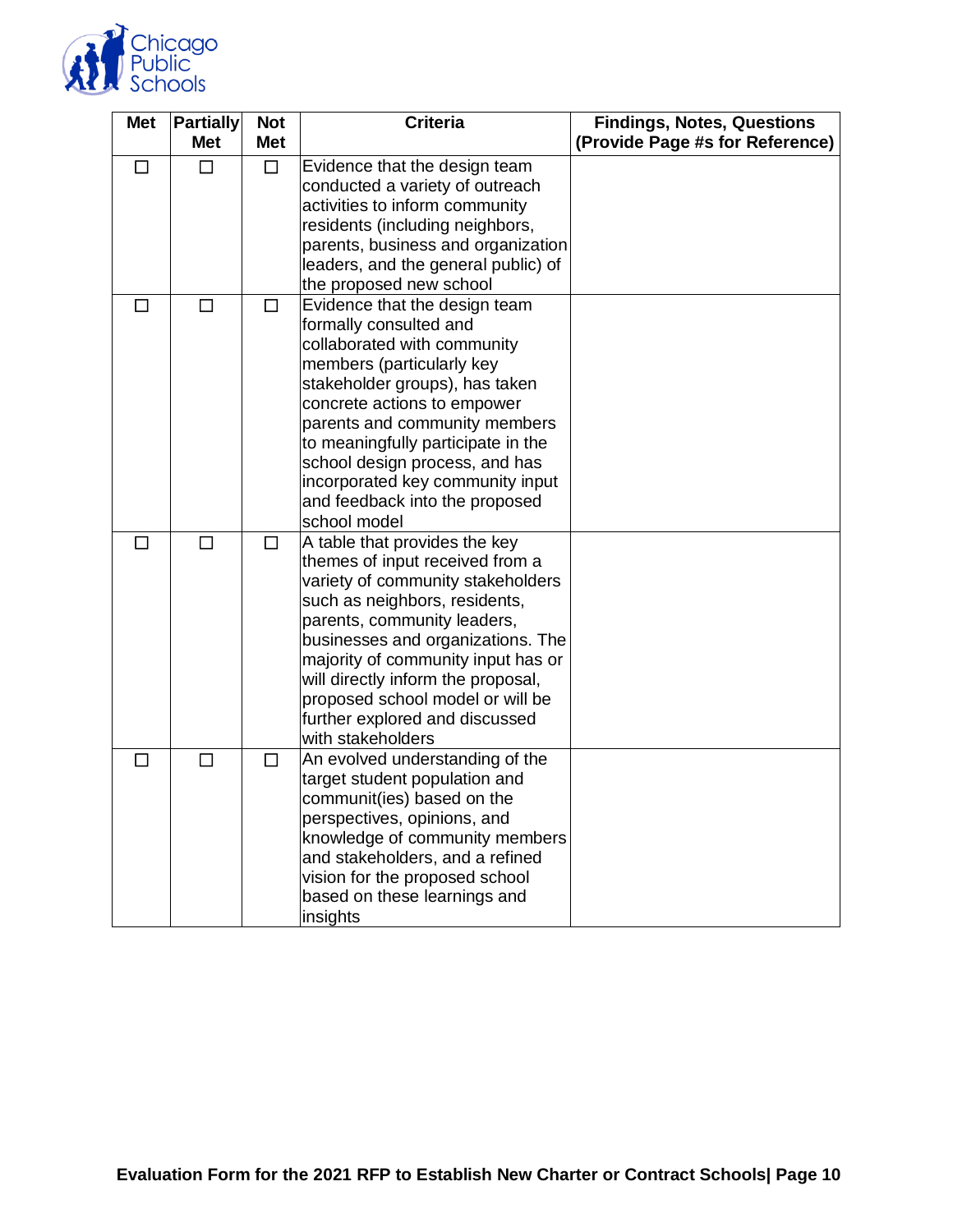

## <span id="page-13-0"></span>**Domain 2: Academic Plan**

*Key Question: Does the applicant have the capacity, leadership skills, and experience to open and operate a high-quality school that achieves the school's mission and prepares students for long-term success?*

#### <span id="page-13-1"></span>**Section 2.1: The School Model**

The proposal explains who the school will serve; what it will accomplish in measurable terms; and describes the methods it will use to help students achieve defined student outcomes.

#### **Section Rating**

| $\Box$ Meets the Standard | $\Box$ Partially Meets the | $\Box$ Does Not Meet the |
|---------------------------|----------------------------|--------------------------|
|                           | <b>Standard</b>            | <b>Standard</b>          |

| <b>Met</b> | <b>Partially</b><br><b>Met</b> | <b>Not</b><br><b>Met</b> | <b>Criteria</b>                                                                                                                                                                               | <b>Findings, Notes, Questions</b><br>(Provide Page #s for Reference) |
|------------|--------------------------------|--------------------------|-----------------------------------------------------------------------------------------------------------------------------------------------------------------------------------------------|----------------------------------------------------------------------|
| П          | П                              | □                        | A succinct, clear, and compelling<br>mission statement that:                                                                                                                                  |                                                                      |
| $\Box$     | $\Box$                         | $\Box$                   | Is focused on high educational<br>$\bullet$<br>outcomes for students                                                                                                                          |                                                                      |
| □          | $\Box$                         | $\Box$                   | Reflects priorities that are<br>$\bullet$<br>meaningful, manageable, and<br>measurable                                                                                                        |                                                                      |
| П          | П                              | П                        | Reflects the targeted student<br>$\bullet$<br>population                                                                                                                                      |                                                                      |
| П          | П                              | П                        | Is consistent with the purposes<br>$\bullet$<br>outlined in the Illinois Charter<br>Schools Law (105 ILCS 5/27A-<br>2(a)                                                                      |                                                                      |
| П          | $\Box$                         | $\Box$                   | Indicates what the school<br>$\bullet$<br>intends to do, for whom, and to<br>what degree                                                                                                      |                                                                      |
| П          | $\Box$                         | $\Box$                   | A vision that articulates what the<br>school will accomplish in the near<br>term and future, with concrete<br>examples of anticipated student<br>outcomes                                     |                                                                      |
| П          | П                              | □                        | An educational philosophy that<br>reflects the design team's core<br>beliefs and priorities for educating<br>the proposed student population                                                  |                                                                      |
| П          | П                              | $\Box$                   | A clear explanation and sound<br>rationale for any revisions to the<br>proposed school's mission, vision,<br>educational philosophy, culture,<br>and/or model since the Tier I<br>submission. |                                                                      |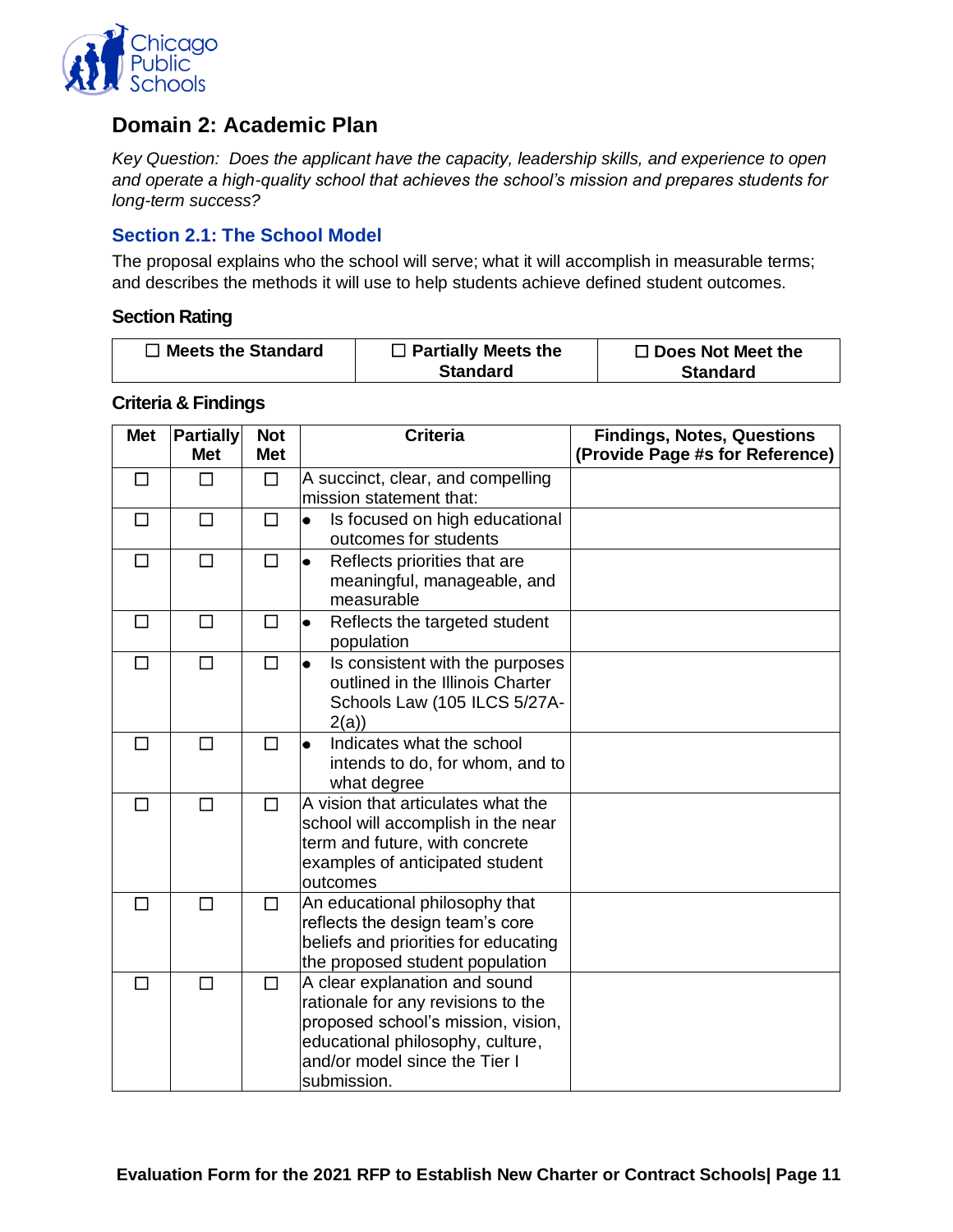

| <b>Met</b> | <b>Partially</b><br>Met | <b>Not</b><br><b>Met</b> | <b>Criteria</b>                                                                                                                                                                                                                                                                                     | <b>Findings, Notes, Questions</b><br>(Provide Page #s for Reference) |
|------------|-------------------------|--------------------------|-----------------------------------------------------------------------------------------------------------------------------------------------------------------------------------------------------------------------------------------------------------------------------------------------------|----------------------------------------------------------------------|
|            |                         | $\mathsf{L}$             | An overview of the key design<br>elements that explains how it is<br>appropriate for and likely to result<br>in improved educational<br>performance for the targeted<br>student population, including at-<br>risk students                                                                          |                                                                      |
|            |                         | $\mathsf{L}$             | If central to the school model, a<br>compelling rationale for the design<br>of technology-based learning<br>(including any virtual elements of<br>the model), which is aligned to the<br>school's mission and educational<br>philosophy and is rooted in serving<br>the targeted student population |                                                                      |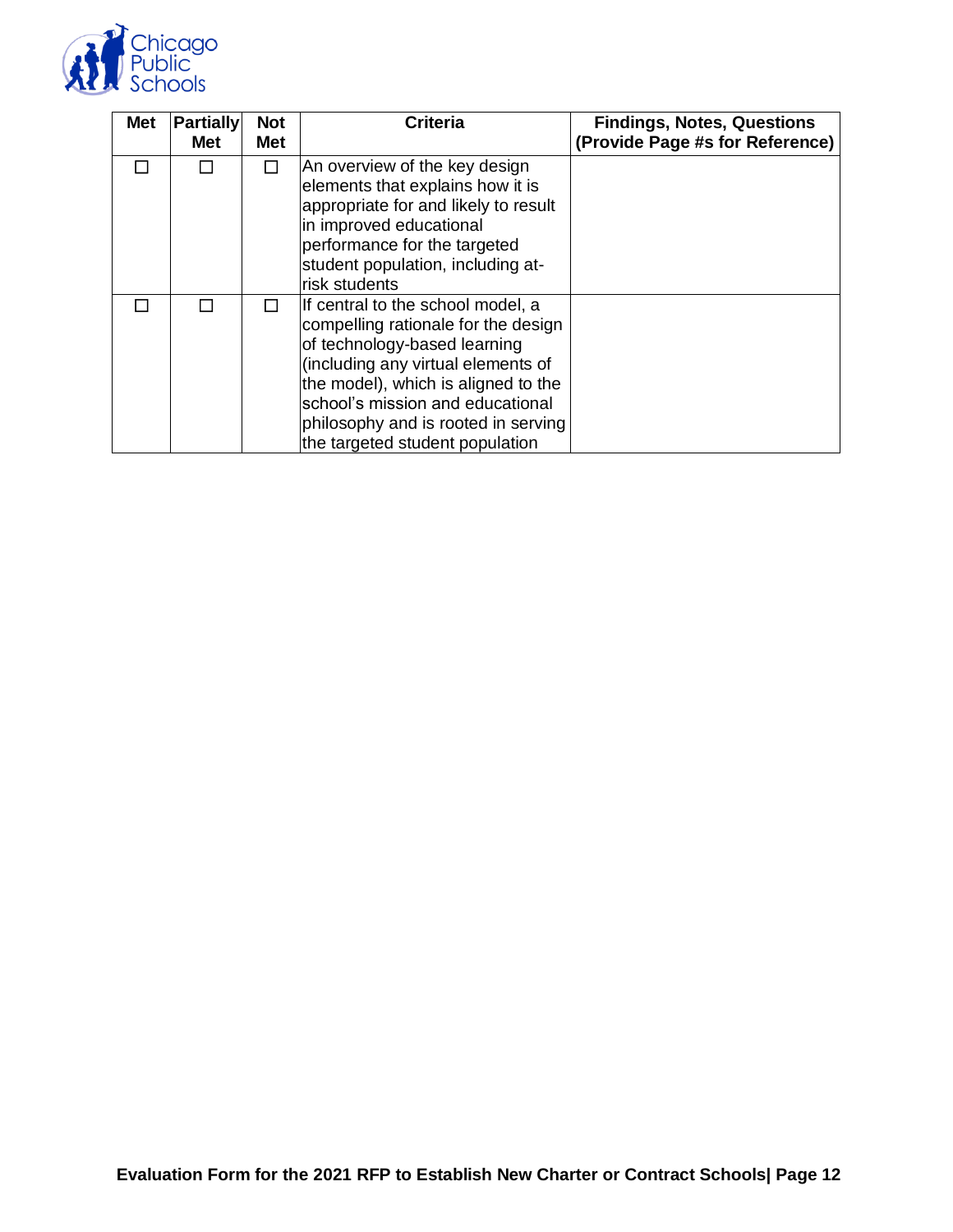

## <span id="page-15-0"></span>**Section 2.2: Program of Instruction**

The curricula will help students become critical thinkers, effective communicators, and responsible global citizens

#### **Section Rating**

| $\Box$ Meets the Standard | $\Box$ Partially Meets the | $\Box$ Does Not Meet the |
|---------------------------|----------------------------|--------------------------|
|                           | <b>Standard</b>            | <b>Standard</b>          |

| <b>Met</b> | <b>Partially</b><br><b>Met</b> | <b>Not</b><br><b>Met</b> | <b>Criteria</b>                      | <b>Findings, Notes, Questions</b> |
|------------|--------------------------------|--------------------------|--------------------------------------|-----------------------------------|
|            |                                |                          |                                      | (Provide Page #s for Reference)   |
| $\Box$     | $\Box$                         | □                        | A convincing rationale for the       |                                   |
|            |                                |                          | chosen learning standards            |                                   |
|            |                                |                          | (attached to the proposal)           |                                   |
| $\Box$     | $\Box$                         | $\Box$                   | A clear description of and rationale |                                   |
|            |                                |                          | for the selection of curricula in    |                                   |
|            |                                |                          | each grade level and major subject   |                                   |
|            |                                |                          | area to be served                    |                                   |
|            |                                |                          | For curricula already                |                                   |
|            |                                |                          | developed: Persuasive                |                                   |
|            |                                |                          | research-based evidence              |                                   |
|            |                                |                          | and/or rationale for success of      |                                   |
|            |                                |                          | curriculum with target student       |                                   |
|            |                                |                          | population                           |                                   |
|            |                                |                          | For curricula yet to be<br>$\bullet$ |                                   |
|            |                                |                          | developed: A thorough,               |                                   |
|            |                                |                          | detailed plan for curriculum         |                                   |
|            |                                |                          | development, citing who will be      |                                   |
|            |                                |                          | responsible for key tasks, their     |                                   |
|            |                                |                          | relevant                             |                                   |
|            |                                |                          | qualifications/experience, and       |                                   |
|            |                                |                          | a realistic schedule with clear      |                                   |
|            |                                |                          | tasks and deadlines                  |                                   |
| П          | $\Box$                         | □                        | A sound explanation of how           |                                   |
|            |                                |                          | teachers will know what to teach     |                                   |
|            |                                |                          | and when to teach it, including a    |                                   |
|            |                                |                          | description of the resources that    |                                   |
|            |                                |                          | will help support teachers'          |                                   |
|            |                                |                          | instructional planning and           |                                   |
|            |                                |                          | implementation                       |                                   |
| □          | П                              | $\Box$                   | All sample curricular materials      |                                   |
|            |                                |                          | requested for the appropriate        |                                   |
|            |                                |                          | grade levels and subjects            |                                   |
| $\Box$     | $\Box$                         | $\Box$                   | The proposed scope of                |                                   |
|            |                                |                          | technology-based learning in the     |                                   |
|            |                                |                          | school provides a clear picture and  |                                   |
|            |                                |                          | intentional strategy for how         |                                   |
|            |                                |                          | technology will be used in each in-  |                                   |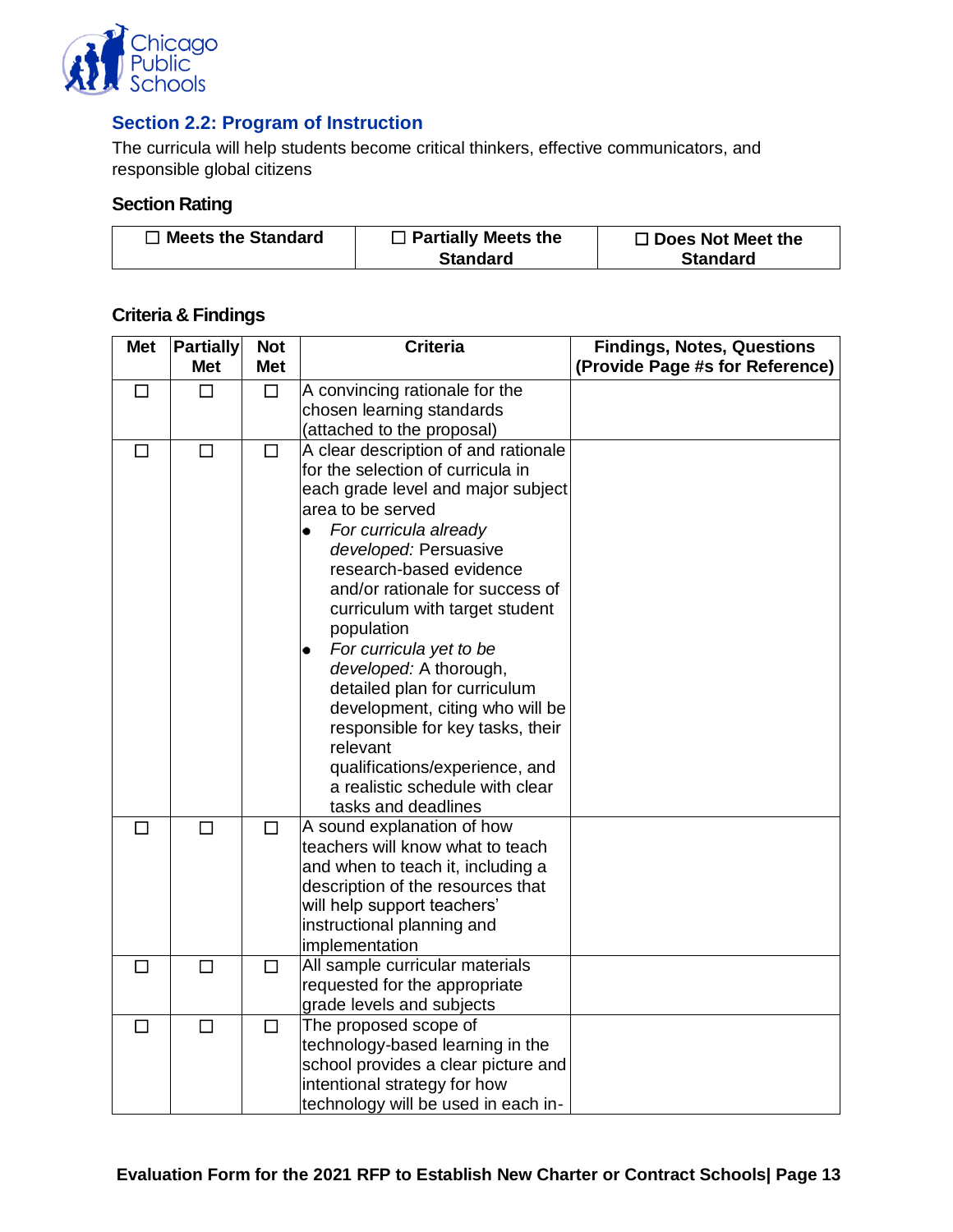

| <b>Met</b> | <b>Partially</b> | <b>Not</b> | <b>Criteria</b>                                                                                                                                                                                                                                                                                                                                                                                                                                                                                                | <b>Findings, Notes, Questions</b> |
|------------|------------------|------------|----------------------------------------------------------------------------------------------------------------------------------------------------------------------------------------------------------------------------------------------------------------------------------------------------------------------------------------------------------------------------------------------------------------------------------------------------------------------------------------------------------------|-----------------------------------|
|            | <b>Met</b>       | <b>Met</b> |                                                                                                                                                                                                                                                                                                                                                                                                                                                                                                                | (Provide Page #s for Reference)   |
| П          | П                | □          | person and/or virtual cohort,<br>classroom, subject, and grade-<br>level. Included in the response is a<br>description of the technologies that<br>will be used to support the school's<br>technology-based learning, and a<br>clear description of the purpose<br>and rationale of chosen tech. tools.<br>A comprehensive description of<br>the school's chosen learning<br>resources, equipment, and<br>services (including the methods<br>and process of securing these<br>resources) that will support the |                                   |
|            |                  |            | implementation of the chosen<br>curricula. There is a clear<br>description of how all resources,<br>equipment and services will be<br>made easily accessible to students<br>to support learning.                                                                                                                                                                                                                                                                                                               |                                   |
|            | П                | П          | Clearly explains policies for<br>promoting students from one<br>grade level to the next, citing<br>criteria for promotion and retention                                                                                                                                                                                                                                                                                                                                                                        |                                   |
|            | П                | П          | Specific graduation requirements<br>with clear rationale for their<br>selection                                                                                                                                                                                                                                                                                                                                                                                                                                |                                   |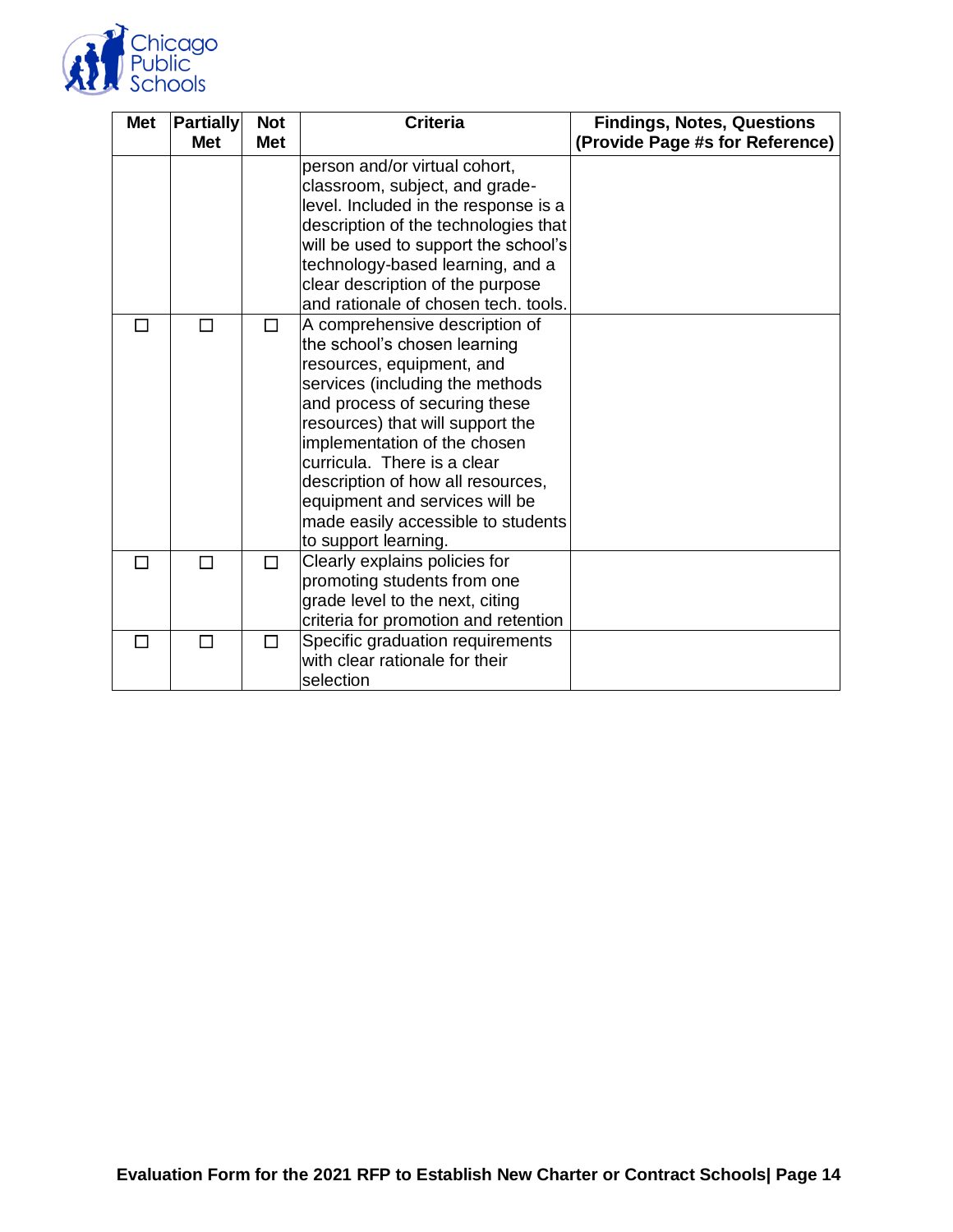

## <span id="page-17-0"></span>**Section 2.3: Instructional Methods**

Instructional strategies are intentional and engaging and will ensure that all students are challenged to use and develop higher-order thinking skills.

#### **Section Rating**

| $\Box$ Meets the Standard | $\Box$ Partially Meets the | $\Box$ Does Not Meet the |
|---------------------------|----------------------------|--------------------------|
|                           | <b>Standard</b>            | <b>Standard</b>          |

| <b>Met</b> | <b>Partially</b><br><b>Met</b> | <b>Not</b><br><b>Met</b> | <b>Criteria</b>                                                                                                                                                                                                                                                                                                                 | <b>Findings, Notes, Questions</b><br>(Provide Page #s for Reference) |
|------------|--------------------------------|--------------------------|---------------------------------------------------------------------------------------------------------------------------------------------------------------------------------------------------------------------------------------------------------------------------------------------------------------------------------|----------------------------------------------------------------------|
| □          | П                              | $\Box$                   | A clear, coherent instructional<br>approach that aligns with and will<br>support implementation of the<br>school's curriculum                                                                                                                                                                                                   |                                                                      |
| П          | $\Box$                         | □                        | Instructional strategies that are<br>built on a foundation of proven<br>educational practices and teaching<br>approaches                                                                                                                                                                                                        |                                                                      |
| □          | $\Box$                         | $\Box$                   | Clear alignment of the instructional<br>strategies with the mission and<br>educational philosophy of the<br>school                                                                                                                                                                                                              |                                                                      |
| П          | $\Box$                         | $\Box$                   | An explanation for and research-<br>based evidence of how the<br>instructional strategies will address<br>the needs of the targeted student<br>population                                                                                                                                                                       |                                                                      |
| $\Box$     | □                              | $\Box$                   | The scope and design of all digital-<br>based strategies will foster<br>instructor-student and student-<br>student interaction and learning,<br>with clear guidelines for students,<br>strategies to promote learning<br>based on real-time data, and<br>appropriate plans to provide<br>resources and feedback to<br>students. |                                                                      |
| $\Box$     | $\Box$                         | $\Box$                   | If applicable, students learning via<br>digital technologies will understand<br>how and where to access learning<br>modules, what is expected of them<br>for each class/cohort, and how and<br>when it is appropriate to progress<br>once a unit/lesson has been<br>mastered.                                                   |                                                                      |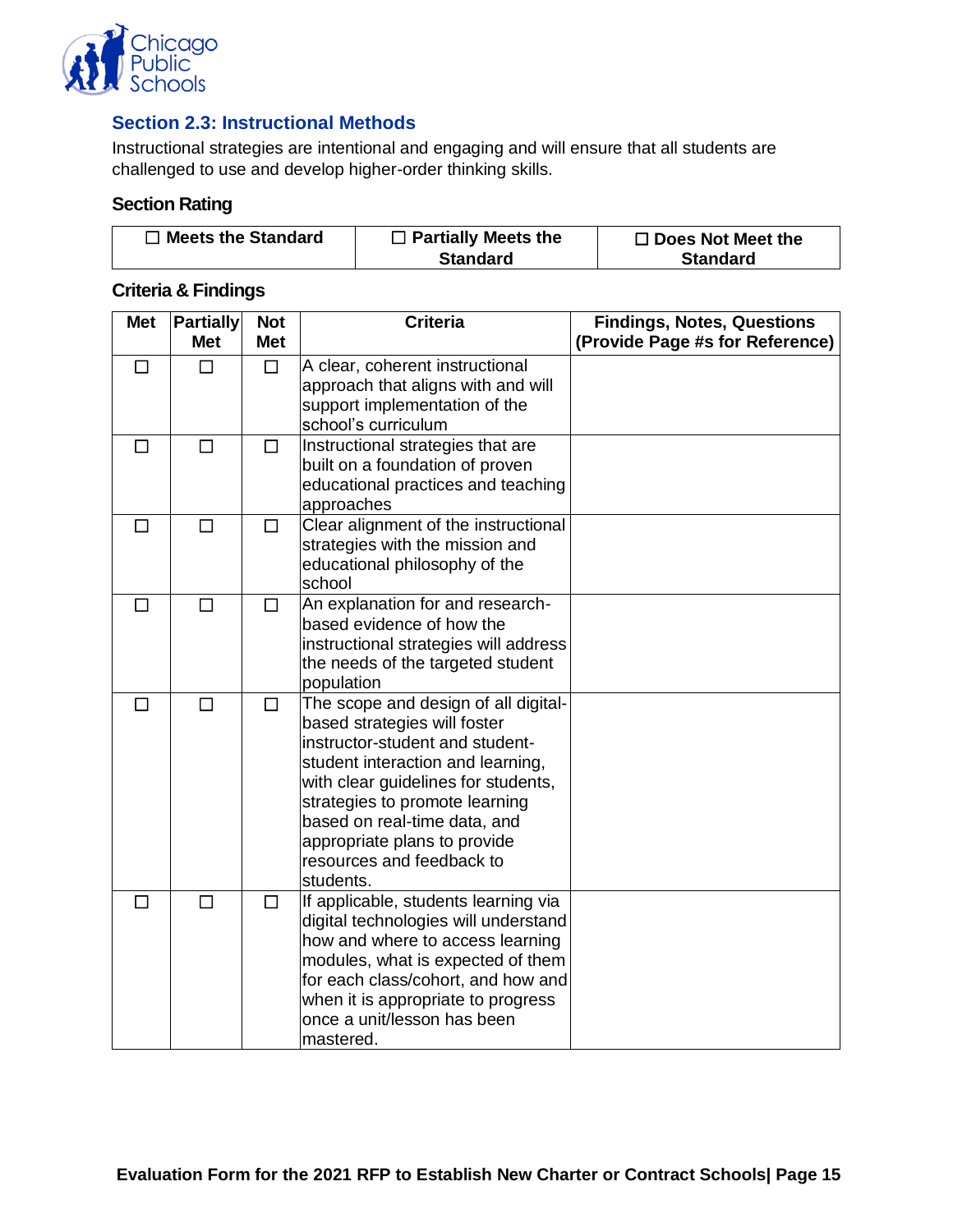

| <b>Met</b> | <b>Partially</b><br><b>Met</b> | <b>Not</b><br><b>Met</b> | <b>Criteria</b>                                                                                                                                                      | <b>Findings, Notes, Questions</b><br>(Provide Page #s for Reference) |
|------------|--------------------------------|--------------------------|----------------------------------------------------------------------------------------------------------------------------------------------------------------------|----------------------------------------------------------------------|
|            |                                |                          | The response clearly explains how<br>the teacher-student relationship<br>will be translated into a virtual or<br>technologically-driven classroom, if<br>applicable. |                                                                      |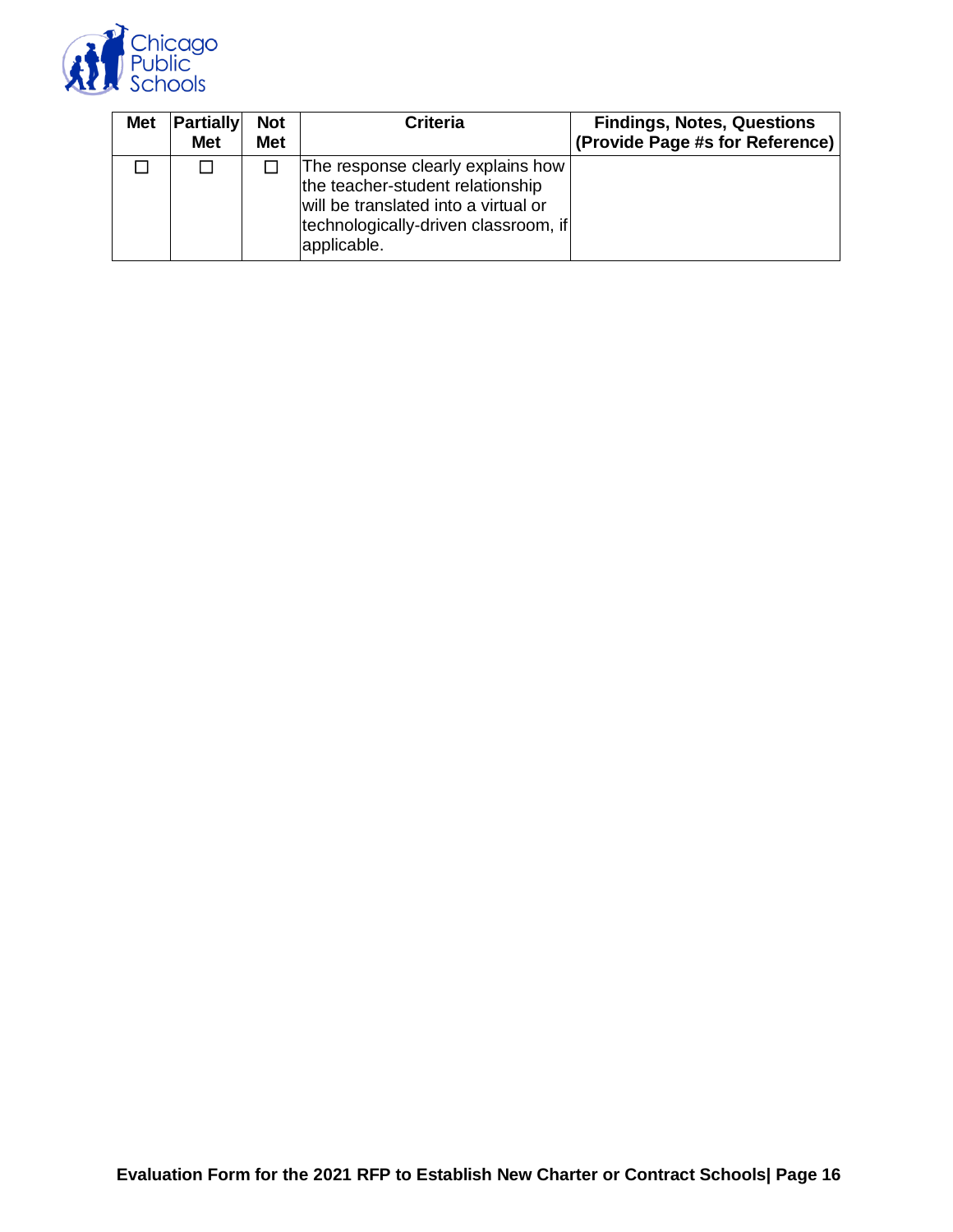

## <span id="page-19-0"></span>**Section 2.4: Educational Goals and Assessments**

The proposal sets ambitious but achievable goals for student achievement and outlines a clear plan to ensure that students stay on track to achieve the stated outcomes.

#### **Section Rating**

| $\Box$ Meets the Standard | $\Box$ Partially Meets the | $\Box$ Does Not Meet the |
|---------------------------|----------------------------|--------------------------|
|                           | <b>Standard</b>            | <b>Standard</b>          |

| <b>Met</b> | <b>Partially</b><br><b>Met</b> | <b>Not</b><br><b>Met</b> | <b>Criteria</b>                                                                                                                                                                                                                                         | <b>Findings, Notes, Questions</b><br>(Provide Page #s for Reference) |
|------------|--------------------------------|--------------------------|---------------------------------------------------------------------------------------------------------------------------------------------------------------------------------------------------------------------------------------------------------|----------------------------------------------------------------------|
| П          | П                              | $\Box$                   | Specific, measurable, ambitious,<br>realistic, and time-bound (SMART)<br>academic goals that align with the<br><b>School Quality Rating Policy</b><br>(SQRP)                                                                                            |                                                                      |
| П          | П                              | П                        | Academic and non-academic<br>goals that reflect the mission,<br>vision, and educational philosophy<br>and assessment plan.                                                                                                                              |                                                                      |
| □          | □                              | $\Box$                   | An assessment plan and table that<br>aligns with SQRP with descriptions<br>of the purpose, design, and format<br>of each assessment                                                                                                                     |                                                                      |
| Ш          | П                              | П                        | Demonstrated readiness to<br>implement Partnership for<br>Assessment of Readiness for<br>College and Careers (PARCC),<br>once finalized                                                                                                                 |                                                                      |
| П          | П                              | □                        | Diagnostic, benchmark/interim,<br>and summative assessments that<br>are valid, reliable, and<br>appropriately aligned with curricula<br>and Common Core State<br>Standards (CCSS)                                                                       |                                                                      |
| ш          | П                              | $\Box$                   | A data collection and analysis<br>process that school leaders and<br>teachers use to monitor student<br>progress toward identified goals,<br>make curricular adjustments,<br>improve instruction, and identify<br>areas for professional<br>development |                                                                      |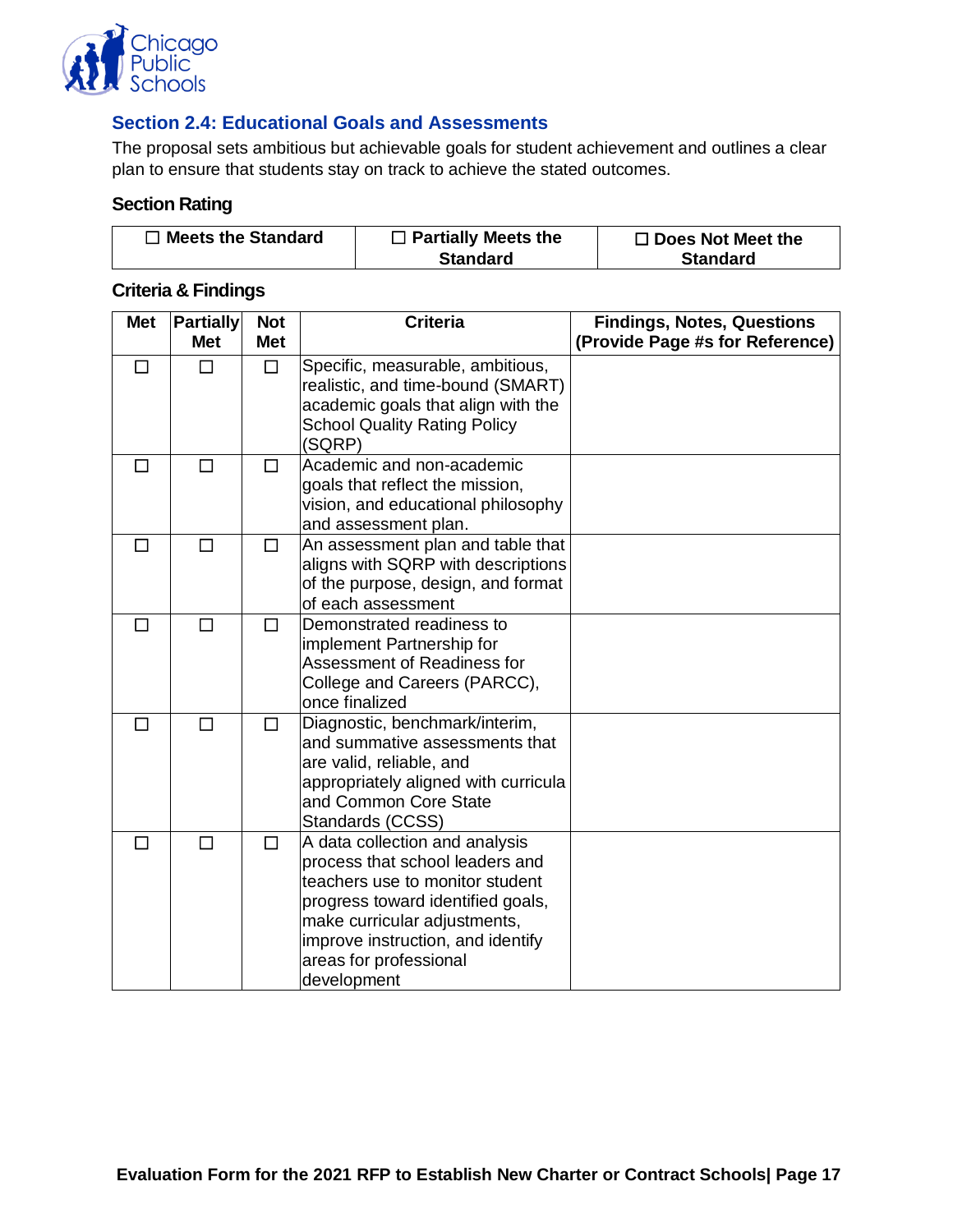

| <b>Met</b> | <b>Partially</b><br>Met | <b>Not</b><br><b>Met</b> | Criteria                                                                                                                                                                                                                                           | <b>Findings, Notes, Questions</b><br>(Provide Page #s for Reference) |
|------------|-------------------------|--------------------------|----------------------------------------------------------------------------------------------------------------------------------------------------------------------------------------------------------------------------------------------------|----------------------------------------------------------------------|
|            |                         |                          | A clear plan for how student<br>information and assessment<br>results will be shared and<br>analyzed across different<br>assessment mediums, and how<br>the school will monitor fidelity in<br>implementing automated digital<br>learning products |                                                                      |
|            |                         | П                        | A clear plan for consistently<br>communicating with<br>parents/guardians about their<br>child's academic progress                                                                                                                                  |                                                                      |
|            |                         | П                        | Applicants using technology tools<br>in the classroom have provided<br>school goals that address both the<br>usage of these tools and the<br>expected learning outcomes for<br>students                                                            |                                                                      |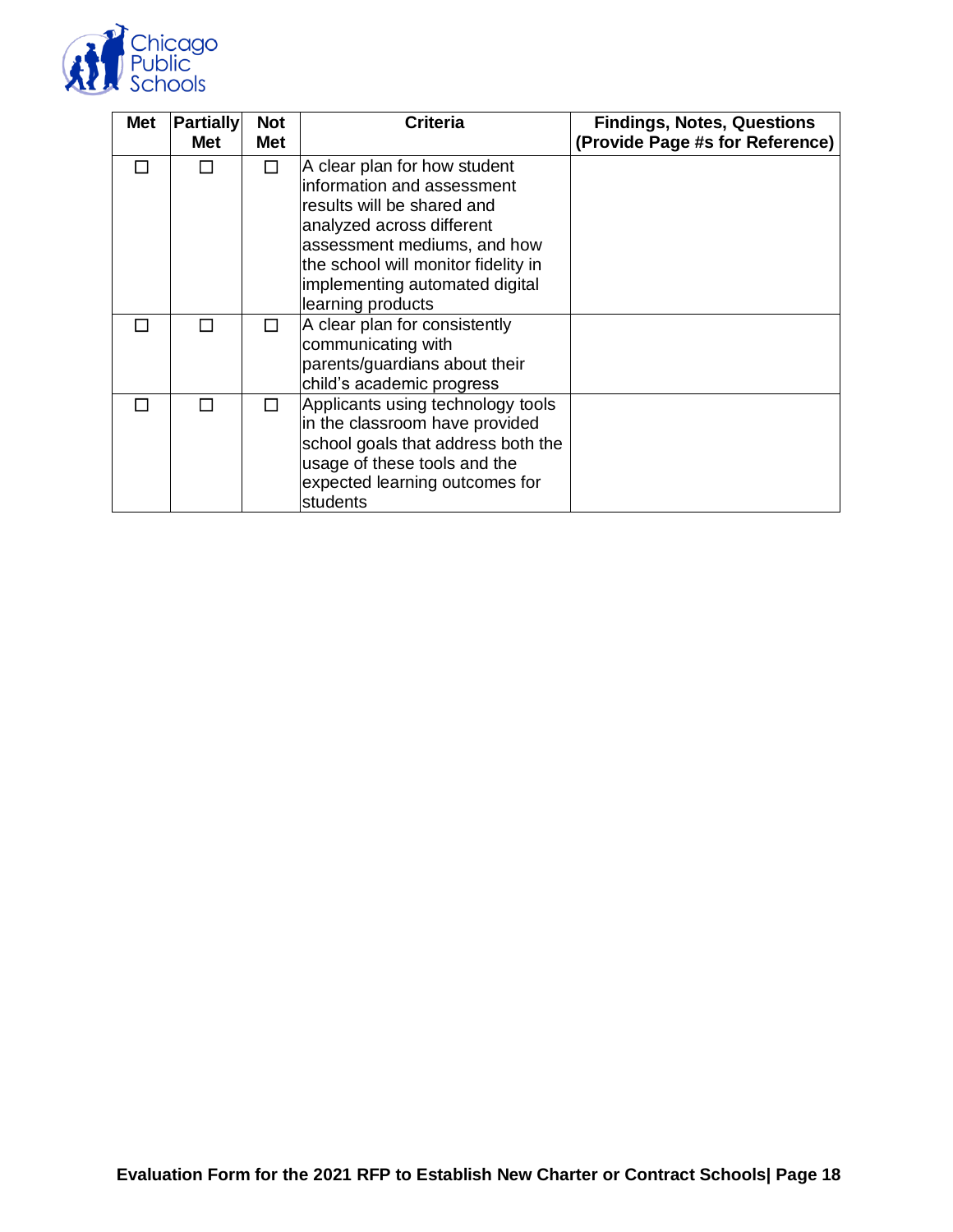

## <span id="page-21-0"></span>**Section 2.5: School Calendar and Schedules**

The school calendar and schedule provide a clear picture of how students and teachers will spend a typical day at school, incorporating all of the unique aspects of the proposed school model.

## **Section Rating**

| $\Box$ Meets the Standard | $\Box$ Partially Meets the | $\Box$ Does Not Meet the |
|---------------------------|----------------------------|--------------------------|
|                           | <b>Standard</b>            | <b>Standard</b>          |

| <b>Met</b>   | <b>Partially</b><br><b>Met</b> | <b>Not</b><br><b>Met</b> | <b>Criteria</b>                                                                                                                                                               | <b>Findings, Notes, Questions</b><br>(Provide Page #s for Reference) |
|--------------|--------------------------------|--------------------------|-------------------------------------------------------------------------------------------------------------------------------------------------------------------------------|----------------------------------------------------------------------|
| 区            | П                              | П                        | Annual calendar that:                                                                                                                                                         |                                                                      |
| П            | П                              | П                        | Is compliant with the Illinois<br>$\bullet$<br><b>School Code</b>                                                                                                             |                                                                      |
| П            | П                              | $\Box$                   | Reflects all of the instructors'<br>$\bullet$<br>professional development days<br>and student assessment days                                                                 |                                                                      |
| П            | П                              | П                        | Is supported by the school's<br>proposed budget                                                                                                                               |                                                                      |
| $\mathbf{I}$ | П                              | п                        | <b>Teacher and Student Weekly</b><br>Schedules that:                                                                                                                          |                                                                      |
| П            | П                              | $\Box$                   | Provide a clear picture of how<br>$\bullet$<br>a teacher or student would<br>respectively spend a day at the<br>school                                                        |                                                                      |
|              | П                              | $\Box$                   | Reflect all of the instructors'<br>$\bullet$<br>described professional<br>development requirements,<br>collaboration time, and roles<br>and responsibilities                  |                                                                      |
| Н            | П                              | П                        | Reflect all described student<br>$\bullet$<br>activities                                                                                                                      |                                                                      |
| П            | П                              | $\Box$                   | If applicable, the calendar<br>specifies when students will be<br>learning remotely and provides a<br>clear rationale for the remote-<br>based and school-based<br>scheduling |                                                                      |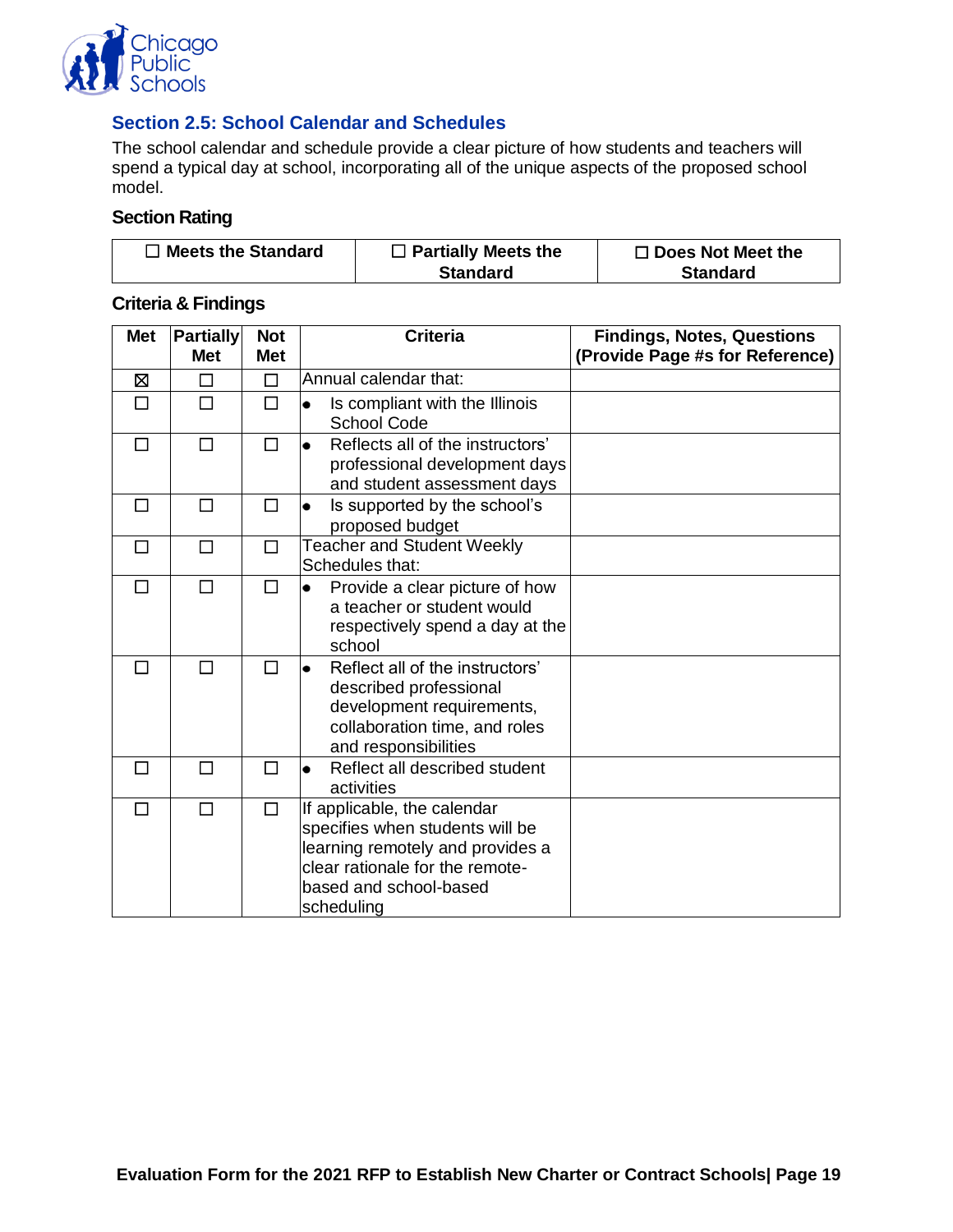

## <span id="page-22-0"></span>**Section 2.6: Special Student Populations**

The school has strategies in place to advance the learning of all students.

## **Section Rating**

| $\Box$ Meets the Standard | $\Box$ Partially Meets the | $\Box$ Does Not Meet the |
|---------------------------|----------------------------|--------------------------|
|                           | <b>Standard</b>            | <b>Standard</b>          |

| <b>Met</b> | <b>Partially</b><br><b>Met</b> | <b>Not</b><br><b>Met</b> | <b>Criteria</b>                                                                                                                                                                                                                                                             | <b>Findings, Notes, Questions</b><br>(Provide Page #s for Reference) |
|------------|--------------------------------|--------------------------|-----------------------------------------------------------------------------------------------------------------------------------------------------------------------------------------------------------------------------------------------------------------------------|----------------------------------------------------------------------|
| П          | П                              | $\Box$                   | Presents a detailed continuum of<br>special education services,<br>including related services, that is<br>supported by research and best<br>practice and likely to lead to<br>success for the school's students<br>with special needs                                       |                                                                      |
| U          | П                              | □                        | Proposal and accompanying ISBE<br><b>Special Education Certification</b><br>form that reflect a sound<br>understanding of the legal<br>requirements of IDEA and Section<br>504, including, but not limited to:                                                              |                                                                      |
| $\Box$     | □                              | □                        | The charter's obligation to<br>serve students with special<br>needs                                                                                                                                                                                                         |                                                                      |
| $\Box$     | $\Box$                         | $\Box$                   | Providing a Free and<br>$\bullet$<br><b>Appropriate Education (FAPE)</b><br>to all students                                                                                                                                                                                 |                                                                      |
| □          | $\Box$                         | $\Box$                   | Providing a continuum of<br>$\bullet$<br>special education services in<br>the Least Restrictive<br>Environment (LRE), including<br>providing access to the general<br>education curriculum,<br>standardized testing,<br>extracurricular and culture-<br>building activities |                                                                      |
| П          | П                              | $\Box$                   | Methods for identifying and<br>$\bullet$<br>supporting students with<br>disabilities                                                                                                                                                                                        |                                                                      |
| $\Box$     | $\Box$                         | $\Box$                   | $\bullet$<br>Procedures for evaluating<br>identified students, developing<br><b>Individualized Education Plans</b><br>(IEPs), and monitoring and<br>assessing progress, including<br>the roles of personnel and<br>parents                                                  |                                                                      |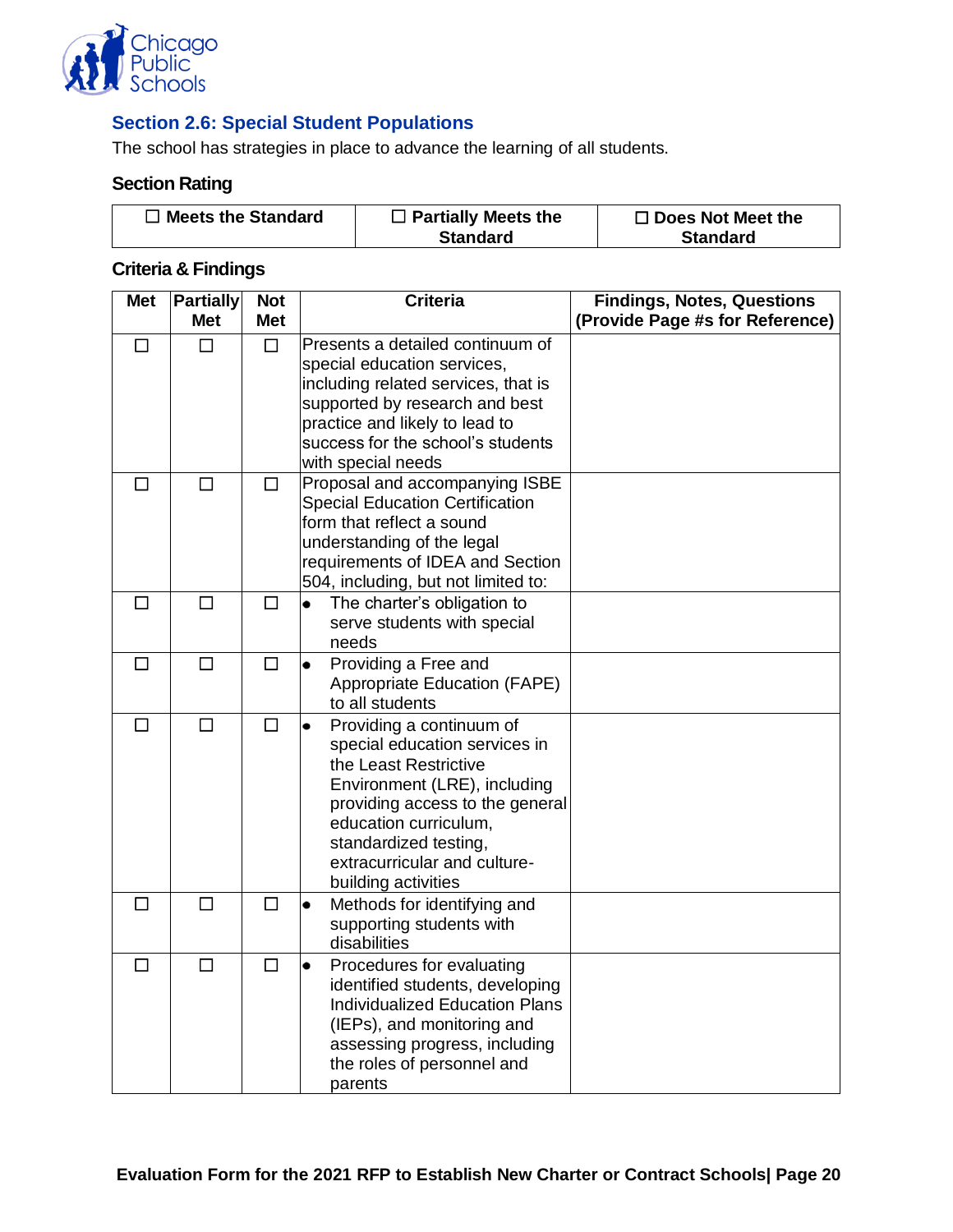

| <b>Met</b> | <b>Partially</b><br><b>Met</b> | <b>Not</b><br><b>Met</b> | <b>Criteria</b>                                                                                                                                                                                                                                                            | <b>Findings, Notes, Questions</b><br>(Provide Page #s for Reference) |
|------------|--------------------------------|--------------------------|----------------------------------------------------------------------------------------------------------------------------------------------------------------------------------------------------------------------------------------------------------------------------|----------------------------------------------------------------------|
| ΙI         | П                              | □                        | The rights of students with<br>$\bullet$<br>disabilities in disciplinary<br>proceedings                                                                                                                                                                                    |                                                                      |
| □          | $\Box$                         | □                        | Well-defined processes for<br>identifying English Learners,<br>including administration of<br>placement assessments and<br>communications to parents and<br>teachers                                                                                                       |                                                                      |
| □          | $\Box$                         | □                        | Proposal and accompanying ISBE<br><b>English Learners Certification form</b><br>that reflect a sound understanding<br>of the legal requirements related to<br><b>English Learners</b>                                                                                      |                                                                      |
| $\Box$     | $\Box$                         | □                        | The proposal describes an<br>evidence-based approach to<br>provide required services to ELs<br>(once identified), monitor the<br>implementation of services and<br>monitor the progress of ELs, and<br>indicators/levers for ELs to exit<br>services                       |                                                                      |
| П          | $\Box$                         | □                        | Clearly identified staff members<br>responsible for both administering<br>the EL service model and<br>providing instruction, and the<br>described assignments are<br>feasible and appropriate                                                                              |                                                                      |
| $\Box$     | $\Box$                         | □                        | An evidence-based EL program<br>curriculum and appropriate<br>instructional materials for the<br>development of English language<br>proficiency                                                                                                                            |                                                                      |
|            | $\Box$                         | ப                        | The proposal includes a process<br>for providing EL students<br>meaningful access to the general<br>education curriculum, and<br>measures the school will take to<br>ensure ELs are included in any<br>educational, extracurricular, and/or<br>culture-building activities |                                                                      |
| ΙI         | □                              | □                        | Programs and services to ensure<br>that all students are challenged<br>with the appropriate level of rigor,<br>including students with accelerated<br>learning needs                                                                                                       |                                                                      |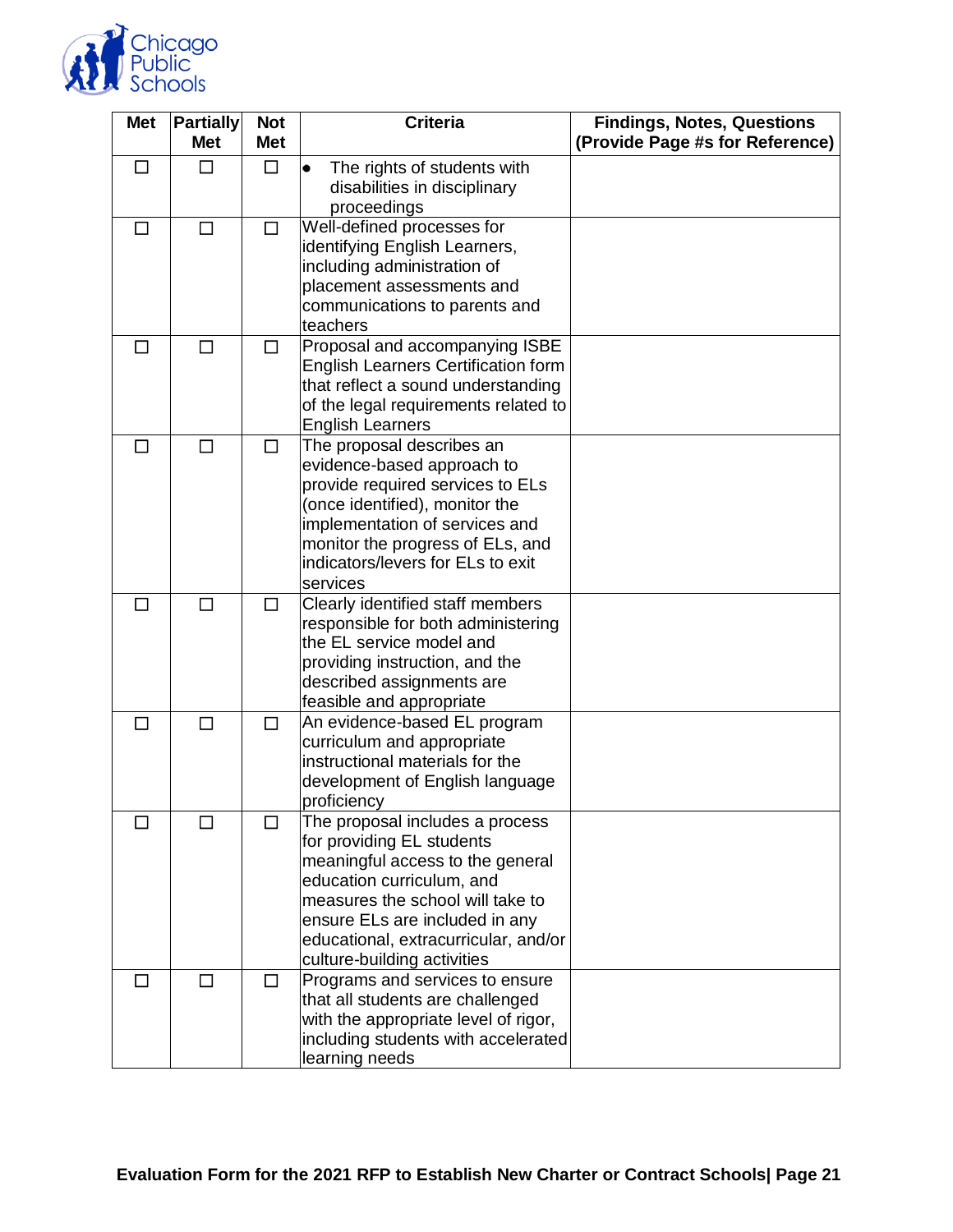

## <span id="page-24-0"></span>**Section 2.7: Multi-Tiered Systems of Support**

The proposal reflects a realistic understanding of the anticipated academic, social, emotional, mental, and physical health needs of the student population with an intentional strategy to meet students where they are at both academically and behaviorally.

#### **Section Criteria**

| $\Box$ Meets the Standard | $\Box$ Partially Meets the | $\Box$ Does Not Meet the |
|---------------------------|----------------------------|--------------------------|
|                           | <b>Standard</b>            | <b>Standard</b>          |

| <b>Met</b> | <b>Partially</b> | <b>Not</b> | <b>Criteria</b>                                                                                                                                                                                                                                                                                                                                                                                          | <b>Findings, Notes, Questions</b> |
|------------|------------------|------------|----------------------------------------------------------------------------------------------------------------------------------------------------------------------------------------------------------------------------------------------------------------------------------------------------------------------------------------------------------------------------------------------------------|-----------------------------------|
|            | <b>Met</b>       | <b>Met</b> |                                                                                                                                                                                                                                                                                                                                                                                                          | (Provide Page #s for Reference)   |
| П          | П                | $\Box$     | A clear description of an evidence-<br>based academic MTSS to identify<br>and meet the needs of students<br>requiring support beyond the<br>general education program,<br>including levers, methods, and<br>protocols to be used                                                                                                                                                                         |                                   |
| П          | $\Box$           | □          | Response includes specific<br>differentiated instructional<br>strategies, programs, services,<br>supports, and learning standards<br>for the academic MTSS Tier 1<br>instruction (core instruction and<br>supports); Tier 2 instruction<br>(targeted supplemental instruction,<br>supports and interventions); and<br>Tier 3 instruction (listing highly<br>structured, individualized<br>interventions) |                                   |
| П          | П                | $\Box$     | The applicant has provided a clear<br>plan for the continuous progress<br>monitoring it will use to inform<br>evidence-based decisions about<br>the intensity and duration of<br>interventions for the academic<br><b>MTSS</b>                                                                                                                                                                           |                                   |
| П          | П                | $\Box$     | The academic MTSS is tied to<br>specific and appropriate academic<br>outcomes and is likely to lead to<br>improved academic outcomes for<br>all students, including special<br>student populations                                                                                                                                                                                                       |                                   |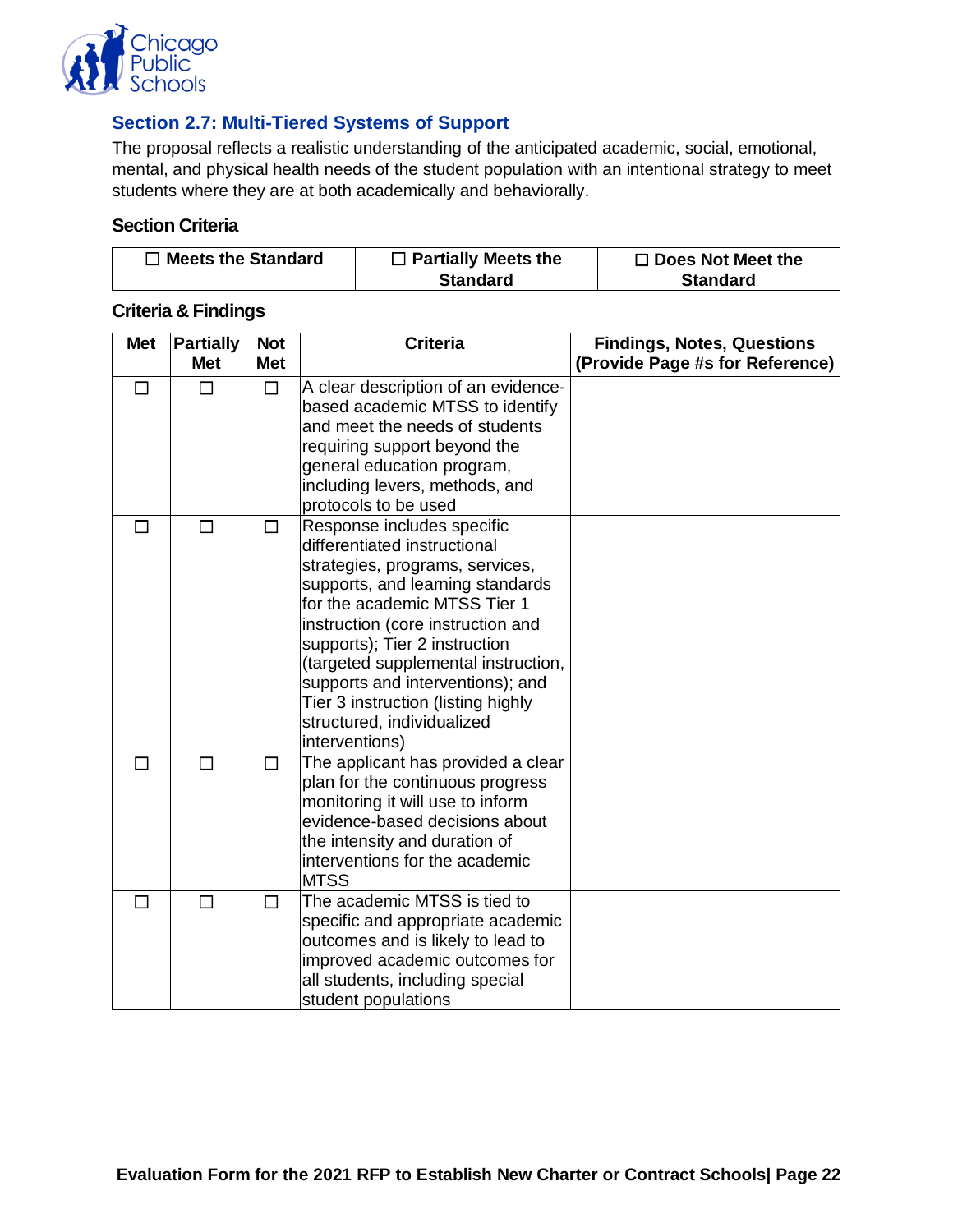

| <b>Met</b> | <b>Partially</b><br><b>Met</b> | <b>Not</b><br><b>Met</b> | <b>Criteria</b>                                                      | <b>Findings, Notes, Questions</b><br>(Provide Page #s for Reference) |
|------------|--------------------------------|--------------------------|----------------------------------------------------------------------|----------------------------------------------------------------------|
|            | П                              | $\Box$                   | The proposal reflects a realistic                                    |                                                                      |
|            |                                |                          | understanding of the anticipated                                     |                                                                      |
|            |                                |                          | social, emotional, mental, and                                       |                                                                      |
|            |                                |                          | physical health needs of the                                         |                                                                      |
|            |                                |                          | student population, and the                                          |                                                                      |
|            |                                |                          | behavioral/social emotional MTSS                                     |                                                                      |
|            |                                |                          | is tethered to the school's SEL                                      |                                                                      |
|            |                                |                          | framework                                                            |                                                                      |
|            | П                              | □                        | Response includes specific                                           |                                                                      |
|            |                                |                          | differentiated behavioral/SEL                                        |                                                                      |
|            |                                |                          | strategies, programs, services,<br>supports, and learning standards  |                                                                      |
|            |                                |                          | to meet students where they are:                                     |                                                                      |
|            |                                |                          | Tier 1 instruction (supportive and                                   |                                                                      |
|            |                                |                          | restorative learning climate with                                    |                                                                      |
|            |                                |                          | appropriate SEL skills                                               |                                                                      |
|            |                                |                          | development); Tier 2 instruction                                     |                                                                      |
|            |                                |                          | (targeted supports and                                               |                                                                      |
|            |                                |                          | interventions); and Tier 3                                           |                                                                      |
|            |                                |                          | instruction (listing highly                                          |                                                                      |
|            |                                |                          | structured, individualized<br>interventions)                         |                                                                      |
| П          | □                              |                          | The proposal includes a robust                                       |                                                                      |
|            |                                | □                        | plan to ensure all students are                                      |                                                                      |
|            |                                |                          | receiving the appropriate                                            |                                                                      |
|            |                                |                          | intervention and supports,                                           |                                                                      |
|            |                                |                          | including specific levers, methods,                                  |                                                                      |
|            |                                |                          | and protocols that will be used to                                   |                                                                      |
|            |                                |                          | determine and continually assess                                     |                                                                      |
|            |                                |                          | the appropriate behavioral MTSS                                      |                                                                      |
|            |                                |                          | tier and interventions for each                                      |                                                                      |
|            |                                |                          | student                                                              |                                                                      |
| П          | $\Box$                         | □                        | The applicant has provided a clear                                   |                                                                      |
|            |                                |                          | plan for the continuous progress<br>monitoring it will use to inform |                                                                      |
|            |                                |                          | evidence-based decisions about                                       |                                                                      |
|            |                                |                          | the intensity and duration of                                        |                                                                      |
|            |                                |                          | behavioral MTSS interventions                                        |                                                                      |
| H          | □                              | □                        | The application cites clear                                          |                                                                      |
|            |                                |                          | evidence-based practices, policies,                                  |                                                                      |
|            |                                |                          | and systems that promote positive                                    |                                                                      |
|            |                                |                          | student behavior and foster a                                        |                                                                      |
|            |                                |                          | positive and nurturing academic                                      |                                                                      |
|            |                                |                          | and social environment for all                                       |                                                                      |
|            |                                |                          | students                                                             |                                                                      |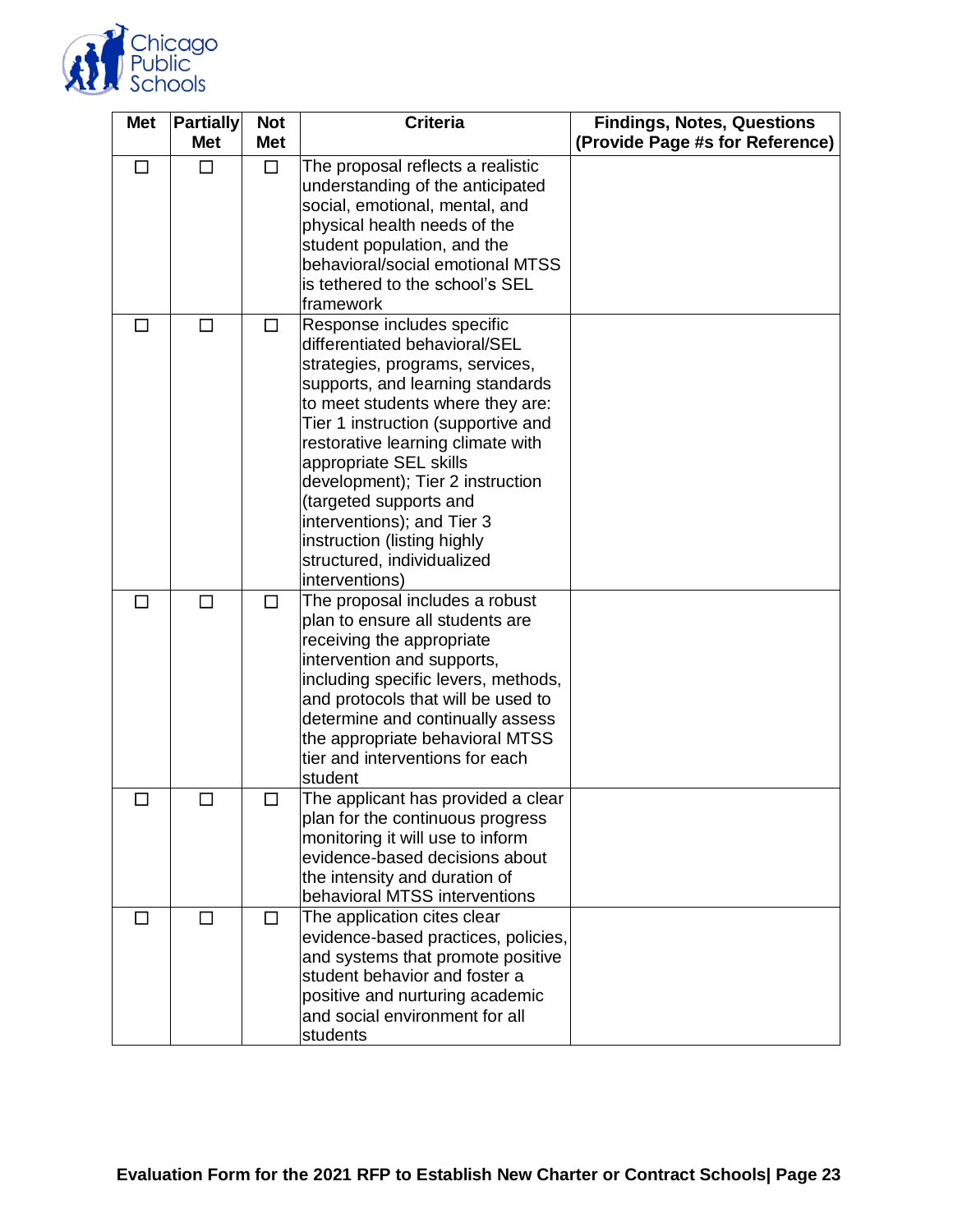

| <b>Met</b> | <b>Partially</b><br><b>Met</b> | <b>Not</b><br><b>Met</b> | <b>Criteria</b>                                                                                                                                                                                                      | <b>Findings, Notes, Questions</b><br>(Provide Page #s for Reference) |
|------------|--------------------------------|--------------------------|----------------------------------------------------------------------------------------------------------------------------------------------------------------------------------------------------------------------|----------------------------------------------------------------------|
|            |                                |                          | The applicant proposes a system<br>to proactively and regularly<br>communicate with<br>parents/guardians, and teachers<br>and staff to improve outcomes for<br>students                                              |                                                                      |
|            |                                |                          | Clearly identified staff members<br>responsible for all elements of<br>MTSS implementation and<br>management, and the described<br>assignments are feasible and<br>appropriate based upon the staff<br>person's role |                                                                      |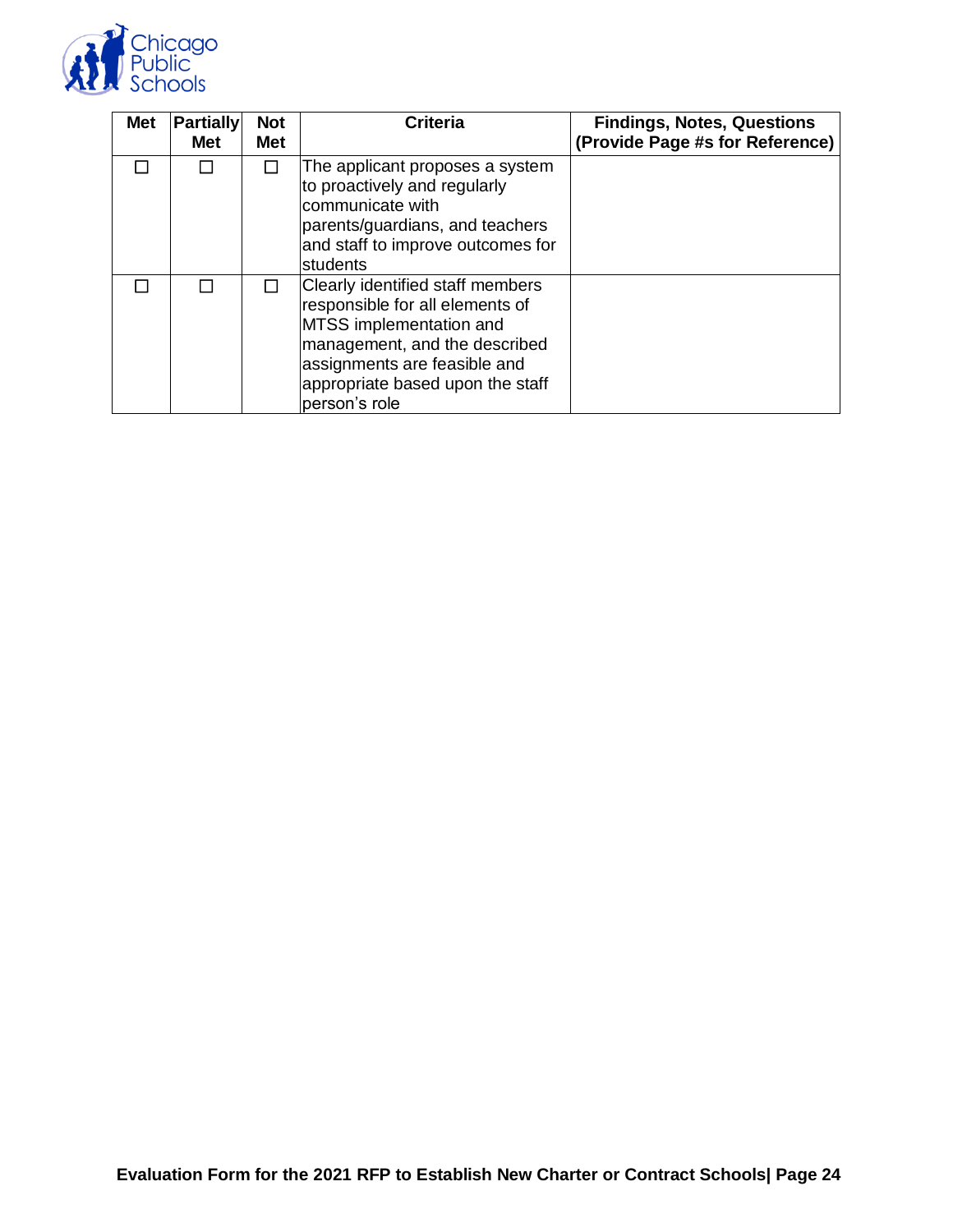

## <span id="page-27-0"></span>**Section 2.8: School Culture and Social Emotional Learning**

The proposal provides an intentional strategy to create a vibrant school community that reflects the identities of the school's students, families and staff, and ensures a safe and supportive environment for student's academic and social emotional learning and growth.

#### **Section Rating**

| $\Box$ Meets the Standard | $\Box$ Partially Meets the | $\Box$ Does Not Meet the |
|---------------------------|----------------------------|--------------------------|
|                           | <b>Standard</b>            | <b>Standard</b>          |

| <b>Met</b> | <b>Partially</b> | <b>Not</b> | <b>Criteria</b>                                                                                                                                                                                                                                                                                                                                                                                          | <b>Findings, Notes, Questions</b> |
|------------|------------------|------------|----------------------------------------------------------------------------------------------------------------------------------------------------------------------------------------------------------------------------------------------------------------------------------------------------------------------------------------------------------------------------------------------------------|-----------------------------------|
|            | <b>Met</b>       | <b>Met</b> |                                                                                                                                                                                                                                                                                                                                                                                                          | (Provide Page #s for Reference)   |
| $\Box$     | $\Box$           | $\Box$     | The applicant provides a<br>thoughtful description of the<br>proposed school culture that<br>presents a realistic picture of how<br>the school will look and feel to<br>students, staff and parents                                                                                                                                                                                                      |                                   |
| ΙI         | $\Box$           | $\Box$     | The school culture is aligned to the<br>school's mission, vision, and core<br>values, and is reflective of the<br>likely school community                                                                                                                                                                                                                                                                |                                   |
| П          | $\Box$           | $\Box$     | The applicant has an intentional<br>and integrated strategy (with<br>specific examples of evidence-<br>based practices, policies, systems,<br>traditions, norms, etc.) to build,<br>maintain and nurture a school<br>culture that will promote positive<br>student behavior, build<br>constructive relationships in the<br>school community, and foster a<br>positive academic and social<br>environment |                                   |
| <b>I</b>   | $\Box$           | □          | There are well-defined goals for<br>school culture that support<br>students' academic and social<br>development, and focus on a<br>positive school climate. The goals<br>and milestones described include<br>universal (i.e. aimed at all<br>students) strategies and are<br>targeted to address inequities<br>among subgroups of students                                                               |                                   |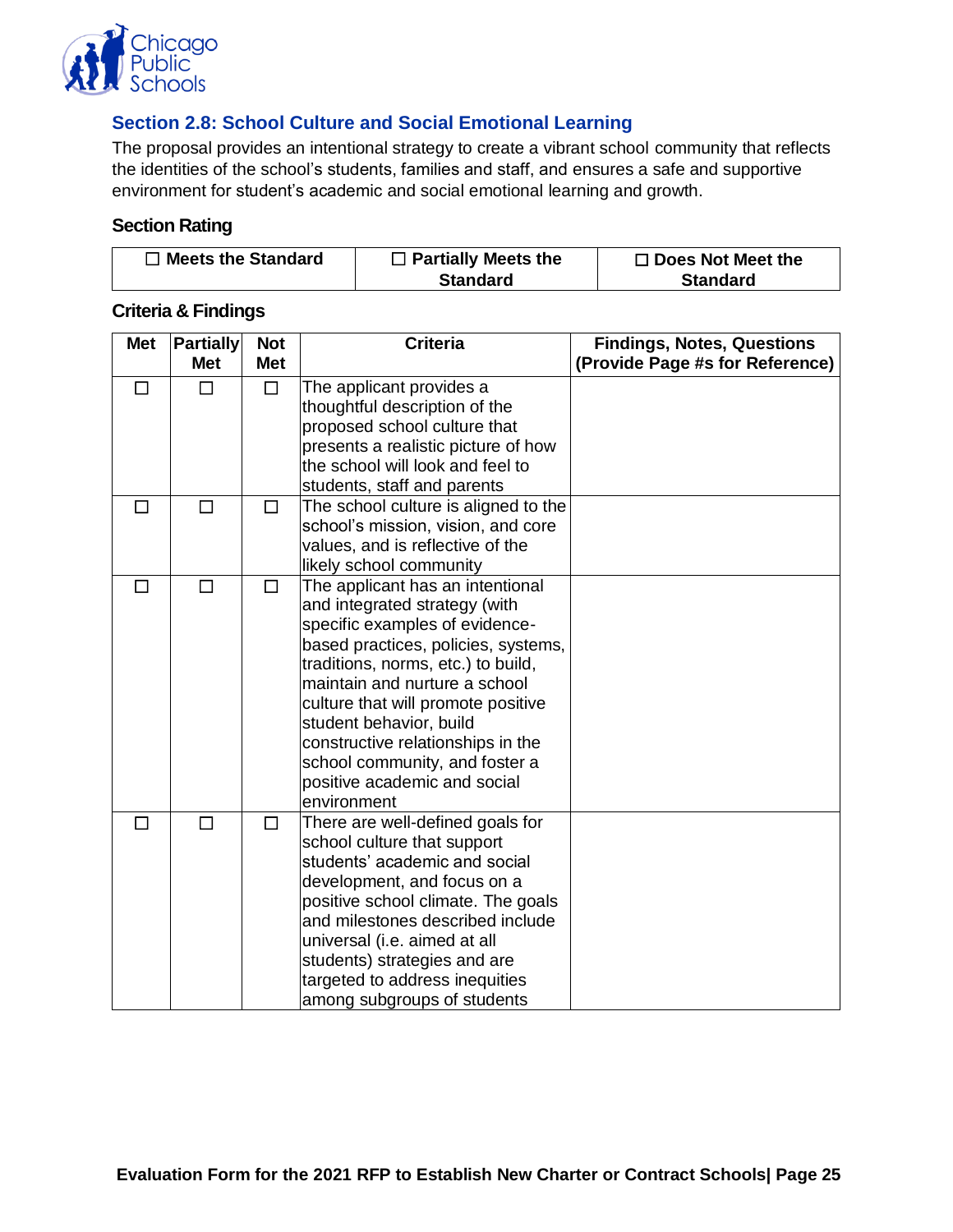

| <b>Met</b> | <b>Partially</b> | <b>Not</b> | <b>Criteria</b>                                                                                                                                                                                                                                                                                                                                                                                             | <b>Findings, Notes, Questions</b> |
|------------|------------------|------------|-------------------------------------------------------------------------------------------------------------------------------------------------------------------------------------------------------------------------------------------------------------------------------------------------------------------------------------------------------------------------------------------------------------|-----------------------------------|
|            | <b>Met</b>       | <b>Met</b> |                                                                                                                                                                                                                                                                                                                                                                                                             | (Provide Page #s for Reference)   |
|            |                  | □          | There are defined plans to assess<br>school culture against established<br>goals, including regular intervals of<br>assessment, the staff responsible<br>for this work, and plans to<br>remediate/realign if school culture<br>goals are not being met                                                                                                                                                      |                                   |
| П          | П                | □          | The school provides a realistic<br>plan to both communicate<br>expectations and unleash the<br>power of students, staff, and<br>families to actively participate in<br>school culture. The school's<br>approach prioritizes collaboration<br>and co-creation with school<br>stakeholders                                                                                                                    |                                   |
|            | П                | П          | The applicant identifies the<br>responsibilities of school<br>leadership and staff in setting the<br>tone and positively modelling<br>school culture. The applicant<br>clearly defines the specific goals<br>and milestones of this team in<br>developing, implementing,<br>monitoring and evaluating school<br>culture goals                                                                               |                                   |
| ΙI         | П                | □          | The applicant names an evidence-<br>based SEL framework, and<br>provides a sound rationale of why<br>the framework was selected for<br>their proposed school community                                                                                                                                                                                                                                      |                                   |
| П          | $\Box$           | □          | The SEL instruction is aligned to<br>the three ISBE SEL Learning<br>Goals:<br>Develop self-awareness and<br>self-management skills to<br>achieve school and life<br>success<br>Use social-awareness and<br>interpersonal skills to establish<br>and maintain positive<br>relationships<br>Demonstrate decision-making<br>skills and responsible<br>behaviors in personal, school,<br>and community contexts |                                   |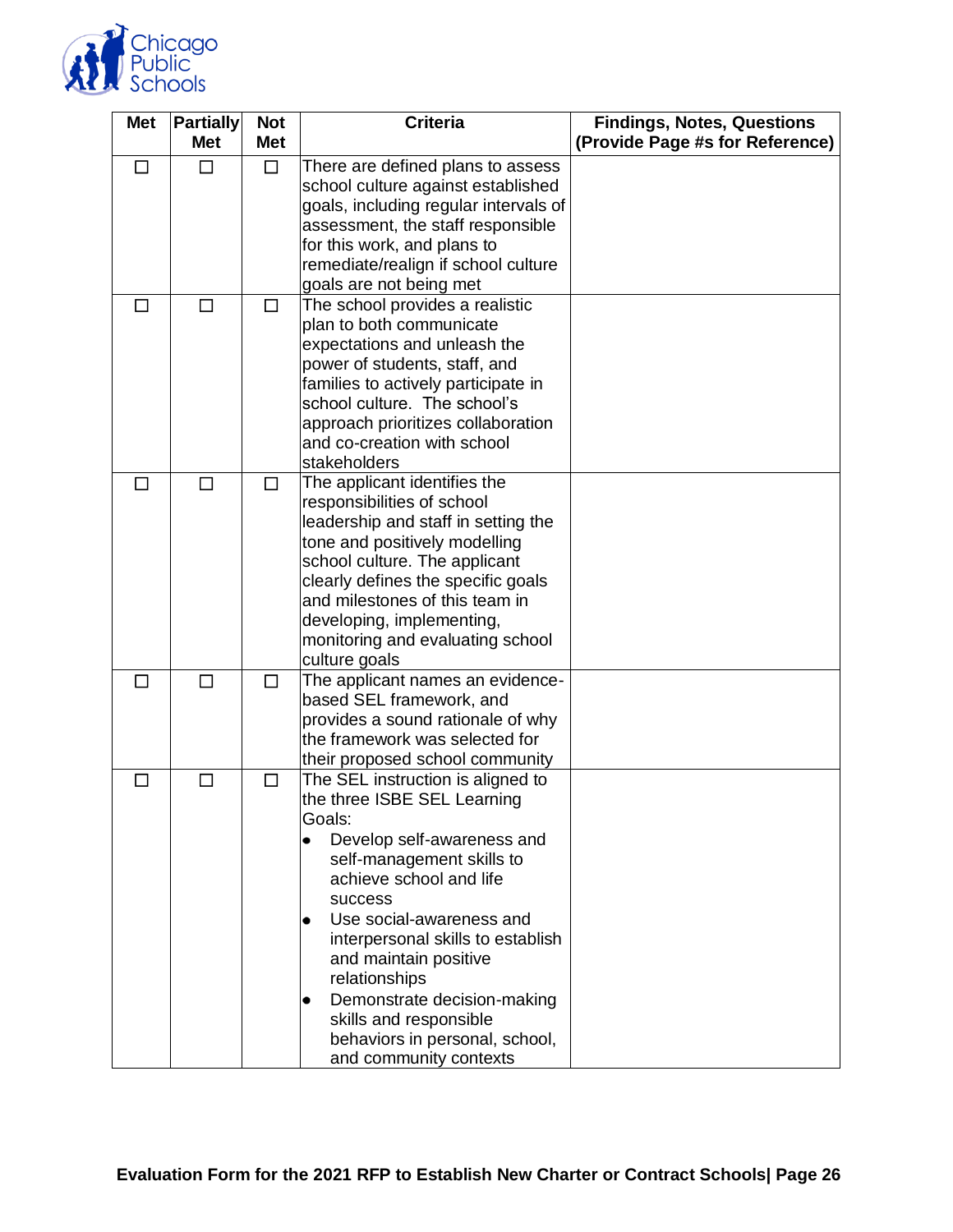![](_page_29_Picture_0.jpeg)

| <b>Met</b>   | <b>Partially</b><br><b>Met</b> | <b>Not</b><br><b>Met</b> | <b>Criteria</b>                                                     | <b>Findings, Notes, Questions</b><br>(Provide Page #s for Reference) |
|--------------|--------------------------------|--------------------------|---------------------------------------------------------------------|----------------------------------------------------------------------|
|              |                                |                          |                                                                     |                                                                      |
|              |                                | $\Box$                   | The applicant has either (1)<br>identified the SEL curriculum they  |                                                                      |
|              |                                |                          | plan to use and included a link to                                  |                                                                      |
|              |                                |                          | the curriculum website or a sample                                  |                                                                      |
|              |                                |                          | lesson plan, or (2) the applicant                                   |                                                                      |
|              |                                |                          | has described a SEL integration                                     |                                                                      |
|              |                                |                          | plan for each grade level and                                       |                                                                      |
|              |                                |                          | included a sample lesson/unit plan                                  |                                                                      |
| П            | $\Box$                         | □                        | Every student at every grade level                                  |                                                                      |
|              |                                |                          | will receive at least 30 minutes of                                 |                                                                      |
|              |                                |                          | SEL instruction per week                                            |                                                                      |
|              |                                |                          | throughout the school year. SEL                                     |                                                                      |
|              |                                |                          | instruction and skill building is                                   |                                                                      |
|              |                                |                          | meaningfully incorporated in<br>holistic programs, resources,       |                                                                      |
|              |                                |                          | and/or services that are designed                                   |                                                                      |
|              |                                |                          | with the target student population                                  |                                                                      |
|              |                                |                          | in mind, and are likely to develop                                  |                                                                      |
|              |                                |                          | <b>SEL</b> competencies                                             |                                                                      |
| $\mathsf{L}$ | □                              | $\Box$                   | The applicant has a                                                 |                                                                      |
|              |                                |                          | comprehensive strategy to assess                                    |                                                                      |
|              |                                |                          | SEL in the school community,                                        |                                                                      |
|              |                                |                          | including the assessments that will                                 |                                                                      |
|              |                                |                          | be used, appropriate SEL                                            |                                                                      |
|              |                                |                          | competencies to be developed, a                                     |                                                                      |
|              |                                |                          | plan for regular monitoring, and                                    |                                                                      |
|              |                                |                          | the staff responsible for                                           |                                                                      |
|              |                                |                          | assessment activities                                               |                                                                      |
| П            | $\Box$                         | □                        | The applicant has identified the                                    |                                                                      |
|              |                                |                          | staff and their specific                                            |                                                                      |
|              |                                |                          | responsibilities in SEL                                             |                                                                      |
|              |                                |                          | implementation and instruction.<br>The provided SEL team is aligned |                                                                      |
|              |                                |                          | to the behavioral MTSS team.                                        |                                                                      |
| ΙI           | П                              | □                        | The proposed school has a clear                                     |                                                                      |
|              |                                |                          | plan to provide core social                                         |                                                                      |
|              |                                |                          | emotional learning opportunities                                    |                                                                      |
|              |                                |                          | and to communicate expectations                                     |                                                                      |
|              |                                |                          | regarding SEL for all school staff.                                 |                                                                      |
|              |                                |                          | <b>Staff with SEL/MTSS</b>                                          |                                                                      |
|              |                                |                          | responsibilities have the necessary                                 |                                                                      |
|              |                                |                          | experience, training and resources                                  |                                                                      |
|              |                                |                          | to support students' social and                                     |                                                                      |
|              |                                |                          | emotional development.                                              |                                                                      |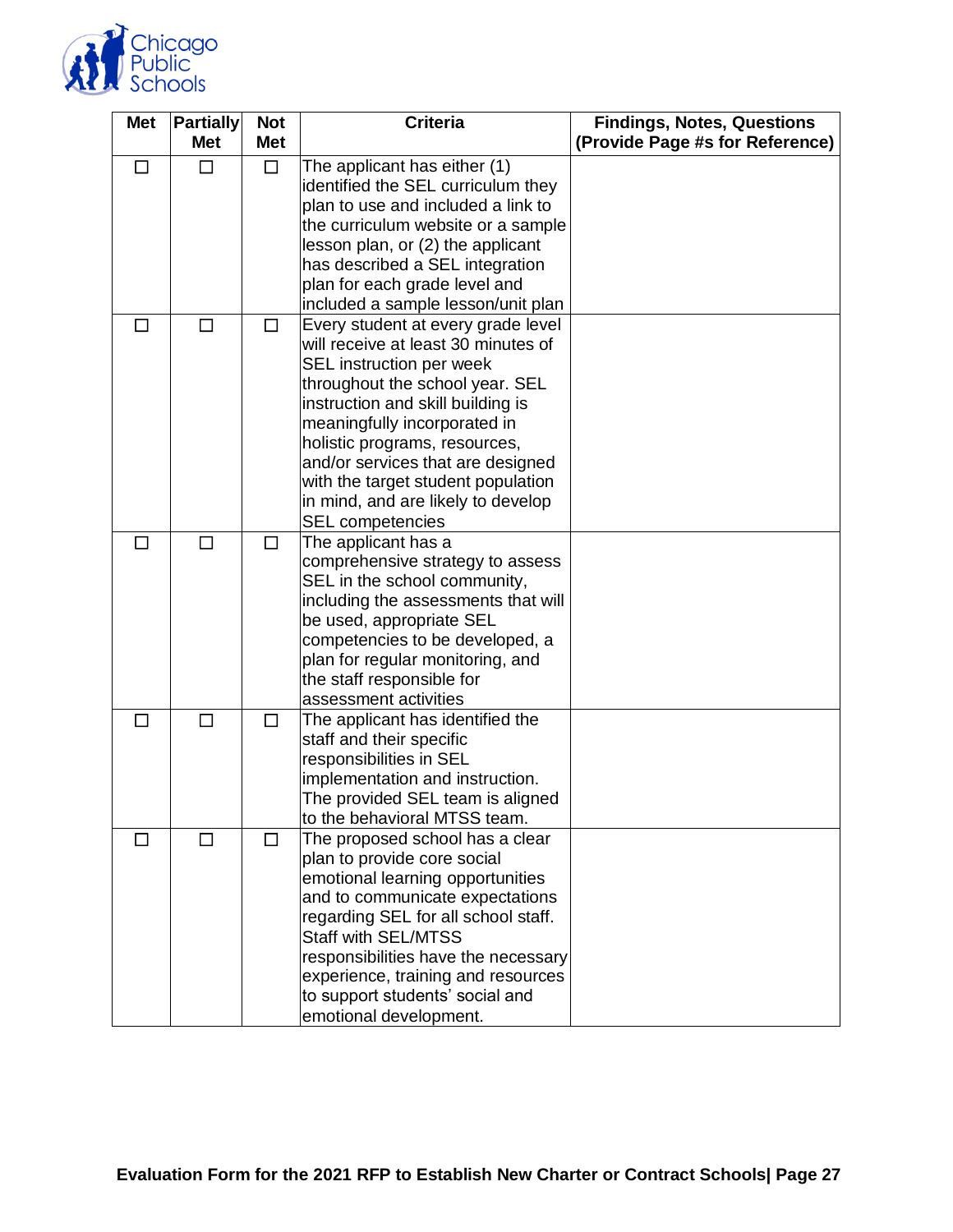![](_page_30_Picture_0.jpeg)

## <span id="page-30-0"></span>**Section 2.9: Discipline, Behavioral Intervention, and Classroom Management**

The proposal cites the systems, programs, and policies that will support the behavioral needs of all students and help remove barriers to learning.

### **Section Rating**

| $\Box$ Meets the Standard | $\Box$ Partially Meets the | $\Box$ Does Not Meet the |
|---------------------------|----------------------------|--------------------------|
|                           | <b>Standard</b>            | <b>Standard</b>          |

| <b>Met</b> | Partially  | <b>Not</b> | <b>Criteria</b>                        | <b>Findings, Notes, Questions</b> |
|------------|------------|------------|----------------------------------------|-----------------------------------|
|            | <b>Met</b> | <b>Met</b> |                                        | (Provide Page #s for Reference)   |
| П          | П          | $\Box$     | A system of discipline and             |                                   |
|            |            |            | classroom management that is           |                                   |
|            |            |            | fully tethered to the proposed         |                                   |
|            |            |            | school's MTSS                          |                                   |
| П          | $\Box$     | $\Box$     | Discipline practices promote a         |                                   |
|            |            |            | positive social and learning           |                                   |
|            |            |            | environment for all students,          |                                   |
|            |            |            | including at-risk students, by         |                                   |
|            |            |            | addressing the root cause of           |                                   |
|            |            |            | misbehavior, teaching appropriate      |                                   |
|            |            |            | behaviors, restoring relationships     |                                   |
|            |            |            | and repairing harm                     |                                   |
| $\Box$     | $\Box$     | $\Box$     | The discipline, behavioral             |                                   |
|            |            |            | intervention and classroom             |                                   |
|            |            |            | management practices are               |                                   |
|            |            |            | appropriate for the target student     |                                   |
|            |            |            | population, and there are systems      |                                   |
|            |            |            | in place to ensure that policies are   |                                   |
|            |            |            | equitable and that no student          |                                   |
|            |            |            | subgroups are disproportionately       |                                   |
|            |            |            | impacted by behavior policies          |                                   |
| П          | $\Box$     | $\Box$     | Clear identification of specific staff |                                   |
|            |            |            | members who are responsible for        |                                   |
|            |            |            | overseeing the implementation of       |                                   |
|            |            |            | student discipline and behavioral      |                                   |
|            |            |            | interventions, including               |                                   |
|            |            |            | maintenance of student records         |                                   |
|            |            |            | and data. Clear identification of      |                                   |
|            |            |            | staff/leadership responsible for       |                                   |
|            |            |            | monitoring and assessing the           |                                   |
|            |            |            | discipline system                      |                                   |
| П          | П          | $\Box$     | Plans to consistently communicate      |                                   |
|            |            |            | behavior expectations to students      |                                   |
|            |            |            | and families in a timely manner        |                                   |
|            |            |            | that allows for due process by         |                                   |
|            |            |            | providing sufficient notice            |                                   |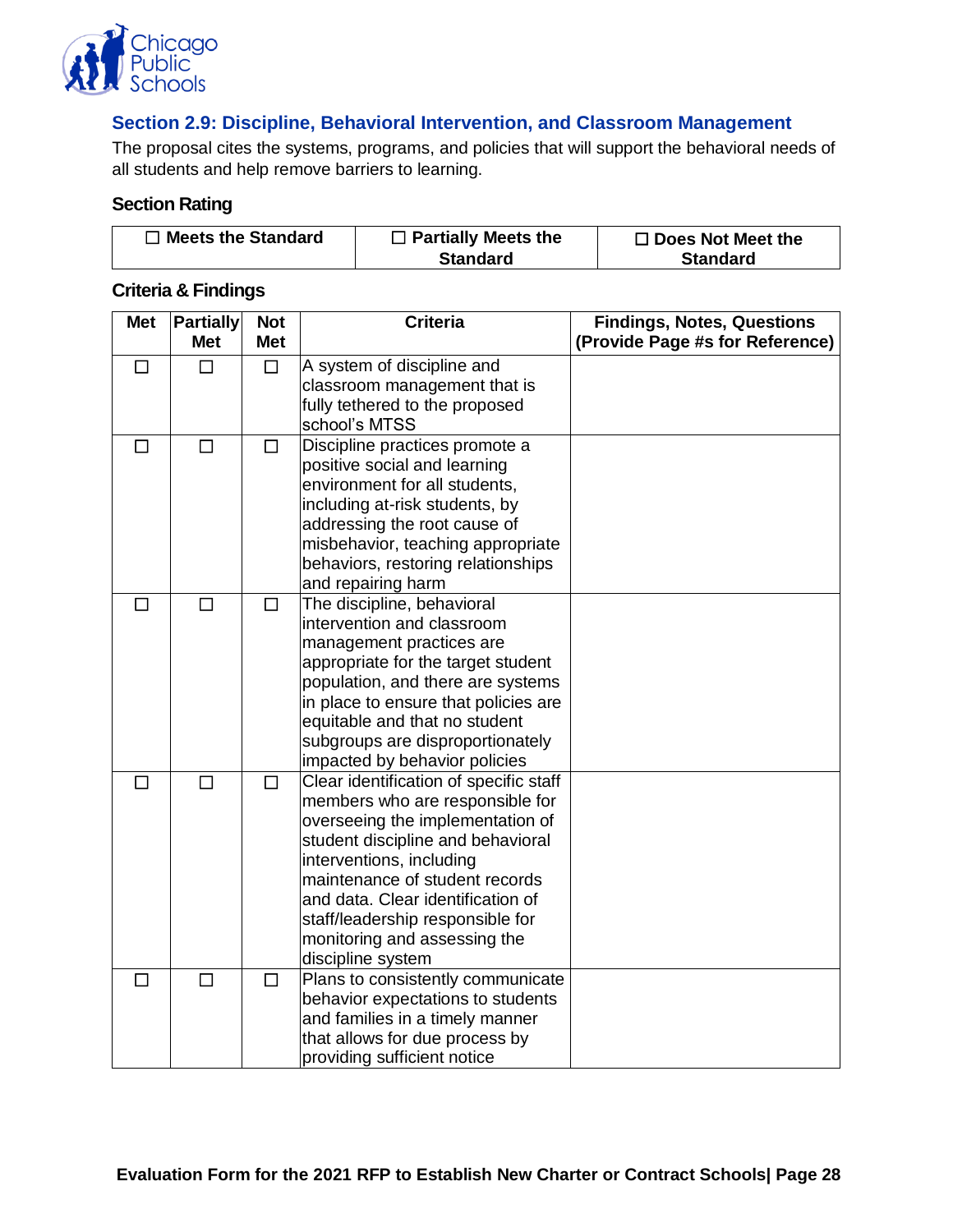![](_page_31_Picture_0.jpeg)

| <b>Met</b> | <b>Partially</b><br><b>Met</b> | <b>Not</b><br><b>Met</b> | <b>Criteria</b>                                                                                                                                                                                                                                                          | <b>Findings, Notes, Questions</b><br>(Provide Page #s for Reference) |
|------------|--------------------------------|--------------------------|--------------------------------------------------------------------------------------------------------------------------------------------------------------------------------------------------------------------------------------------------------------------------|----------------------------------------------------------------------|
| П          | П                              | $\Box$                   | The proposed school provided a<br>detailed plan to communicate                                                                                                                                                                                                           |                                                                      |
|            |                                |                          | proactively and regularly to<br>teachers and staff to inform them                                                                                                                                                                                                        |                                                                      |
|            |                                |                          | of expectations for norming and                                                                                                                                                                                                                                          |                                                                      |
|            |                                |                          | implementing the behavioral<br>system                                                                                                                                                                                                                                    |                                                                      |
| ΙI         | П                              | $\Box$                   | The applicant provides a<br>comprehensive list of offenses that<br>may result in student suspension<br>or expulsion. Use of exclusionary<br>discipline is reserved for<br>appropriately serious offenses                                                                 |                                                                      |
| П          | П                              | $\Box$                   | An explanation of the corrective,<br>instructive, and/or restorative<br>responses to misbehavior that will<br>be used prior to the use of<br>exclusionary discipline, including a<br>clear description of how the school<br>intends to comply with SB 100 (PA<br>99-456) |                                                                      |
| П          | П                              | $\Box$                   | An explanation for how the school<br>will protect the rights of students<br>with disabilities/ impairments in<br>disciplinary actions and<br>proceedings, afford due process<br>for all students, and provide a fair<br>process for students facing<br>expulsion         |                                                                      |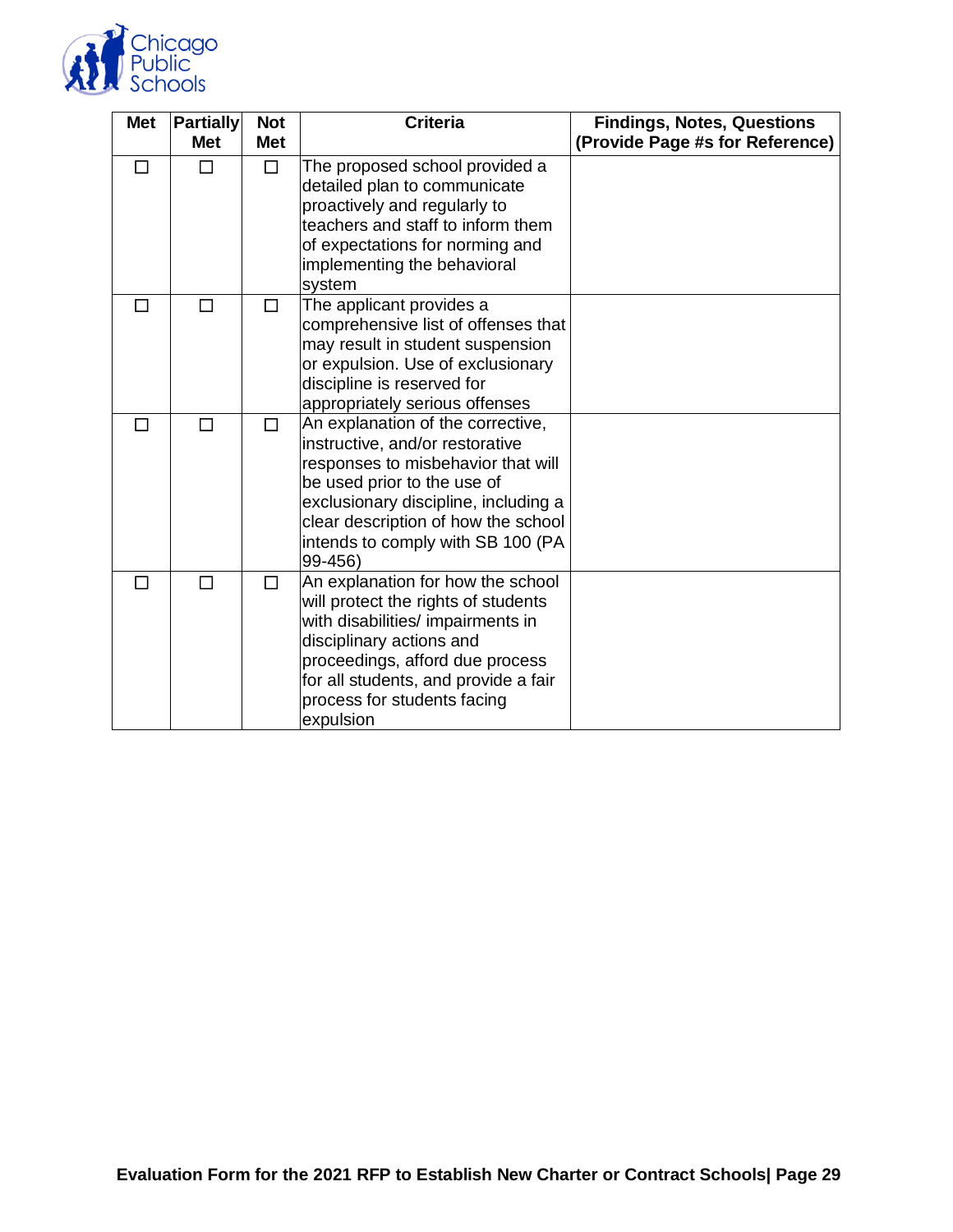![](_page_32_Picture_0.jpeg)

## <span id="page-32-0"></span>**Section 2.10: Post-Secondary and Graduation Support**

The proposal presents robust plans to ensure that students will graduate prepared for success in high school (for elementary schools) and college.

### **Section Rating**

| $\Box$ Meets the Standard | $\Box$ Partially Meets the | $\Box$ Does Not Meet the |
|---------------------------|----------------------------|--------------------------|
|                           | <b>Standard</b>            | <b>Standard</b>          |

| <b>Met</b>   | <b>Partially</b><br><b>Met</b> | <b>Not</b><br><b>Met</b> | <b>Criteria</b>                                                                                                                                                                                                                              | <b>Findings, Notes, Questions</b><br>(Provide Page #s for Reference) |
|--------------|--------------------------------|--------------------------|----------------------------------------------------------------------------------------------------------------------------------------------------------------------------------------------------------------------------------------------|----------------------------------------------------------------------|
| П            | П                              | $\Box$                   | A clear post-secondary vision<br>reflecting high expectations for<br>students.                                                                                                                                                               |                                                                      |
| П            | П                              | П                        | Clearly identified staff members to<br>perform all roles and<br>responsibilities described in this<br>subsection, with alignment to their<br>job descriptions, annual and<br>weekly schedules, and the staffing<br>and organizational charts |                                                                      |
|              | П                              | $\Box$                   | Age-appropriate college readiness<br>supports that will build college<br>awareness and readiness among<br>students                                                                                                                           |                                                                      |
| $\mathsf{L}$ | П                              | П                        | If proposing a high school: Robust<br>supports to help students apply,<br>enroll, and persist in college                                                                                                                                     |                                                                      |
| П            | П                              | $\Box$                   | If proposing a high school:<br>Methods for tracking<br>student/alumni college acceptance<br>and persistence rates                                                                                                                            |                                                                      |
|              |                                | П                        | If proposing an elementary school:<br>Robust supports to ensure that<br>students are prepared to attend<br>and succeed in a rigorous high<br>school                                                                                          |                                                                      |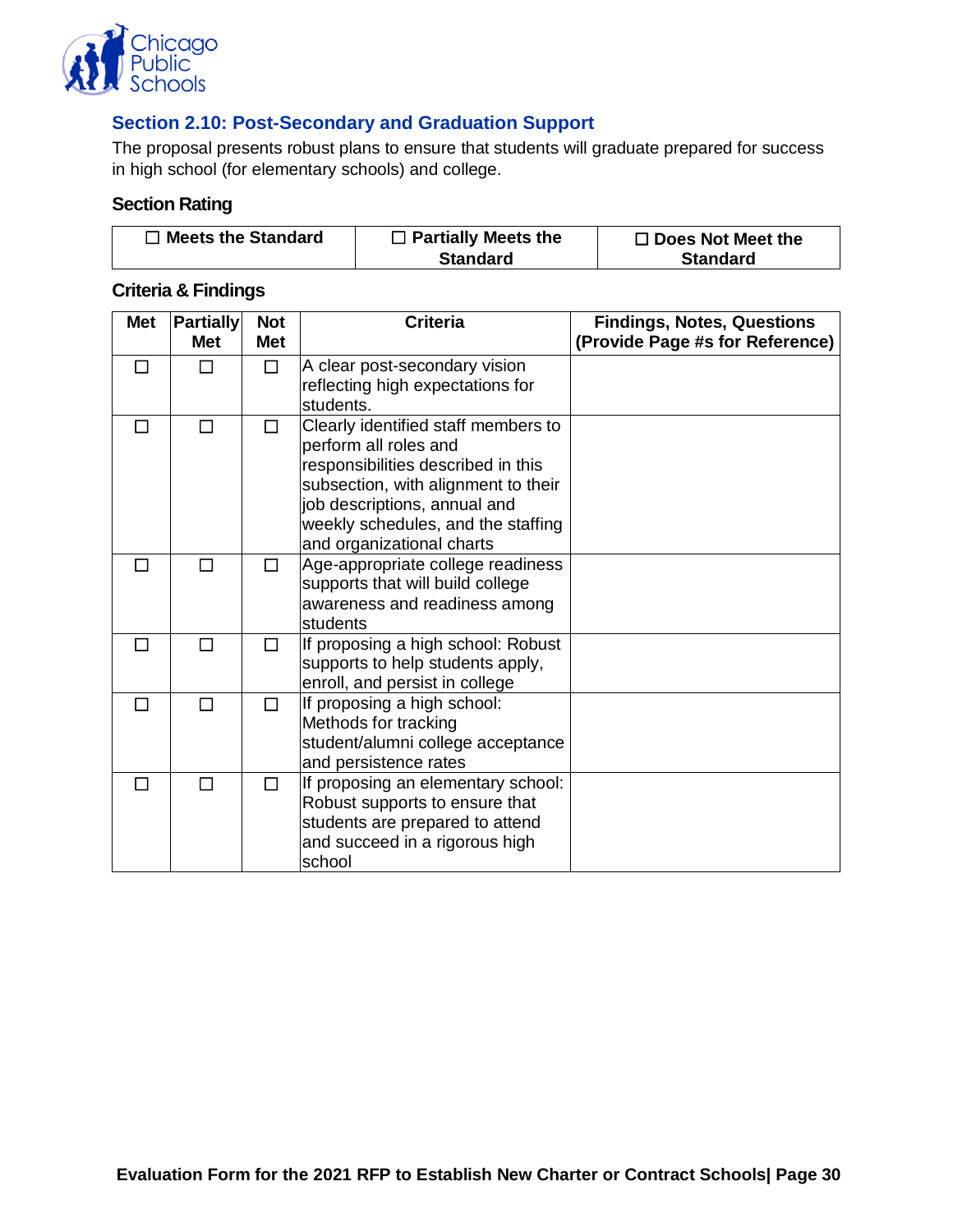![](_page_33_Picture_0.jpeg)

## <span id="page-33-0"></span>**Section 2.11: Human Capital**

#### **2.11.1: Recruitment and Selection**

The human resources strategy will realistically help the school identify and attract highly effective teachers, leaders, and staff who are committed to fulfilling the school's mission.

### **Section Rating**

| $\Box$ Meets the Standard | $\Box$ Partially Meets the | $\Box$ Does Not Meet the |
|---------------------------|----------------------------|--------------------------|
|                           | <b>Standard</b>            | <b>Standard</b>          |

| <b>Met</b> | <b>Partially</b><br><b>Met</b> | <b>Not</b><br><b>Met</b> | <b>Criteria</b>                      | <b>Findings, Notes, Questions</b><br>(Provide Page #s for Reference) |
|------------|--------------------------------|--------------------------|--------------------------------------|----------------------------------------------------------------------|
|            |                                |                          |                                      |                                                                      |
| П          | П                              | $\Box$                   | A staffing plan that includes all    |                                                                      |
|            |                                |                          | instructional and non-instructional  |                                                                      |
|            |                                |                          | positions in the school over the     |                                                                      |
|            |                                |                          | five years of the charter contract   |                                                                      |
|            |                                |                          | and aligns with descriptions of      |                                                                      |
|            |                                |                          | positions and the school model in    |                                                                      |
|            |                                |                          | other parts of the proposal,         |                                                                      |
| П          | $\Box$                         | $\Box$                   | A clear description of how the       |                                                                      |
|            |                                |                          | staffing plan will support student   |                                                                      |
|            |                                |                          | achievement                          |                                                                      |
| ΓΙ         | П                              | П                        | Sensible and clear organization-     |                                                                      |
|            |                                |                          | level decision-making authority      |                                                                      |
|            |                                |                          | that delineates the respective roles |                                                                      |
|            |                                |                          | and responsibilities of the Board,   |                                                                      |
|            |                                |                          | management organization, school      |                                                                      |
|            |                                |                          | administration, and any school       |                                                                      |
|            |                                |                          | advisory bodies or parent/teacher    |                                                                      |
|            |                                |                          | councils                             |                                                                      |
| П          | $\Box$                         | $\Box$                   | Alignment between the positions      |                                                                      |
|            |                                |                          | cited in the organizational chart,   |                                                                      |
|            |                                |                          | staffing model, and budget           |                                                                      |
| П          | $\Box$                         | $\Box$                   | Attached job descriptions that       |                                                                      |
|            |                                |                          | clearly delineate the roles and      |                                                                      |
|            |                                |                          | responsibilities for each position   |                                                                      |
| П          | П                              | □                        | Strategies for recruiting and hiring |                                                                      |
|            |                                |                          | staff members who can drive          |                                                                      |
|            |                                |                          | student achievement, including       |                                                                      |
|            |                                |                          | bilingual-certified, special         |                                                                      |
|            |                                |                          | education, and other high-need       |                                                                      |
|            |                                |                          | teachers                             |                                                                      |
| П          | П                              | $\Box$                   | Hiring criteria, selection process,  |                                                                      |
|            |                                |                          | and job descriptions that are        |                                                                      |
|            |                                |                          | clearly aligned to the school's      |                                                                      |
|            |                                |                          | mission, educational philosophy,     |                                                                      |
|            |                                |                          | and professional culture.            |                                                                      |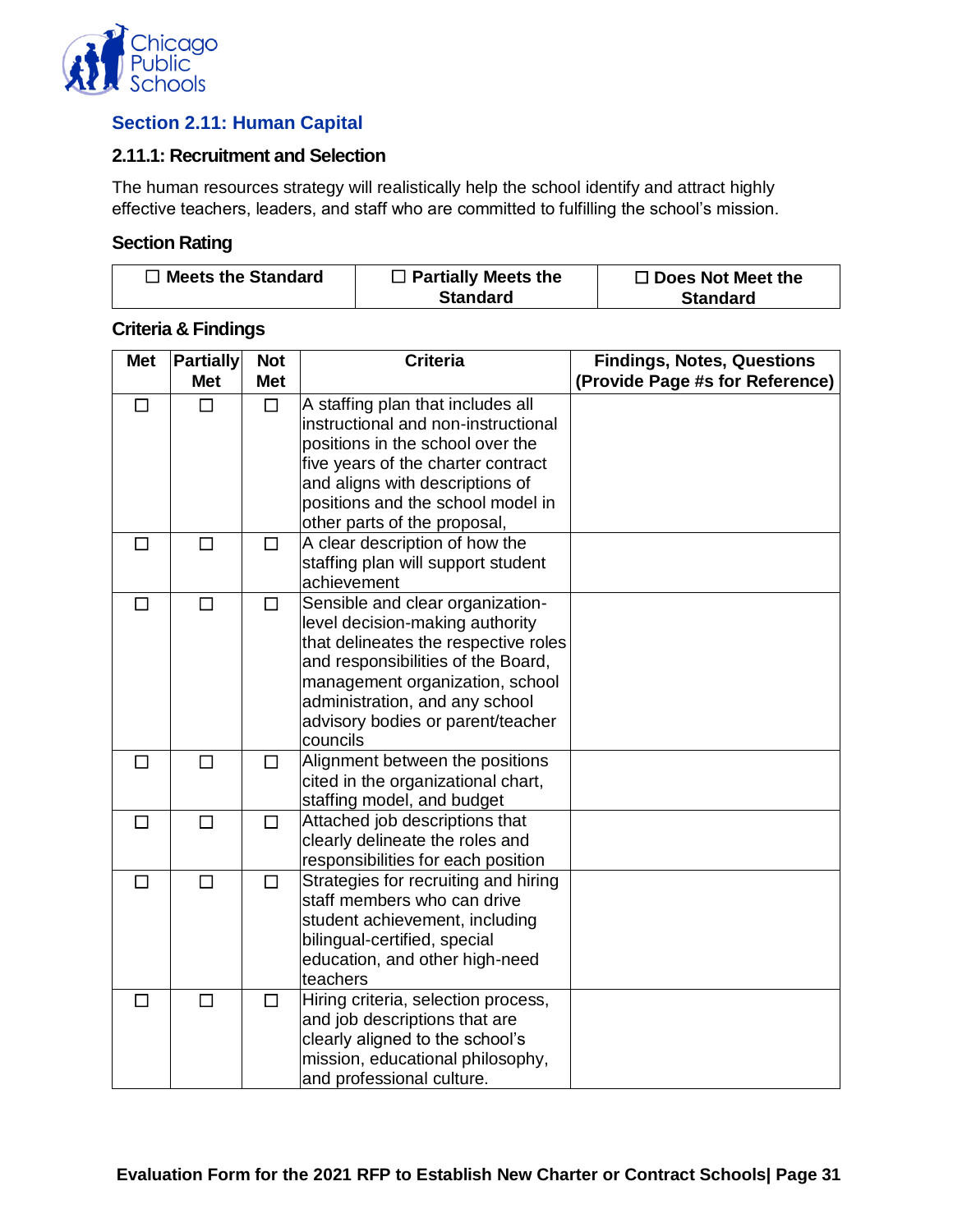![](_page_34_Picture_0.jpeg)

| <b>Met</b> | <b>Partially</b><br>Met | <b>Not</b><br><b>Met</b> | <b>Criteria</b>                                                                                                                                                                                                                                                                                                                                                                        | <b>Findings, Notes, Questions</b><br>(Provide Page #s for Reference) |
|------------|-------------------------|--------------------------|----------------------------------------------------------------------------------------------------------------------------------------------------------------------------------------------------------------------------------------------------------------------------------------------------------------------------------------------------------------------------------------|----------------------------------------------------------------------|
|            |                         |                          | Applicants with remote-based<br>employees: A clear listing of<br>school-based and remote-based<br>employees that will support the<br>implementation of the school<br>model, and a detailed description<br>of the implications (including work<br>environment, work expectations,<br>FTE status, and compensation<br>adjustments) the virtual model will<br>have on each staff position |                                                                      |
|            | I                       |                          | Proposed compensation and<br>benefits packages that are<br>competitive and will allow the<br>school to attract and retain highly<br>qualified staff                                                                                                                                                                                                                                    |                                                                      |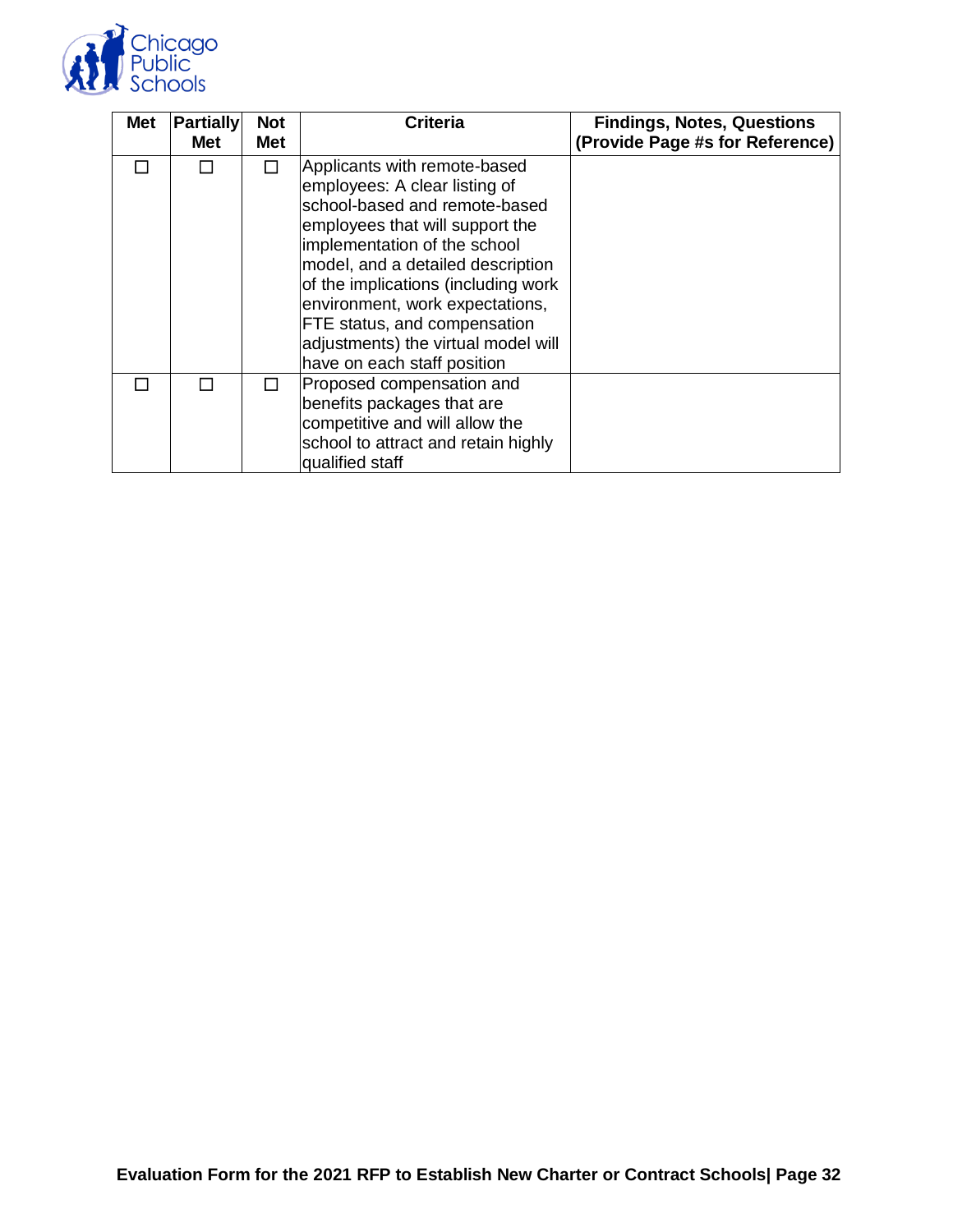![](_page_35_Picture_0.jpeg)

## **2.11.2: Professional Development**

The human resources strategy will realistically help the school develop and retain highly effective teachers, leaders, and staff who are committed to fulfilling the school's mission.

## **Section Rating**

| □ Meets the Standard | $\Box$ Partially Meets the | $\Box$ Does Not Meet the |
|----------------------|----------------------------|--------------------------|
|                      | <b>Standard</b>            | <b>Standard</b>          |

| <b>Met</b> | Partially<br><b>Met</b> | <b>Not</b><br><b>Met</b> | <b>Criteria</b>                                                                                                                                                                                                     | <b>Findings, Notes, Questions</b><br>(Provide Page #s for Reference) |
|------------|-------------------------|--------------------------|---------------------------------------------------------------------------------------------------------------------------------------------------------------------------------------------------------------------|----------------------------------------------------------------------|
| $\Box$     | П                       | $\Box$                   | An approach to PD that is<br>constructive, reflective, growth-<br>oriented, and based on the<br>provision of meaningful and timely<br>feedback                                                                      |                                                                      |
| $\Box$     | □                       | □                        | Clearly delineated roles and<br>responsibilities for facilitating PD<br>opportunities                                                                                                                               |                                                                      |
| □          | $\Box$                  | $\Box$                   | A plan for identifying PD topics<br>and determining whether PD will<br>be provided internally or externally                                                                                                         |                                                                      |
| $\Box$     | $\Box$                  | $\Box$                   | Adequate protected time in the<br>school's schedule and calendar to<br>implement the described PD<br>supports and collaboration time                                                                                |                                                                      |
| $\Box$     | $\Box$                  | □                        | PD costs appropriately accounted<br>for in the budget                                                                                                                                                               |                                                                      |
| П          | П                       | □                        | PD adequately addresses the<br>unique needs of new staff                                                                                                                                                            |                                                                      |
| $\Box$     | $\Box$                  | $\Box$                   | An induction plan for all teachers<br>that orients staff to the educational<br>program and cultural expectations                                                                                                    |                                                                      |
| $\Box$     | $\Box$                  | □                        | Clearly articulated characteristics<br>of a professional culture that will<br>promote high staff performance<br>and retention                                                                                       |                                                                      |
| $\Box$     | $\Box$                  | $\Box$                   | A plan for using data on student<br>performance and from teacher<br>evaluations/coaching cycles to<br>evaluate the effectiveness of PD<br>and inform future PD content                                              |                                                                      |
|            | П                       | □                        | A comprehensive professional<br>development plan to ensure that<br>staff have the necessary<br>orientation and ongoing training<br>and support to implement the<br>unique aspects of the proposed<br>school's model |                                                                      |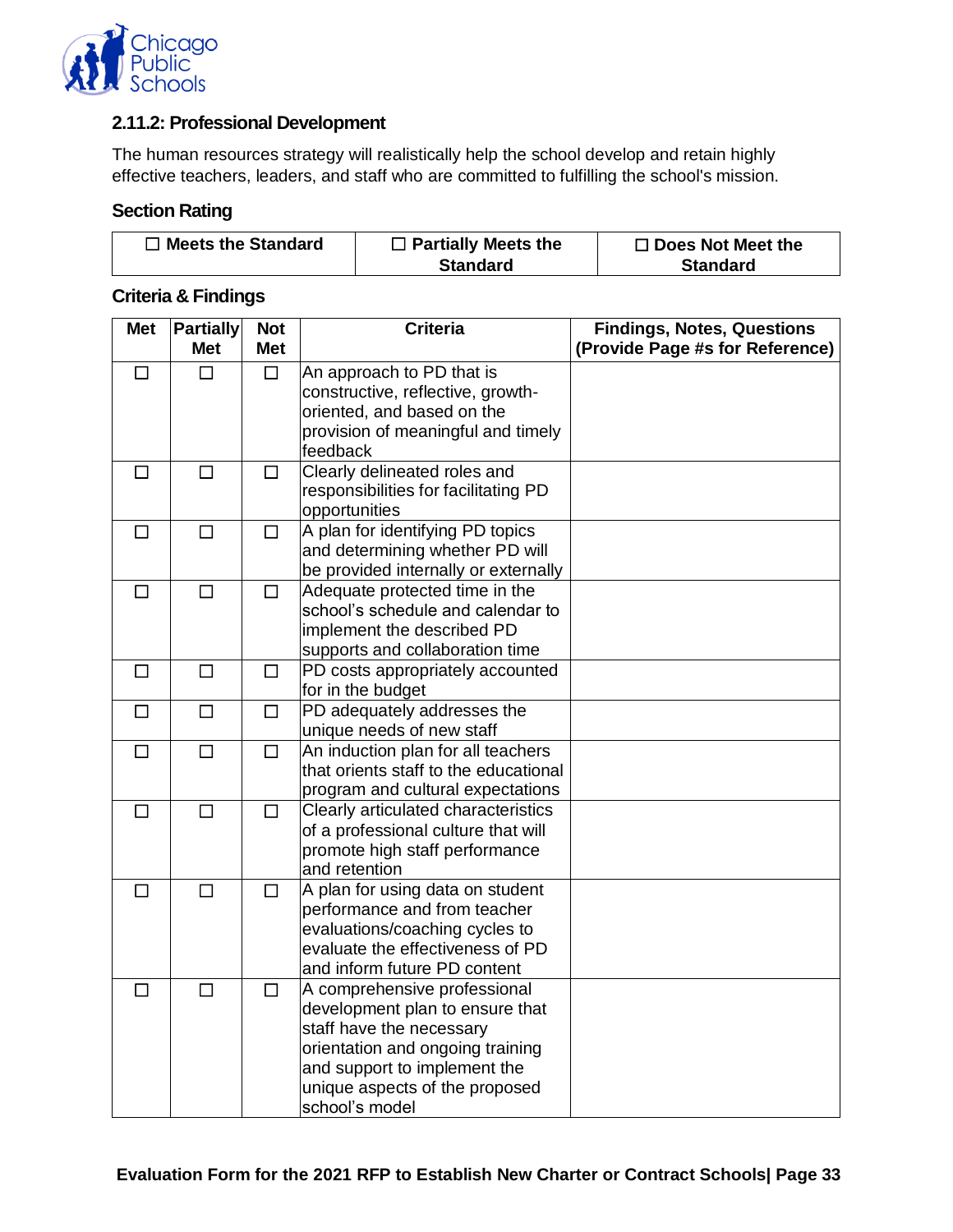![](_page_36_Picture_0.jpeg)

## **2.11.3: Staff Evaluation**

The human resources strategy will realistically help retain highly effective leaders, teachers, and staff.

## **Section Rating**

| $\Box$ Meets the Standard | $\Box$ Partially Meets the | $\Box$ Does Not Meet the |
|---------------------------|----------------------------|--------------------------|
|                           | <b>Standard</b>            | <b>Standard</b>          |

| <b>Met</b> | <b>Partially</b><br><b>Met</b> | <b>Not</b><br><b>Met</b> | <b>Criteria</b>                                                                                                                                                                                                                     | <b>Findings, Notes, Questions</b><br>(Provide Page #s for Reference) |
|------------|--------------------------------|--------------------------|-------------------------------------------------------------------------------------------------------------------------------------------------------------------------------------------------------------------------------------|----------------------------------------------------------------------|
|            |                                | $\Box$                   | Schedules and processes for<br>teacher observation and<br>evaluation                                                                                                                                                                |                                                                      |
|            |                                | П                        | Explanation for how teacher<br>evaluations are tied to PD,<br>compensation strategies, staffing<br>decisions, etc.                                                                                                                  |                                                                      |
|            |                                | $\mathsf{L}$             | The proposal provides clear<br>criteria for evaluating school<br>leaders(s), specifies a process for<br>providing an annual performance<br>review, and describes<br>mechanisms for offering school<br>leader(s) consistent feedback |                                                                      |
|            | F                              | П                        | If applicable, the applicant<br>specified how evaluation<br>procedures, including<br>observations, coaching and<br>student data analysis, will be<br>adapted for online teachers                                                    |                                                                      |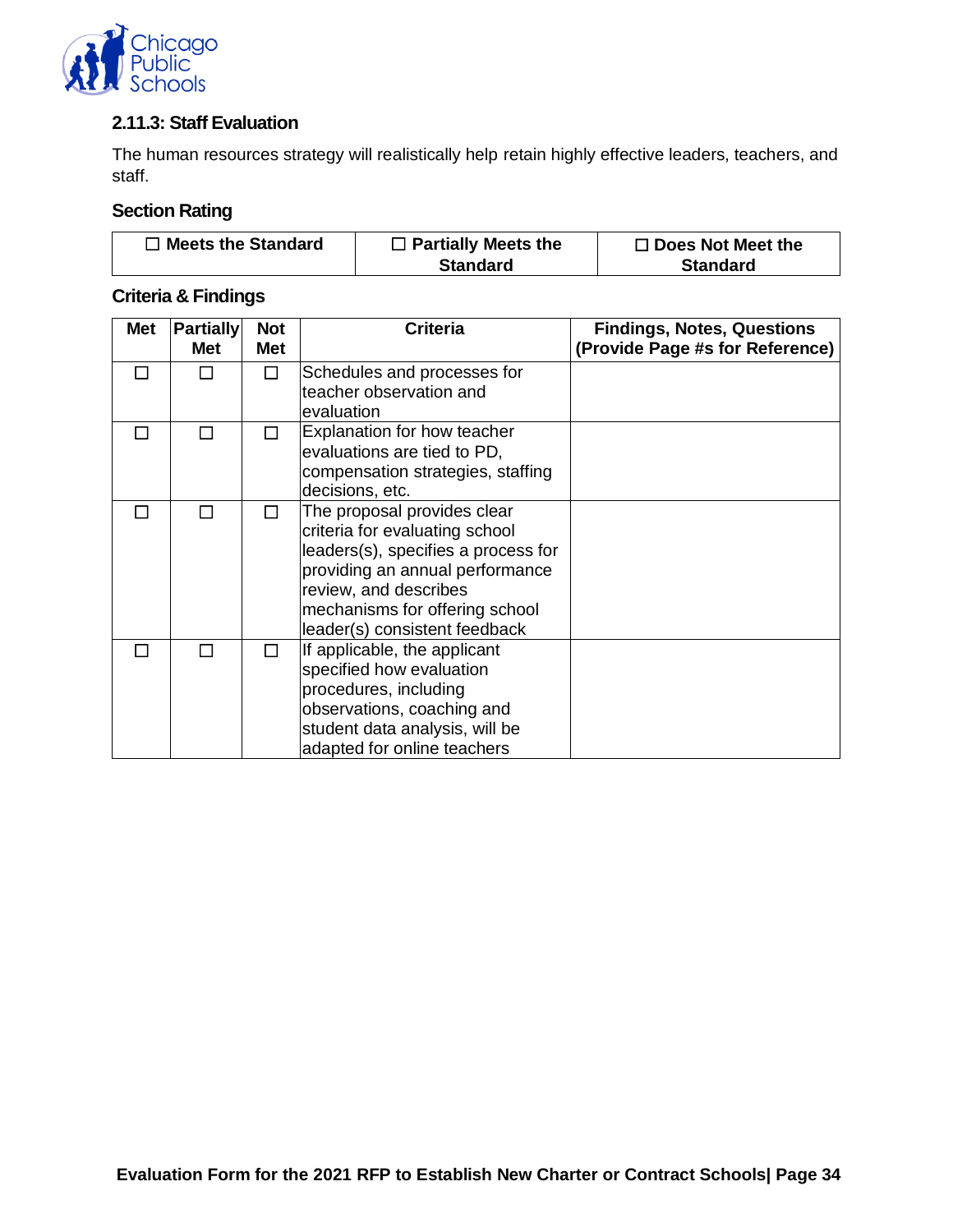![](_page_37_Picture_0.jpeg)

## <span id="page-37-0"></span>**Section 2.12: Design Team Experience and Capacity**

The design team's (or existing school network's) experience and track record demonstrate the capacity to open and operate a high-quality charter school.

## **Section Rating**

| $\Box$ Meets the Standard | $\Box$ Partially Meets the | $\Box$ Does Not Meet the |
|---------------------------|----------------------------|--------------------------|
|                           | <b>Standard</b>            | <b>Standard</b>          |

| <b>Met</b> | <b>Partially</b> | <b>Not</b> | <b>Criteria</b>                                                                                                                                                                                                                                                    | <b>Findings, Notes, Questions</b> |
|------------|------------------|------------|--------------------------------------------------------------------------------------------------------------------------------------------------------------------------------------------------------------------------------------------------------------------|-----------------------------------|
|            | <b>Met</b>       | <b>Met</b> |                                                                                                                                                                                                                                                                    | (Provide Page #s for Reference)   |
| П          | $\Box$           | $\Box$     | A summary for each design team<br>member with details on each<br>person's experience and<br>credentials, role during the design<br>phase, and intended role in the<br>proposed school                                                                              |                                   |
| $\Box$     | $\Box$           | $\Box$     | Design team members and<br>founding board members that<br>possess the wide-ranging skills<br>and experience needed to open,<br>operate, and sustain a high-quality<br>charter school, including previous<br>experience serving the school's<br>targeted population |                                   |
| П          | $\Box$           | $\Box$     | Clear explanations of the role(s) of<br>consultant(s) in developing the<br>proposal or implementing the<br>proposed model (if approved to<br>open)                                                                                                                 |                                   |
| П          | П                | $\Box$     | Clearly delineated roles and<br>responsibilities for each member of<br>the instructional leadership team<br>that are reflected in the attached<br>job descriptions                                                                                                 |                                   |
|            | П                | П          | Quantitative evidence of<br>instructional leaders' individual<br>track records of driving significant<br>academic gains with similar<br>student populations in a school<br>setting                                                                                 |                                   |
| П          | П                | □          | At least one of the proposed<br>instructional leader(s) has<br>experience implementing a school<br>or instructional model similar to<br>that of the proposed school                                                                                                |                                   |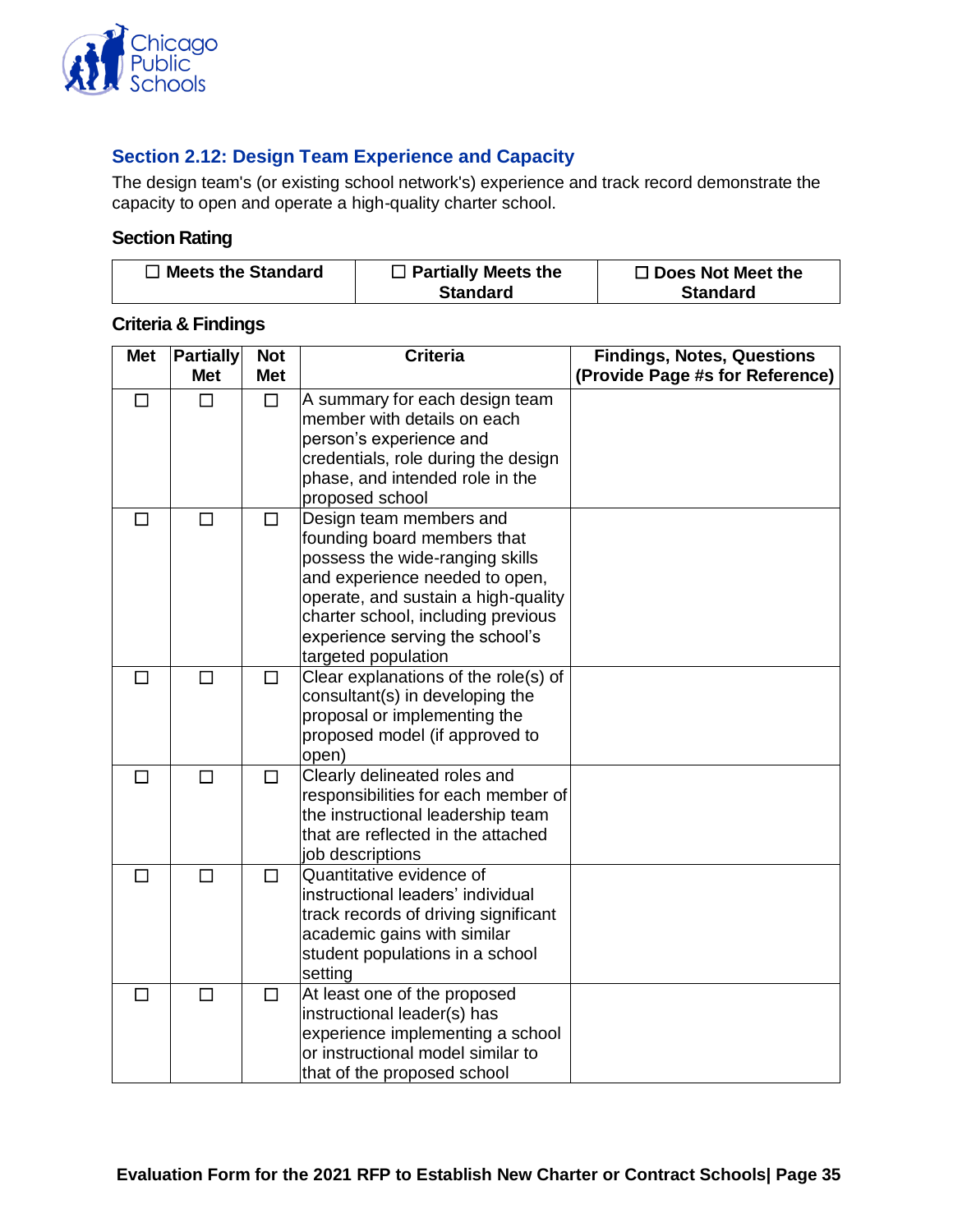![](_page_38_Picture_0.jpeg)

| <b>Met</b> | <b>Partially</b><br><b>Met</b> | <b>Not</b><br><b>Met</b> | <b>Criteria</b>                         | <b>Findings, Notes, Questions</b><br>(Provide Page #s for Reference) |
|------------|--------------------------------|--------------------------|-----------------------------------------|----------------------------------------------------------------------|
| П          | П                              | $\Box$                   | A well-rounded leadership team          |                                                                      |
|            |                                |                          | that collectively has the               |                                                                      |
|            |                                |                          | qualifications and track record         |                                                                      |
|            |                                |                          | necessary to ensure the                 |                                                                      |
|            |                                |                          | successful implementation of the        |                                                                      |
|            |                                |                          | academic, operational, and              |                                                                      |
|            |                                |                          | financial operations of the school      |                                                                      |
| $\Box$     | $\Box$                         | $\Box$                   | Clear plans to provide sufficient       |                                                                      |
|            |                                |                          | leadership development and              |                                                                      |
|            |                                |                          | support to address any gaps in          |                                                                      |
|            |                                |                          | skill or experience to ensure           |                                                                      |
|            |                                |                          | success in a given role                 |                                                                      |
| □          | $\Box$                         | $\Box$                   | <b>Existing National Operator only:</b> |                                                                      |
|            |                                |                          | Student demographic information         |                                                                      |
|            |                                |                          | and quantitative academic growth,       |                                                                      |
|            |                                |                          | attainment, and behavioral              |                                                                      |
|            |                                |                          | performance data for every              |                                                                      |
|            |                                |                          | existing school in the network          |                                                                      |
| $\Box$     | П                              | $\Box$                   | <b>Existing National Operator only:</b> |                                                                      |
|            |                                |                          | Half of the schools in an existing      |                                                                      |
|            |                                |                          | operator's national network meet        |                                                                      |
|            |                                |                          | the criteria for demonstrating a        |                                                                      |
|            |                                |                          | proven track record for academic        |                                                                      |
|            |                                |                          | growth, attainment, and behavioral      |                                                                      |
|            |                                |                          | metrics, as outlined in the National    |                                                                      |
|            |                                |                          | <b>Operator Replication Table</b>       |                                                                      |
| П          | $\Box$                         | $\Box$                   | If an existing operator does not        |                                                                      |
|            |                                |                          | currently have any schools in its       |                                                                      |
|            |                                |                          | network that serve a similar            |                                                                      |
|            |                                |                          | student population to the               |                                                                      |
|            |                                |                          | anticipated student body in             |                                                                      |
|            |                                |                          | Chicago: A clear rationale as to        |                                                                      |
|            |                                |                          | why the design team believes the        |                                                                      |
|            |                                |                          | model will translate to the targeted    |                                                                      |
|            |                                |                          | student population with a               |                                                                      |
|            |                                |                          | description of the additional           |                                                                      |
|            |                                |                          | supports to meet the needs of the       |                                                                      |
|            |                                |                          | targeted student population             |                                                                      |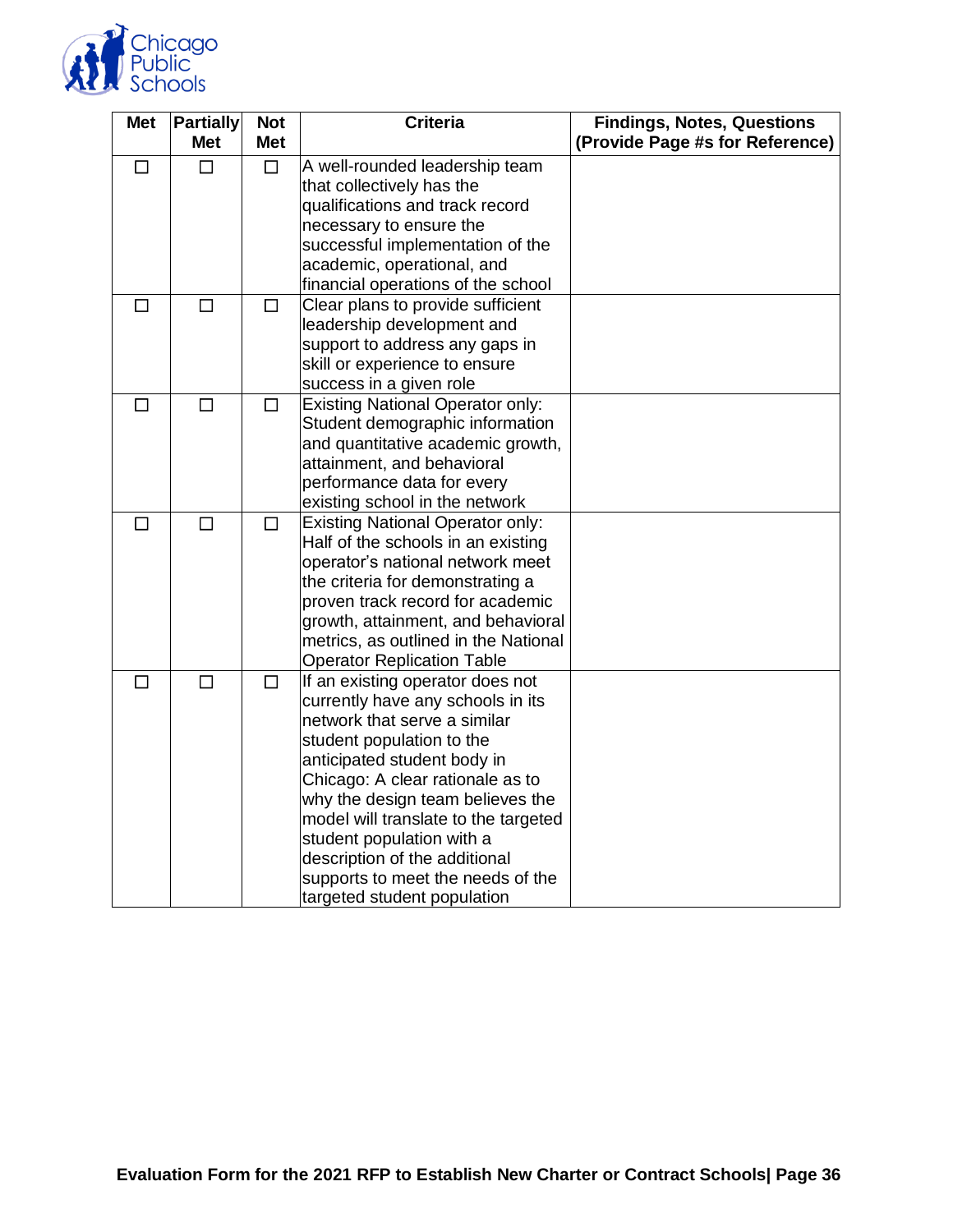![](_page_39_Picture_0.jpeg)

## <span id="page-39-0"></span>**Section 2.13: Parent and Community Engagement**

The proposal demonstrates the capacity and intent to build continued authentic engagement with parents and the greater community.

#### **Section Rating**

| $\Box$ Meets the Standard | $\Box$ Partially Meets the | $\Box$ Does Not Meet the |
|---------------------------|----------------------------|--------------------------|
|                           | <b>Standard</b>            | <b>Standard</b>          |

| <b>Met</b>   | <b>Partially</b> | <b>Not</b> | <b>Criteria</b>                                                                                                                                                                                                                              | <b>Findings, Notes, Questions</b> |
|--------------|------------------|------------|----------------------------------------------------------------------------------------------------------------------------------------------------------------------------------------------------------------------------------------------|-----------------------------------|
|              | <b>Met</b>       | <b>Met</b> |                                                                                                                                                                                                                                              | (Provide Page #s for Reference)   |
| П            | П                | $\Box$     | Applicant has explained thoughtful<br>methods to build family-school<br>partnerships to encourage the<br>involvement of parents/ guardians<br>in the school and their student's<br>education                                                 |                                   |
| П            | П                | П          | Applicant outlined a proactive plan<br>to regularly communicate to<br>parents and guardians that<br>considers the needs and<br>preferences of the target school<br>community, and is aligned with the<br>school's educational model          |                                   |
| П            | П                | $\Box$     | A description of the nature and<br>extent of parent and community<br>involvement in the governance and<br>operation of the charter school                                                                                                    |                                   |
| $\mathsf{L}$ | П                | $\Box$     | Clear mechanisms for parents and<br>community members to provide<br>feedback and/or express an<br>objection or concern to the school<br>and Board on an ongoing basis                                                                        |                                   |
| П            | П                | $\Box$     | Clearly identified staff members to<br>perform all roles and<br>responsibilities described in this<br>subsection, with alignment to their<br>job descriptions, annual and<br>weekly schedules, and the staffing<br>and organizational charts |                                   |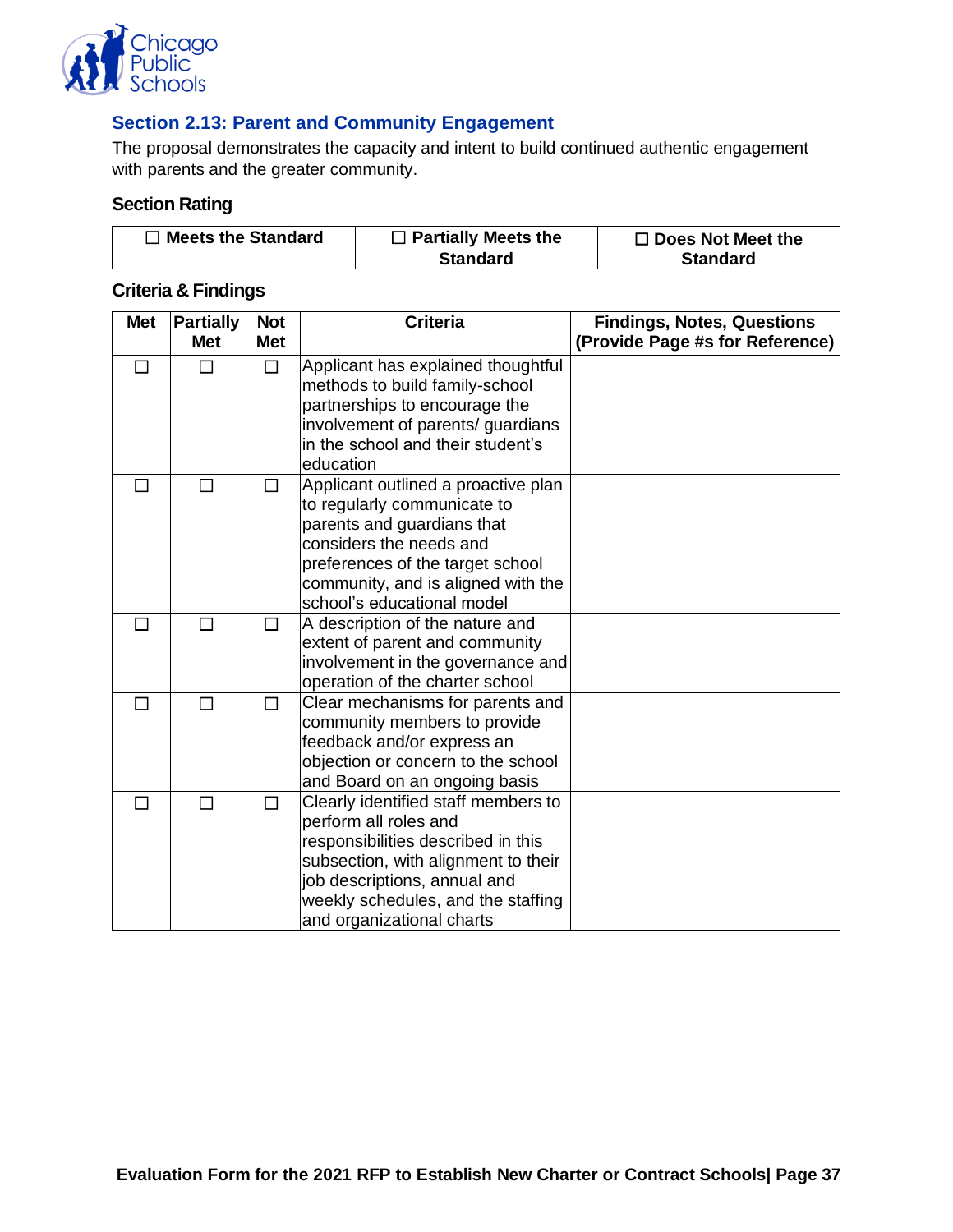![](_page_40_Picture_0.jpeg)

| <b>Met</b> | <b>Partially</b><br><b>Met</b> | <b>Not</b><br><b>Met</b> | <b>Criteria</b>                                                                                                                                                                                                                                                                                                                                                                             | <b>Findings, Notes, Questions</b><br>(Provide Page #s for Reference) |
|------------|--------------------------------|--------------------------|---------------------------------------------------------------------------------------------------------------------------------------------------------------------------------------------------------------------------------------------------------------------------------------------------------------------------------------------------------------------------------------------|----------------------------------------------------------------------|
|            |                                |                          | If applicable, the proposed school<br>will provide the necessary<br>materials and equipment (i.e.<br>laptops) to support student<br>learning that will occur outside of<br>the school building (and this is<br>reflected in the provided budget) or<br>the applicant has provided an<br>accessible way for families to<br>receive assistance in obtaining the<br>necessary tools at no cost |                                                                      |
|            |                                |                          | The applicant has clear, feasible<br>and realistic expectations for<br>parental involvement that supports<br>the school model and<br>appropriately accounts for varied<br>home contexts                                                                                                                                                                                                     |                                                                      |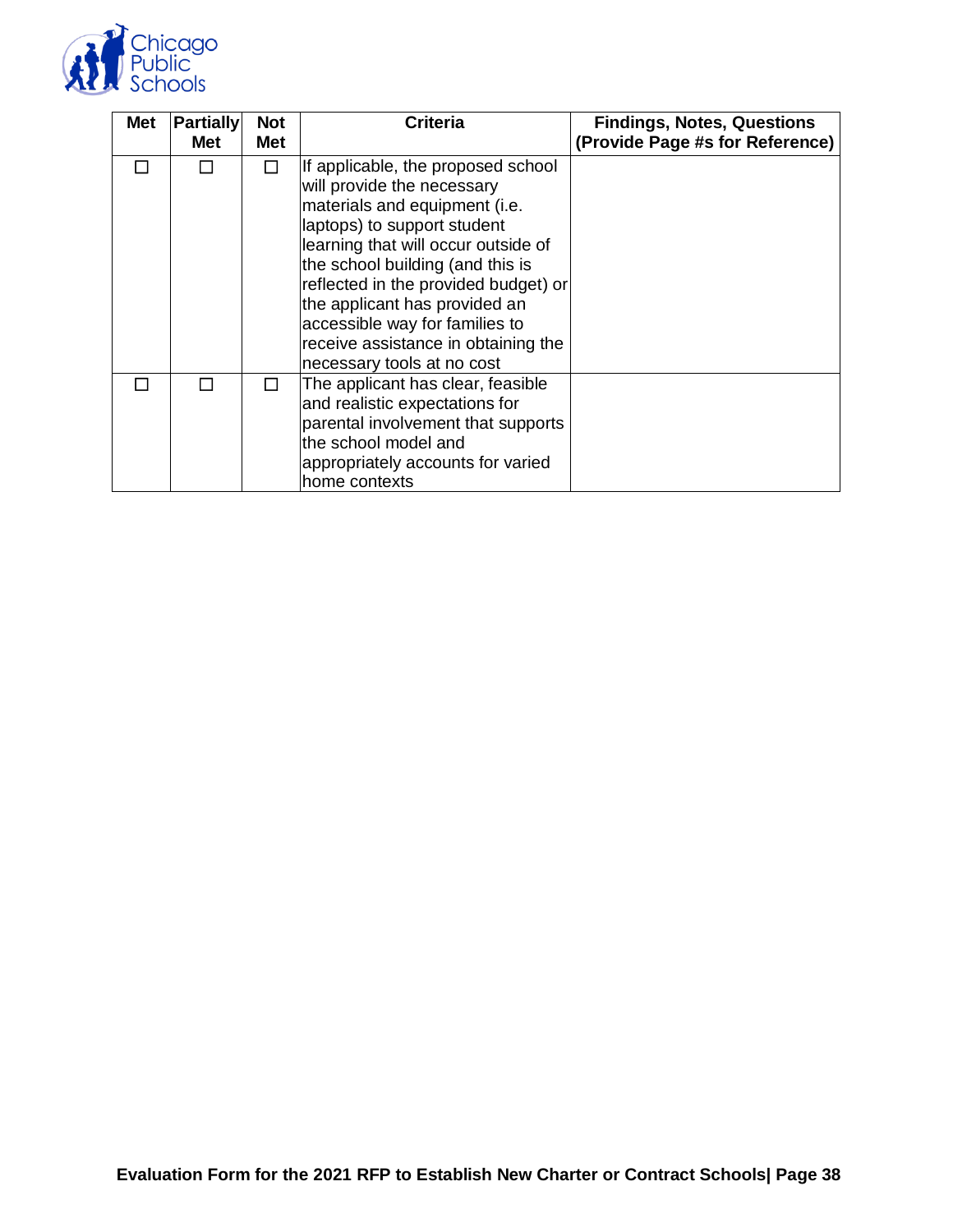![](_page_41_Picture_0.jpeg)

# <span id="page-41-0"></span>**Domain 3: Financial Plan**

*Key Question: Does the proposal present a sound fiscal plan and policies to ensure responsible management of public funds?*

## <span id="page-41-1"></span>**Section 3.1: School Budget**

The financial forms are complete, include clear and reasonable assumptions, reflect sustainability and financial health, and are aligned with the school's mission and priorities.

#### **Section Rating**

| $\Box$ Meets the Standard | $\Box$ Partially Meets the | $\Box$ Does Not Meet the |
|---------------------------|----------------------------|--------------------------|
|                           | <b>Standard</b>            | <b>Standard</b>          |

| <b>Met</b> | <b>Partially</b><br><b>Met</b> | <b>Not</b><br><b>Met</b> | <b>Criteria</b>                                                                                                                                                   | <b>Findings, Notes, Questions</b><br>(Provide Page #s for Reference) |
|------------|--------------------------------|--------------------------|-------------------------------------------------------------------------------------------------------------------------------------------------------------------|----------------------------------------------------------------------|
| $\Box$     | $\Box$                         | $\Box$                   | A reasonable, multi-year budget<br>(for 100% enrollment) that reflects<br>financial health and maintains (at a<br>minimum) a positive cumulative<br>cash position |                                                                      |
| П          | П                              | □                        | A contingency (75%) budget that<br>remains solvent, provides<br>essential services, and aligns with<br>the mission and goals of the<br>school.                    |                                                                      |
| $\Box$     | $\Box$                         | □                        | Reasonable assumptions with<br>sufficient detail and specificity to<br>allow for an assessment of fiscal<br>viability, including:                                 |                                                                      |
| □          | □                              | □                        | Reasonable salaries<br>$\bullet$<br>assumptions                                                                                                                   |                                                                      |
| $\Box$     | $\Box$                         | □                        | Reasonable growth<br>$\bullet$<br>assumptions                                                                                                                     |                                                                      |
| $\Box$     | $\Box$                         | $\Box$                   | Reasonable fundraising<br>$\bullet$<br>assumptions                                                                                                                |                                                                      |
| □          | $\Box$                         | □                        | Reasonable assumptions of<br>$\bullet$<br>the student demographics,<br>particularly as related to<br>revenue projections                                          |                                                                      |
| П          | $\Box$                         | $\Box$                   | An explanation for how all<br>spending aligns with the school's<br>mission, vision, and philosophy                                                                |                                                                      |
| □          | $\Box$                         | $\Box$                   | Sound revenue projections and<br>planned expenditures that reflect<br>all aspects of the school model                                                             |                                                                      |
| $\Box$     | П                              | □                        | Capital funding for school facilities<br>with clearly identified sources of<br>funding                                                                            |                                                                      |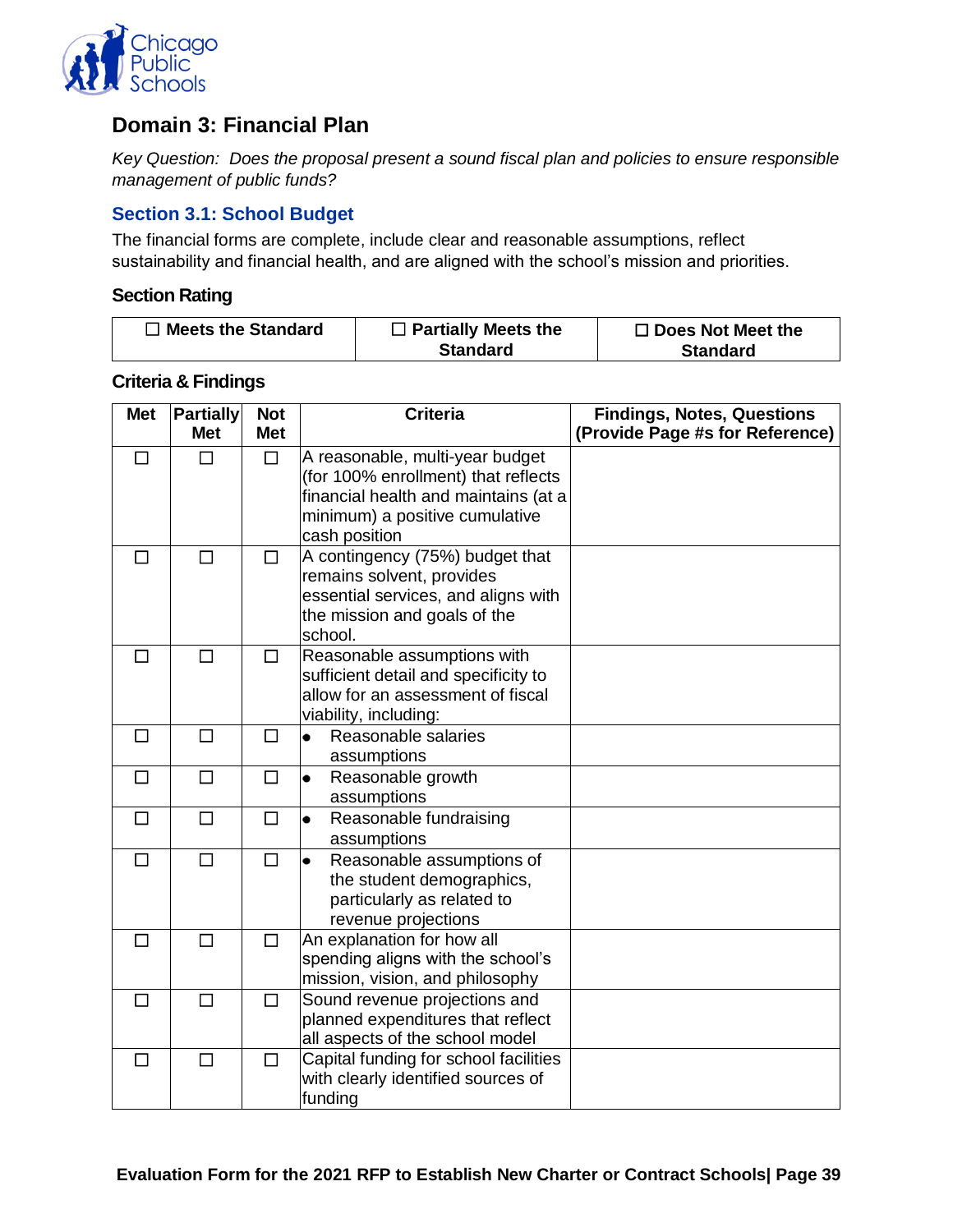![](_page_42_Picture_0.jpeg)

| <b>Met</b> | <b>Partially</b><br><b>Met</b> | <b>Not</b><br><b>Met</b> | Criteria                                                                                                                                                                                                                                                 | <b>Findings, Notes, Questions</b><br>(Provide Page #s for Reference) |
|------------|--------------------------------|--------------------------|----------------------------------------------------------------------------------------------------------------------------------------------------------------------------------------------------------------------------------------------------------|----------------------------------------------------------------------|
|            |                                |                          | Adequate reserves and<br>contingency plans in the event<br>development goals are not<br>reached                                                                                                                                                          |                                                                      |
|            | П                              |                          | Reasonable fundraising plans that<br>clearly identify the amount of<br>additional revenue needed to<br>maintain financial viability                                                                                                                      |                                                                      |
|            | П                              |                          | Evidence of existing relationships<br>with potential funders and current<br>levels of interest that suggest the<br>fundraising plan is viable                                                                                                            |                                                                      |
|            | П                              |                          | If a national operator or MO: The<br>most recent audited financial<br>statements and federal tax returns<br>from the national operator or MO<br>indicate strong liquidity and a<br>healthy capital structure to support<br>the future growth projections |                                                                      |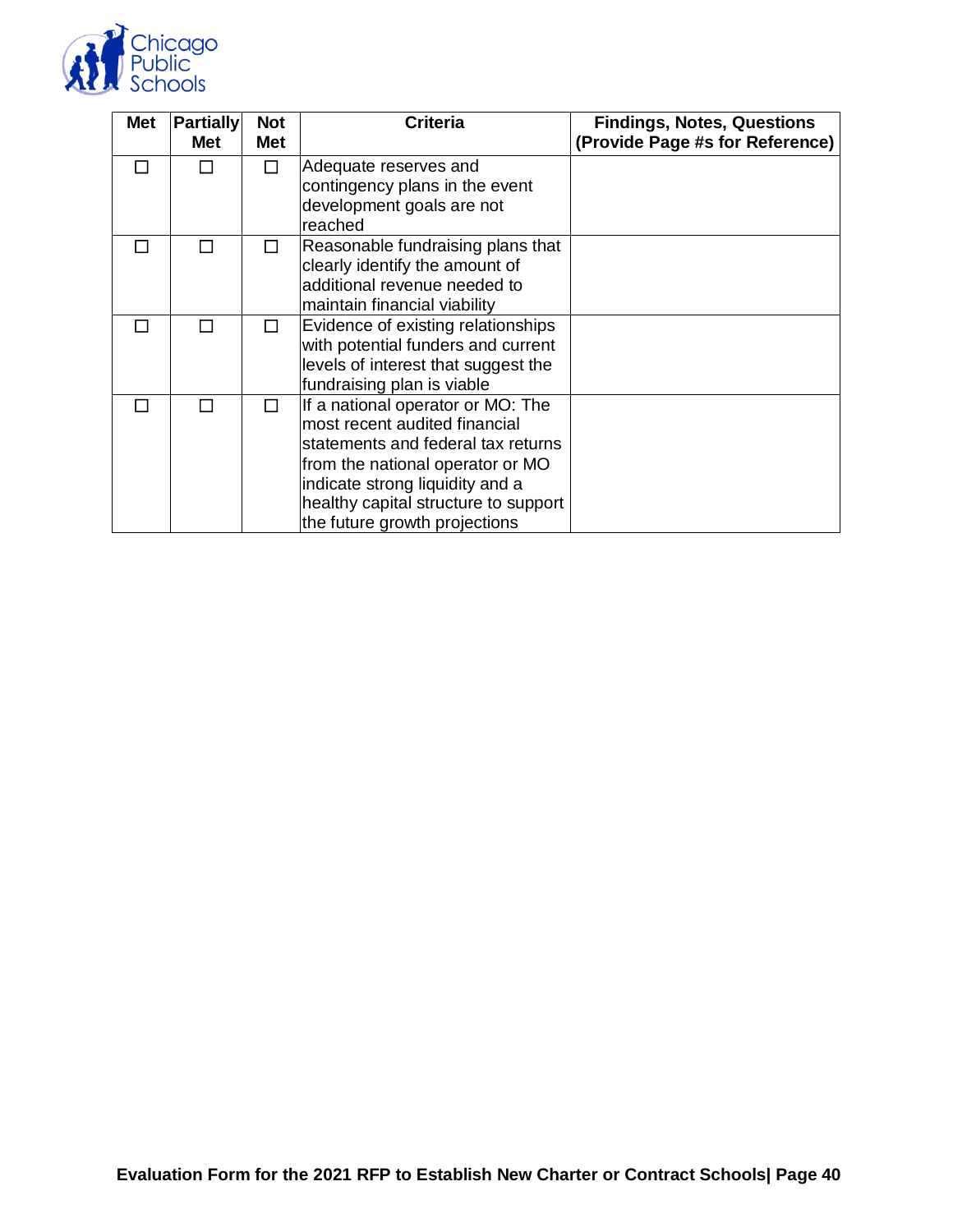![](_page_43_Picture_0.jpeg)

## <span id="page-43-0"></span>**Section 3.2: Financial Controls and Monitoring**

The proposed financial controls are sufficient to ensure proper use of public funds.

## **Section Rating**

| $\Box$ Meets the Standard | $\Box$ Partially Meets the | $\Box$ Does Not Meet the |
|---------------------------|----------------------------|--------------------------|
|                           | <b>Standard</b>            | <b>Standard</b>          |

| <b>Met</b> | <b>Partially</b> | <b>Not</b> | <b>Criteria</b>                                                                                                                                                                                                                                         | <b>Findings, Notes, Questions</b> |
|------------|------------------|------------|---------------------------------------------------------------------------------------------------------------------------------------------------------------------------------------------------------------------------------------------------------|-----------------------------------|
|            | <b>Met</b>       | <b>Met</b> |                                                                                                                                                                                                                                                         | (Provide Page #s for Reference)   |
| П          | П                | $\Box$     | Comprehensive fiscal                                                                                                                                                                                                                                    |                                   |
|            |                  |            | management, monitoring, and                                                                                                                                                                                                                             |                                   |
|            |                  |            | oversight policies and controls that                                                                                                                                                                                                                    |                                   |
|            |                  |            | clarify who has authority of the                                                                                                                                                                                                                        |                                   |
|            |                  |            | school's fiscal affairs, internal                                                                                                                                                                                                                       |                                   |
|            |                  |            | controls, accounting practices,                                                                                                                                                                                                                         |                                   |
|            |                  |            | purchasing, and payroll policies                                                                                                                                                                                                                        |                                   |
| П          | $\Box$           | $\Box$     | A function for receiving revenue,                                                                                                                                                                                                                       |                                   |
|            |                  |            | paying expenses, disbursing                                                                                                                                                                                                                             |                                   |
|            |                  |            | payroll, maintaining financial                                                                                                                                                                                                                          |                                   |
|            |                  |            | records, and generating reports                                                                                                                                                                                                                         |                                   |
| П          | $\Box$           | □          | Financial reporting structures that                                                                                                                                                                                                                     |                                   |
|            |                  |            | make cash flow clear, provide                                                                                                                                                                                                                           |                                   |
|            |                  |            | budget-versus-actual numbers,                                                                                                                                                                                                                           |                                   |
|            |                  |            | and plan for annual external audits                                                                                                                                                                                                                     |                                   |
| П          | $\Box$           | $\Box$     | A description of how the Board will                                                                                                                                                                                                                     |                                   |
|            |                  |            | receive updates and monitor the                                                                                                                                                                                                                         |                                   |
|            |                  |            | school's financial position,                                                                                                                                                                                                                            |                                   |
|            |                  |            | including a list of all financial                                                                                                                                                                                                                       |                                   |
|            |                  |            | reports generated, the frequency                                                                                                                                                                                                                        |                                   |
|            |                  |            | of generation, and responsible                                                                                                                                                                                                                          |                                   |
|            |                  |            | party                                                                                                                                                                                                                                                   |                                   |
|            |                  |            |                                                                                                                                                                                                                                                         |                                   |
|            |                  |            |                                                                                                                                                                                                                                                         |                                   |
|            |                  |            |                                                                                                                                                                                                                                                         |                                   |
|            |                  |            |                                                                                                                                                                                                                                                         |                                   |
|            |                  |            |                                                                                                                                                                                                                                                         |                                   |
|            |                  |            |                                                                                                                                                                                                                                                         |                                   |
|            |                  |            |                                                                                                                                                                                                                                                         |                                   |
| П<br>П     | $\Box$<br>П      | □<br>□     | A clearly identified staff member<br>responsible for directly managing<br>and overseeing the school's<br>budget<br>A clear and adequate catalog of<br>financial reports generated and to<br>be generated, indicating frequency<br>and responsible party |                                   |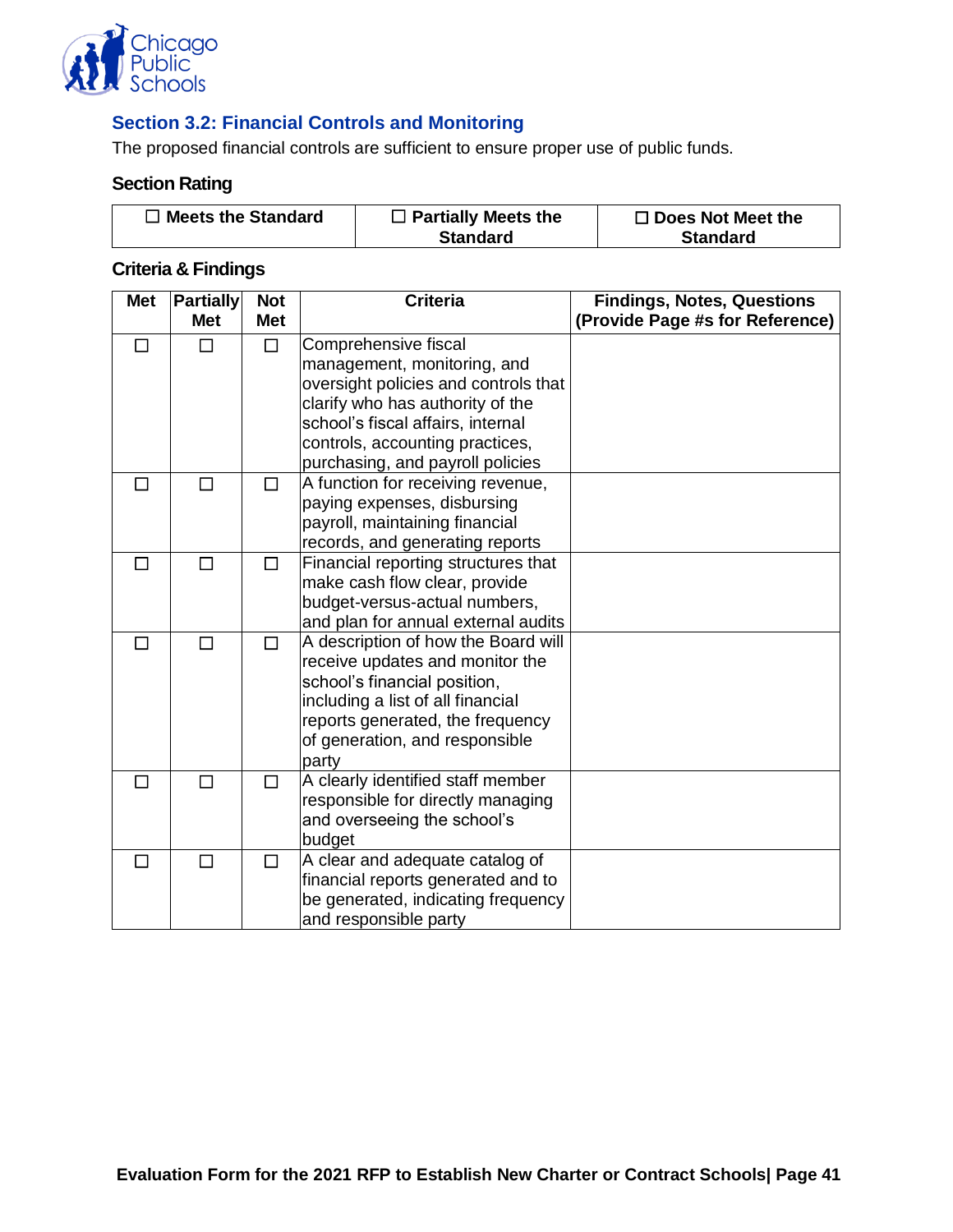![](_page_44_Picture_0.jpeg)

## <span id="page-44-0"></span>**Domain 4: Operational Plan**

Key Question: Will the proposed operational and governance systems ensure that planning, spending, and oversight decisions are fiscally responsible and prioritize student success?

## <span id="page-44-1"></span>**Section 4.1: Operations**

The school start up and operations plans will ensure that the school provides a safe and secure environment for students starting on day one.

#### **Section Rating**

| $\Box$ Meets the Standard | $\Box$ Partially Meets the | $\Box$ Does Not Meet the |
|---------------------------|----------------------------|--------------------------|
|                           | <b>Standard</b>            | <b>Standard</b>          |

| <b>Met</b>   | <b>Partially</b><br><b>Met</b> | <b>Not</b><br><b>Met</b> | <b>Criteria</b>                                                                                                                                                                                                                                                                                                                                                                                                                           | <b>Findings, Notes, Questions</b><br>(Provide Page #s for Reference) |
|--------------|--------------------------------|--------------------------|-------------------------------------------------------------------------------------------------------------------------------------------------------------------------------------------------------------------------------------------------------------------------------------------------------------------------------------------------------------------------------------------------------------------------------------------|----------------------------------------------------------------------|
| П            | П                              | $\Box$                   | A plan and dedicated staff who will<br>be able to effectively perform the<br>wide range of operational duties<br>required to run a school, including<br>but not limited to transportation,<br>food service, building operation,<br>purchasing processes, student<br>records, school safety and<br>information technology (with<br>additional consideration of<br>operational IT needs for<br>technology focused models, if<br>applicable) |                                                                      |
| $\mathsf{L}$ | П                              | □                        | Clear roles for leadership, faculty,<br>and staff to participate in<br>operational decision-making<br>processes, including the<br>development of personnel policy                                                                                                                                                                                                                                                                         |                                                                      |
| П            | П                              | П                        | A feasible, detailed start-up plan<br>with key milestones, tasks,<br>owners, and completion dates<br>covering the array of activities<br>required to successfully open a<br>new school on time and be ready<br>to serve students on day one                                                                                                                                                                                               |                                                                      |
| ΙI           | П                              | □                        | A clear explanation of the roles<br>and responsibilities of any staff in<br>the incubation year and a plan to<br>compensate them during this time                                                                                                                                                                                                                                                                                         |                                                                      |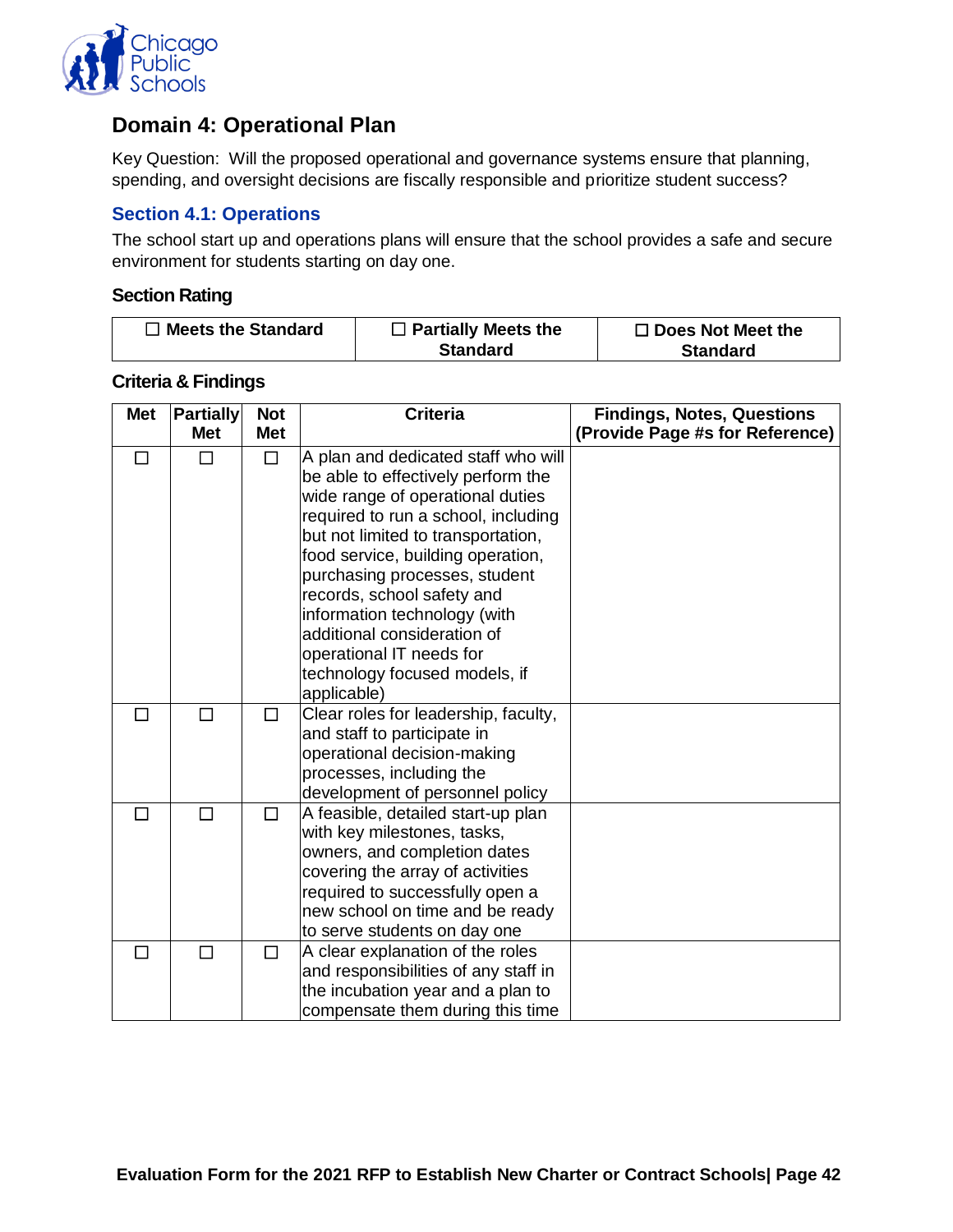![](_page_45_Picture_0.jpeg)

## <span id="page-45-0"></span>**Section 4.2: Student Recruitment and Enrollment**

Plans for student recruitment and enrollment will provide all students an equal chance at admission and ensure that the school serves a diverse student population.

## **Section Rating**

| $\Box$ Meets the Standard | $\Box$ Partially Meets the | $\Box$ Does Not Meet the |
|---------------------------|----------------------------|--------------------------|
|                           | <b>Standard</b>            | <b>Standard</b>          |

| <b>Met</b> | <b>Partially</b><br><b>Met</b> | <b>Not</b><br><b>Met</b> | <b>Criteria</b>                        | <b>Findings, Notes, Questions</b><br>(Provide Page #s for Reference) |
|------------|--------------------------------|--------------------------|----------------------------------------|----------------------------------------------------------------------|
|            |                                |                          |                                        |                                                                      |
| $\Box$     | $\Box$                         | $\Box$                   | Realistic student enrollment           |                                                                      |
|            |                                |                          | targets that align with other          |                                                                      |
|            |                                |                          | relevant parts of the proposal,        |                                                                      |
|            |                                |                          | including the five-year budget,        |                                                                      |
|            |                                |                          | staffing plans, facility plans, etc.   |                                                                      |
| П          | $\Box$                         | $\Box$                   | A detailed student recruitment plan    |                                                                      |
|            |                                |                          | that is realistic, aligned with the    |                                                                      |
|            |                                |                          | school mission, and likely to          |                                                                      |
|            |                                |                          | position the school to meet its        |                                                                      |
|            |                                |                          | enrollment targets in each year of     |                                                                      |
|            |                                |                          | a five-year contract                   |                                                                      |
| $\Box$     | $\Box$                         | $\Box$                   | Strategies to recruit and retain the   |                                                                      |
|            |                                |                          | targeted student population, as        |                                                                      |
|            |                                |                          | well as students with disabilities,    |                                                                      |
|            |                                |                          | students with Individualized           |                                                                      |
|            |                                |                          | Education Plans, students who are      |                                                                      |
|            |                                |                          | English Learners, and students in      |                                                                      |
|            |                                |                          | at-risk situations, including, but not |                                                                      |
|            |                                |                          | limited to, students who are           |                                                                      |
|            |                                |                          | homeless                               |                                                                      |
| $\Box$     | П                              | $\Box$                   | Clear application, enrollment, and     |                                                                      |
|            |                                |                          | registration policies and forms that   |                                                                      |
|            |                                |                          | ensure the school is accessible to     |                                                                      |
|            |                                |                          | all students and families and is in    |                                                                      |
|            |                                |                          | compliance with the Illinois Charter   |                                                                      |
|            |                                |                          | <b>Schools Law</b>                     |                                                                      |
| П          | П                              | □                        | A plan to administer the lottery in a  |                                                                      |
|            |                                |                          | way that provides each student an      |                                                                      |
|            |                                |                          | equal chance at admission and          |                                                                      |
|            |                                |                          | does not create a barrier to           |                                                                      |
|            |                                |                          | application, enrollment, or            |                                                                      |
|            |                                |                          | registration                           |                                                                      |
| ΙI         | $\Box$                         | $\Box$                   | Clear policies to maintain a waitlist  |                                                                      |
|            |                                |                          | and overseeing student                 |                                                                      |
|            |                                |                          | withdrawal, re-enrollment, and         |                                                                      |
|            |                                |                          | transfers                              |                                                                      |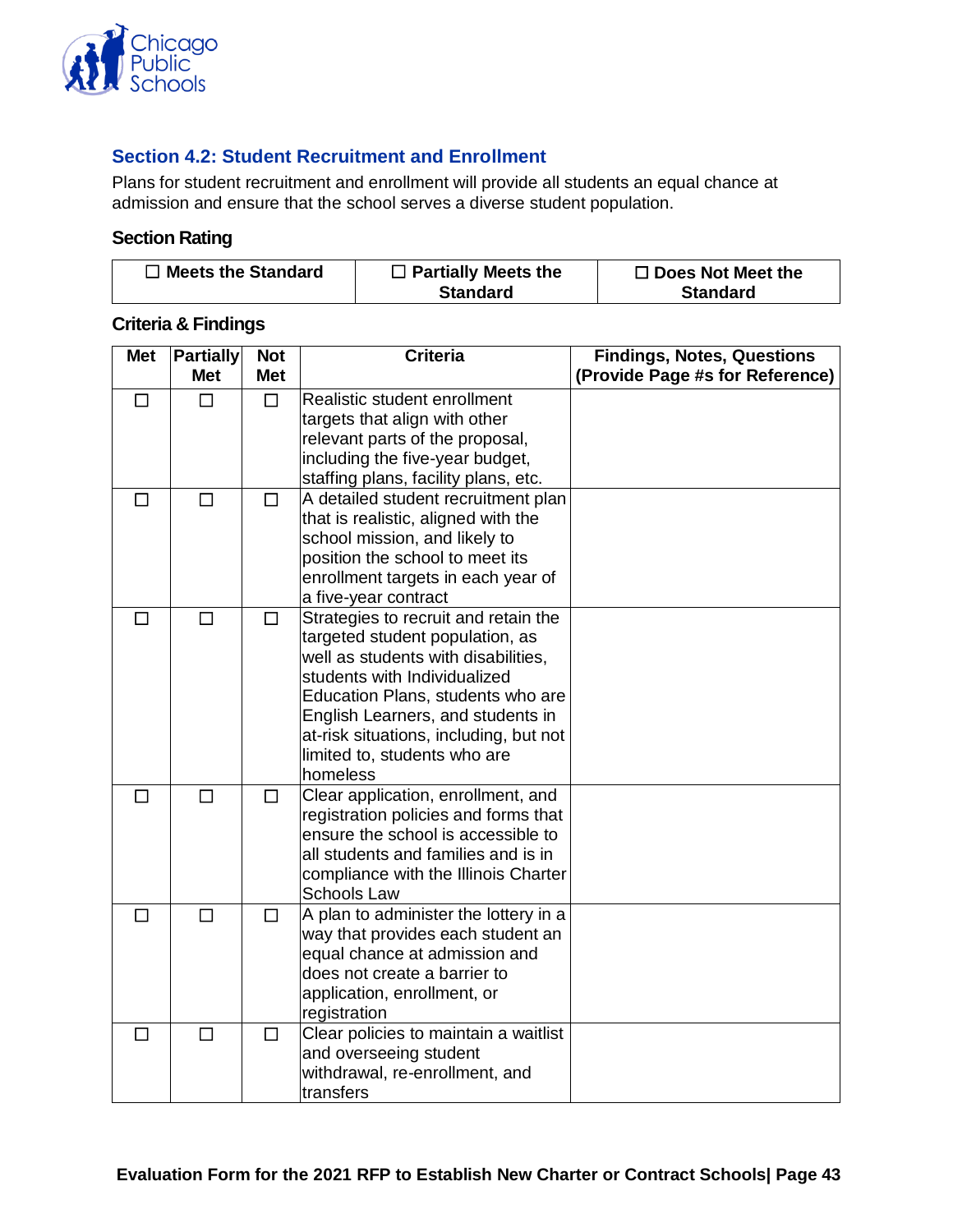![](_page_46_Picture_0.jpeg)

## <span id="page-46-0"></span>**Section 4.3: Operational Compliance**

The proposal presents realistic plans to comply with legal requirements.

## **Section Rating**

| $\Box$ Meets the Standard | $\Box$ Partially Meets the | $\Box$ Does Not Meet the |
|---------------------------|----------------------------|--------------------------|
|                           | <b>Standard</b>            | <b>Standard</b>          |

| <b>Met</b> | <b>Partially</b> | <b>Not</b> | <b>Criteria</b>                                                                                                                                                                                                                                                                                                                                                                                                                                    | <b>Findings, Notes, Questions</b> |
|------------|------------------|------------|----------------------------------------------------------------------------------------------------------------------------------------------------------------------------------------------------------------------------------------------------------------------------------------------------------------------------------------------------------------------------------------------------------------------------------------------------|-----------------------------------|
|            | <b>Met</b>       | <b>Met</b> |                                                                                                                                                                                                                                                                                                                                                                                                                                                    | (Provide Page #s for Reference)   |
|            | $\Box$           | $\Box$     | The transportation plan specifies<br>how the school will identify the<br>transportation needs of its student<br>body, what supports and services<br>the school will dedicate to meet<br>student transportation needs, and<br>which staff member(s) will be<br>responsible for overseeing<br>transportation services and<br>supports. If transportation services<br>and supports require funding,<br>costs are included in the five-year<br>budget. |                                   |
| $\Box$     | $\Box$           | $\Box$     | The Americans with Disabilities<br>Act (ADA) compliance plan clearly<br>articulates how the proposed<br>school will ensure compliance with<br>requirements under the ADA.                                                                                                                                                                                                                                                                          |                                   |
| ΙI         | $\Box$           | $\Box$     | The proposal outlines the<br>technology, equipment, processes,<br>and/or personnel it will use to<br>ensure the ongoing safety and<br>security of students and staff.                                                                                                                                                                                                                                                                              |                                   |
| П          | П                | $\Box$     | The applicant provides a<br>comprehensive plan to effectively<br>monitor assets purchased with<br>public funds, and details a process<br>to ensure appropriate record<br>keeping and management for<br>student records.                                                                                                                                                                                                                            |                                   |
| П          | $\Box$           | $\Box$     | The application specifies the types<br>of insurance the school will secure<br>and at what levels of coverage.                                                                                                                                                                                                                                                                                                                                      |                                   |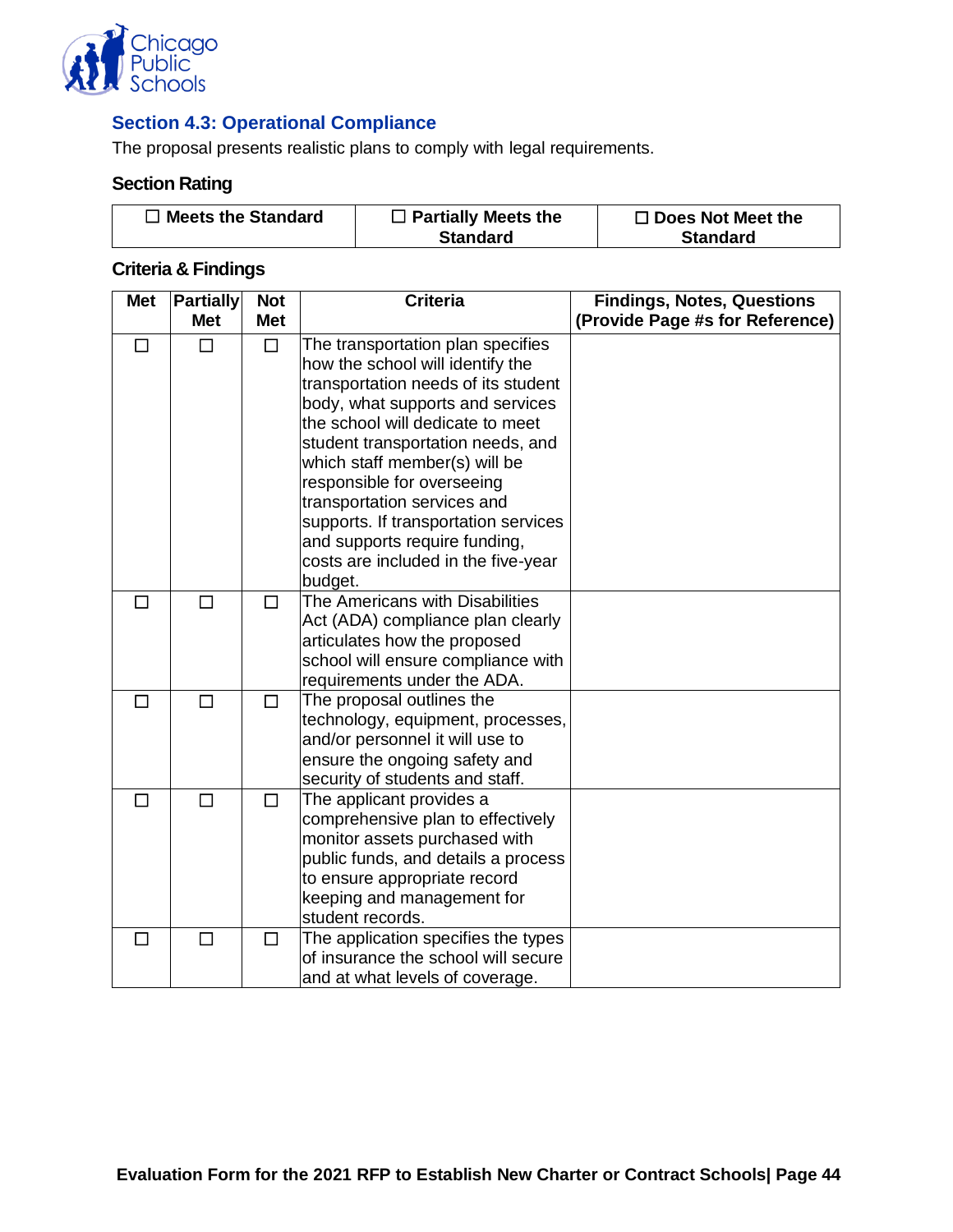![](_page_47_Picture_0.jpeg)

| <b>Met</b> | <b>Partially</b><br><b>Met</b> | <b>Not</b><br><b>Met</b> | <b>Criteria</b>                                                                                                                                                                                                                       | <b>Findings, Notes, Questions</b><br>(Provide Page #s for Reference) |
|------------|--------------------------------|--------------------------|---------------------------------------------------------------------------------------------------------------------------------------------------------------------------------------------------------------------------------------|----------------------------------------------------------------------|
|            |                                |                          | The applicant provides an<br>acceptable use policy that will<br>govern technology use at the<br>proposed school for both students<br>and staff, and outlines clear<br>processes to communicate.<br>implement, and enforce the policy. |                                                                      |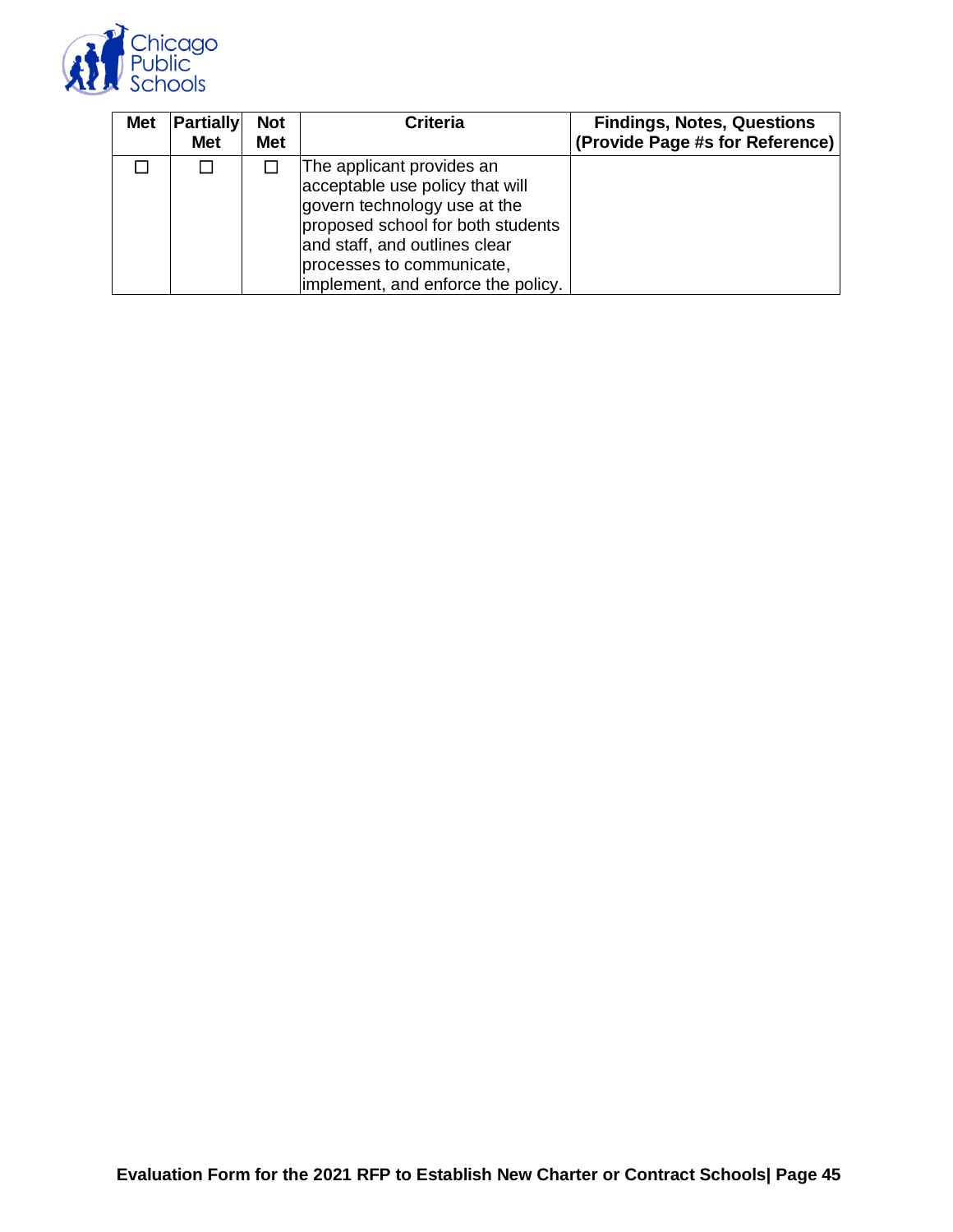![](_page_48_Picture_0.jpeg)

## <span id="page-48-0"></span>**Section 4.4: Governance**

#### **4.4.1: Governance Start-up**

The board will have the capacity and supports to provide strong academic, financial, and operational oversight of the school.

#### **Section Rating**

| $\Box$ Meets the Standard | $\Box$ Partially Meets the | $\Box$ Does Not Meet the |  |
|---------------------------|----------------------------|--------------------------|--|
|                           | <b>Standard</b>            | <b>Standard</b>          |  |

| <b>Met</b> | <b>Partially</b> | <b>Not</b>           | <b>Criteria</b>                                                                                                                                                                                                                                                                                                                                                                                                            | <b>Findings, Notes, Questions</b> |
|------------|------------------|----------------------|----------------------------------------------------------------------------------------------------------------------------------------------------------------------------------------------------------------------------------------------------------------------------------------------------------------------------------------------------------------------------------------------------------------------------|-----------------------------------|
| П          | <b>Met</b><br>П  | <b>Met</b><br>$\Box$ | Qualified board members (with at<br>least the Board Chair and most<br>officer positions identified) who<br>have the wide range of relevant<br>knowledge, skills, and commitment<br>needed to oversee a successful<br>charter school, including but not<br>limited to: Educational, financial,<br>legal, fundraising, prior<br>governance experience,<br>community experience (at least<br>one board member has strong ties | (Provide Page #s for Reference)   |
|            |                  |                      | to the community), and special skill<br>sets for unique school models (e.g.<br>blended learning models)                                                                                                                                                                                                                                                                                                                    |                                   |
| ΙI         | П                | □                    | <b>Complete Board Member Forms</b><br>and Economic Interest Forms from<br>all proposed board members                                                                                                                                                                                                                                                                                                                       |                                   |
| П          | П                | П                    | Proposed board members who<br>display a robust understanding of<br>their roles and responsibilities in<br>providing academic, financial,<br>operational, and legal oversight of<br>the proposed charter school                                                                                                                                                                                                             |                                   |
| <b>I</b>   | П                | П                    | Viable plans and clear procedures<br>to recruit and select diverse Board<br>members, both to fill any<br>remaining gaps in skills prior to<br>school opening and continually<br>once in operation                                                                                                                                                                                                                          |                                   |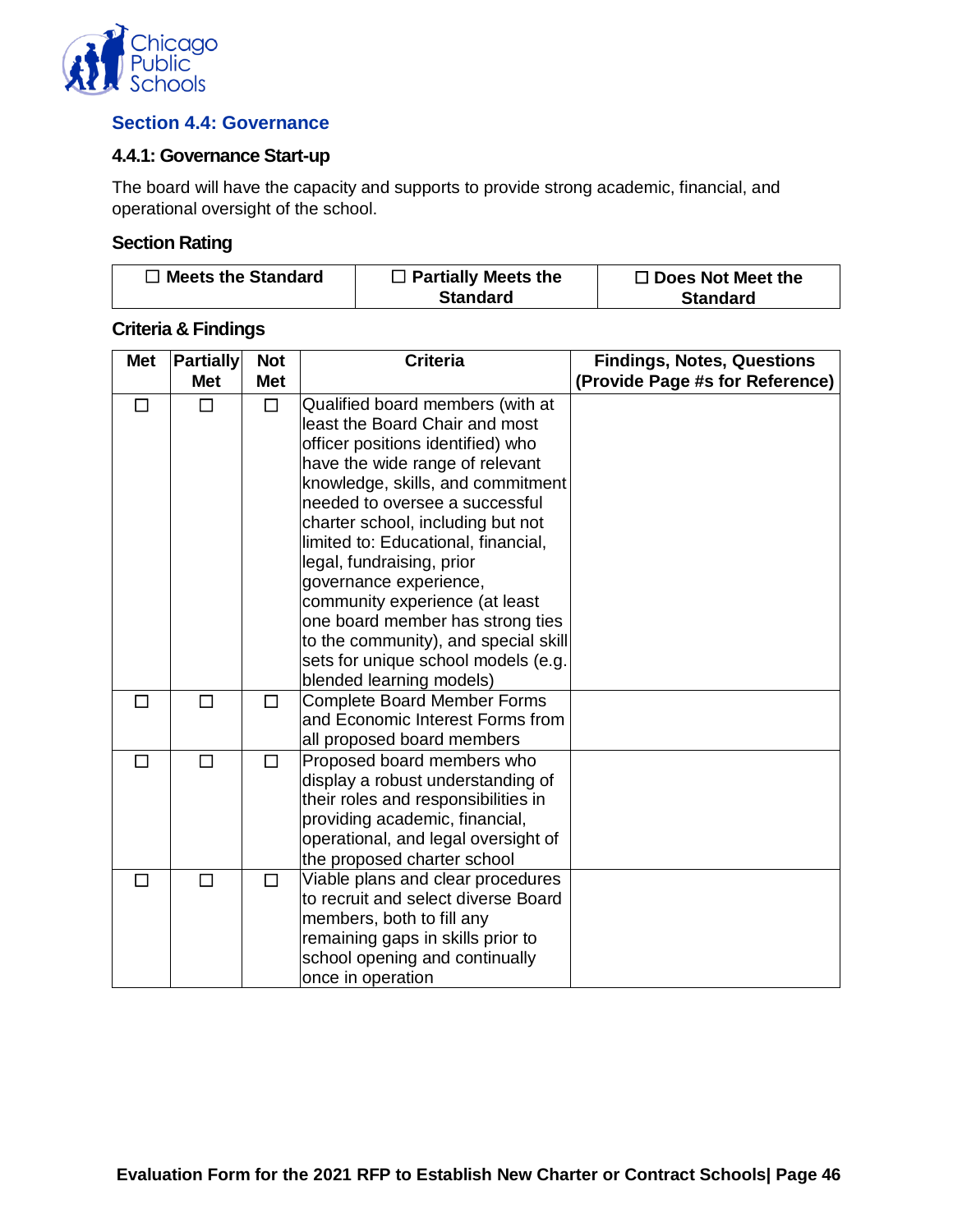![](_page_49_Picture_0.jpeg)

| <b>Met</b> | <b>Partially</b><br>Met | <b>Not</b><br><b>Met</b> | <b>Criteria</b>                                                                                                                                                                                                                                 | <b>Findings, Notes, Questions</b><br>(Provide Page #s for Reference) |
|------------|-------------------------|--------------------------|-------------------------------------------------------------------------------------------------------------------------------------------------------------------------------------------------------------------------------------------------|----------------------------------------------------------------------|
|            |                         |                          | A thorough plan to build the<br>capacity of the board by providing<br>orientations and trainings for the<br>inaugural board leading up to<br>school opening, all new members,<br>and continually for the established<br>board once in operation |                                                                      |
|            |                         |                          | A clear action plan for establishing<br>the "working" Board in the<br>incubation year                                                                                                                                                           |                                                                      |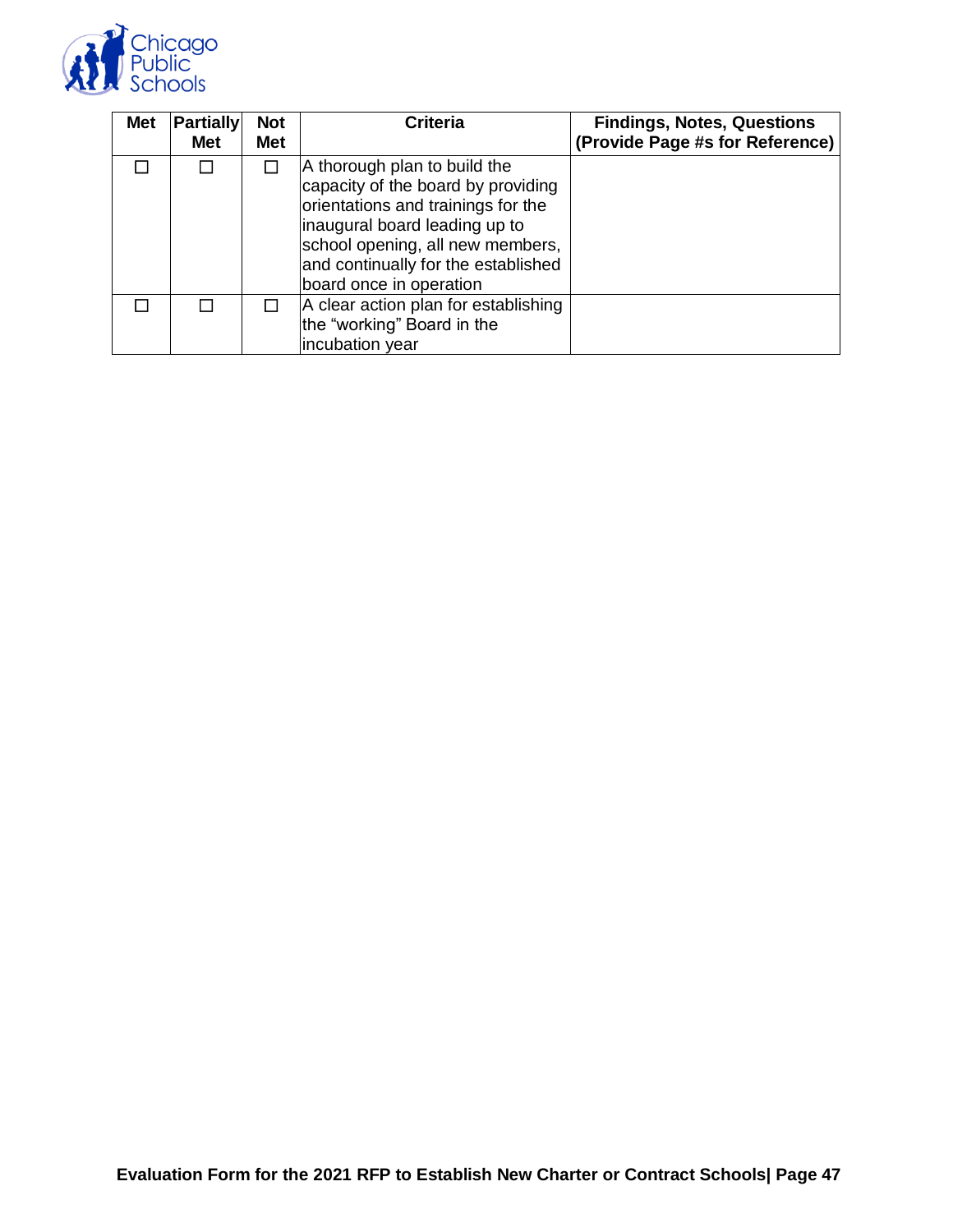![](_page_50_Picture_0.jpeg)

## **4.4.2: Governance Structure and Ongoing Oversight**

A clearly explained governance structure and clear plans and policies are likely to ensure meaningful and effective oversight of the school.

#### **Section Rating**

| $\Box$ Meets the Standard | $\Box$ Partially Meets the | $\Box$ Does Not Meet the |
|---------------------------|----------------------------|--------------------------|
|                           | <b>Standard</b>            | <b>Standard</b>          |

| <b>Met</b> | <b>Partially</b><br><b>Met</b> | <b>Not</b><br><b>Met</b> | <b>Criteria</b>                                                                                                                                                                                                                                                                                                                                                                                                                                                            | <b>Findings, Notes, Questions</b><br>(Provide Page #s for Reference) |
|------------|--------------------------------|--------------------------|----------------------------------------------------------------------------------------------------------------------------------------------------------------------------------------------------------------------------------------------------------------------------------------------------------------------------------------------------------------------------------------------------------------------------------------------------------------------------|----------------------------------------------------------------------|
| П          | П                              | $\Box$                   | An explanation for how the<br>governing body's size, regular<br>meeting schedule, explicit powers<br>and duties, committee structure,<br>process for expansion, terms, and<br>succession plans (as outlined in<br>the bylaws) will ensure that the<br>school is equipped to meet its<br>mission and goals                                                                                                                                                                  |                                                                      |
| П          | П                              | $\Box$                   | Defined roles, responsibilities, and<br>lines of authority for each<br>Governing Board officer position<br>and committee, as well as<br>differentiation of roles and<br>responsibilities between the board,<br>school administration, and MO (if<br>applicable)                                                                                                                                                                                                            |                                                                      |
| $\Box$     | $\Box$                         | $\Box$                   | A clear mechanism to ensure that<br>parents, community members, and<br>key stakeholders will be active in<br>the governance of the school; a<br>forum for parent, teacher, and<br>community input; and strategies<br>for communicating board priorities<br>and decisions to all stakeholders                                                                                                                                                                               |                                                                      |
| □          | $\Box$                         | $\Box$                   | If applying as an existing non-profit<br>organization: A plan to establish a<br>new separate and distinct non-<br>profit corporation to oversee the<br>school. If the non-profit's existing<br>board plans to govern the school,<br>robust plans to ensure that the<br>board will be transformed to<br>provide proper oversight of a<br>public charter school with clear<br>guidelines to avoid co-mingling of<br>funds between the school and the<br>partner organization |                                                                      |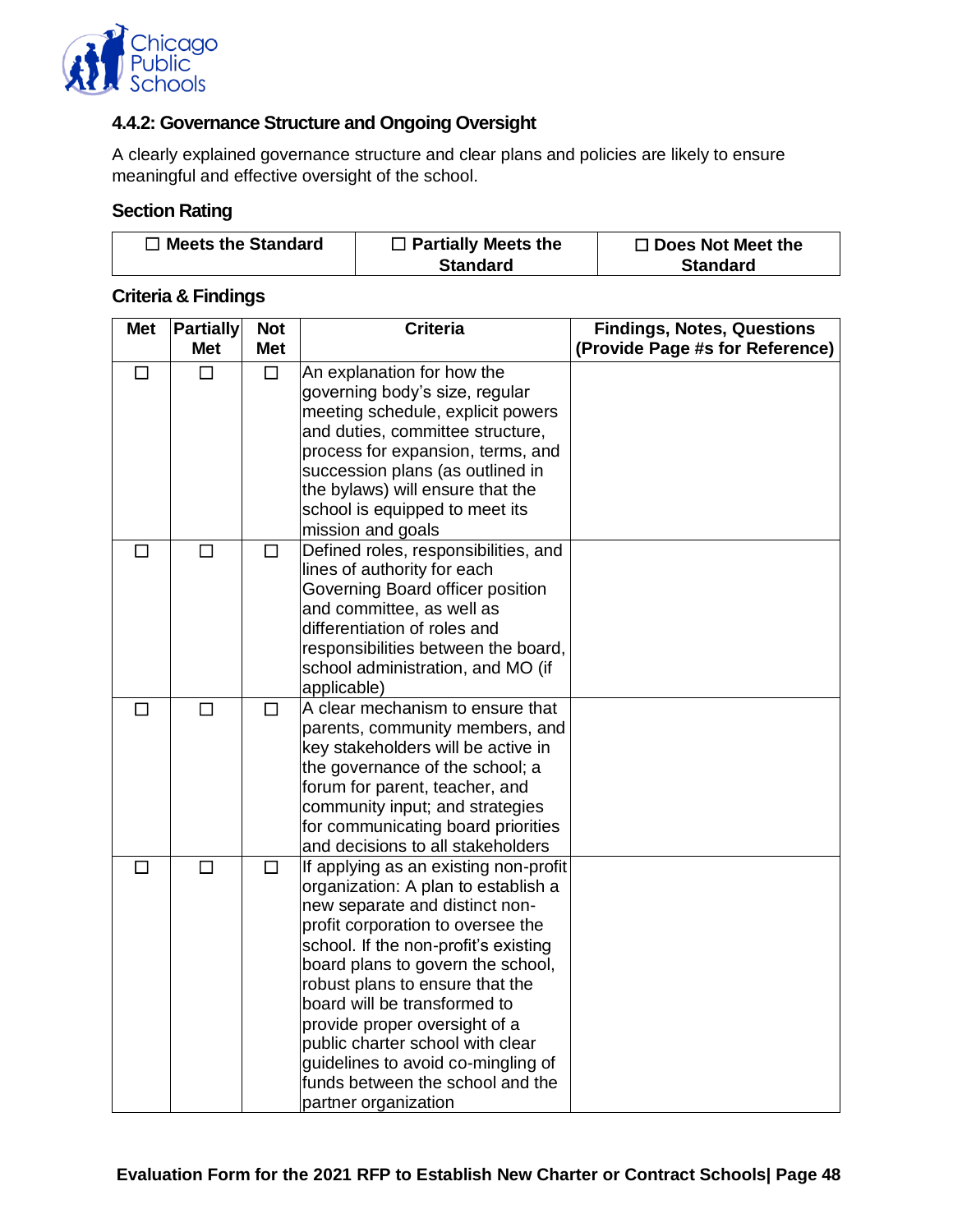![](_page_51_Picture_0.jpeg)

| <b>Met</b> | <b>Partially</b> | <b>Not</b> | <b>Criteria</b>                                                                                                                                                                                                                                                                                                      | <b>Findings, Notes, Questions</b> |
|------------|------------------|------------|----------------------------------------------------------------------------------------------------------------------------------------------------------------------------------------------------------------------------------------------------------------------------------------------------------------------|-----------------------------------|
|            | <b>Met</b>       | <b>Met</b> |                                                                                                                                                                                                                                                                                                                      | (Provide Page #s for Reference)   |
| П          | П                | $\Box$     | Formalized procedures for the<br>Board to run effective, outcomes-<br>focused meetings to monitor the<br>school's academic, financial,<br>operational, and organizational<br>progress on a consistent basis,<br>including by setting clear goals,<br>metrics, and rubrics for evaluation<br>prior to the school year |                                   |
| П          | П                | $\Box$     | Clearly defined systems and<br>protocols for the board to<br>consistently monitor academic,<br>operational, and financial<br>performance metrics, including a<br>description of how the board will<br>receive this information and from<br>whom                                                                      |                                   |
| П          | П                | П          | Policies, metrics, and goals that<br>the Board will use to evaluate its<br>own effectiveness on at least an<br>annual basis                                                                                                                                                                                          |                                   |
| П          | П                | $\Box$     | Well-defined accountability policies<br>for the board, including attendance<br>and committee service<br>requirements                                                                                                                                                                                                 |                                   |
| П          | П                | П          | Clearly articulated triggers and a<br>defined process to remove Board<br>members if they are not meeting<br>expectations.                                                                                                                                                                                            |                                   |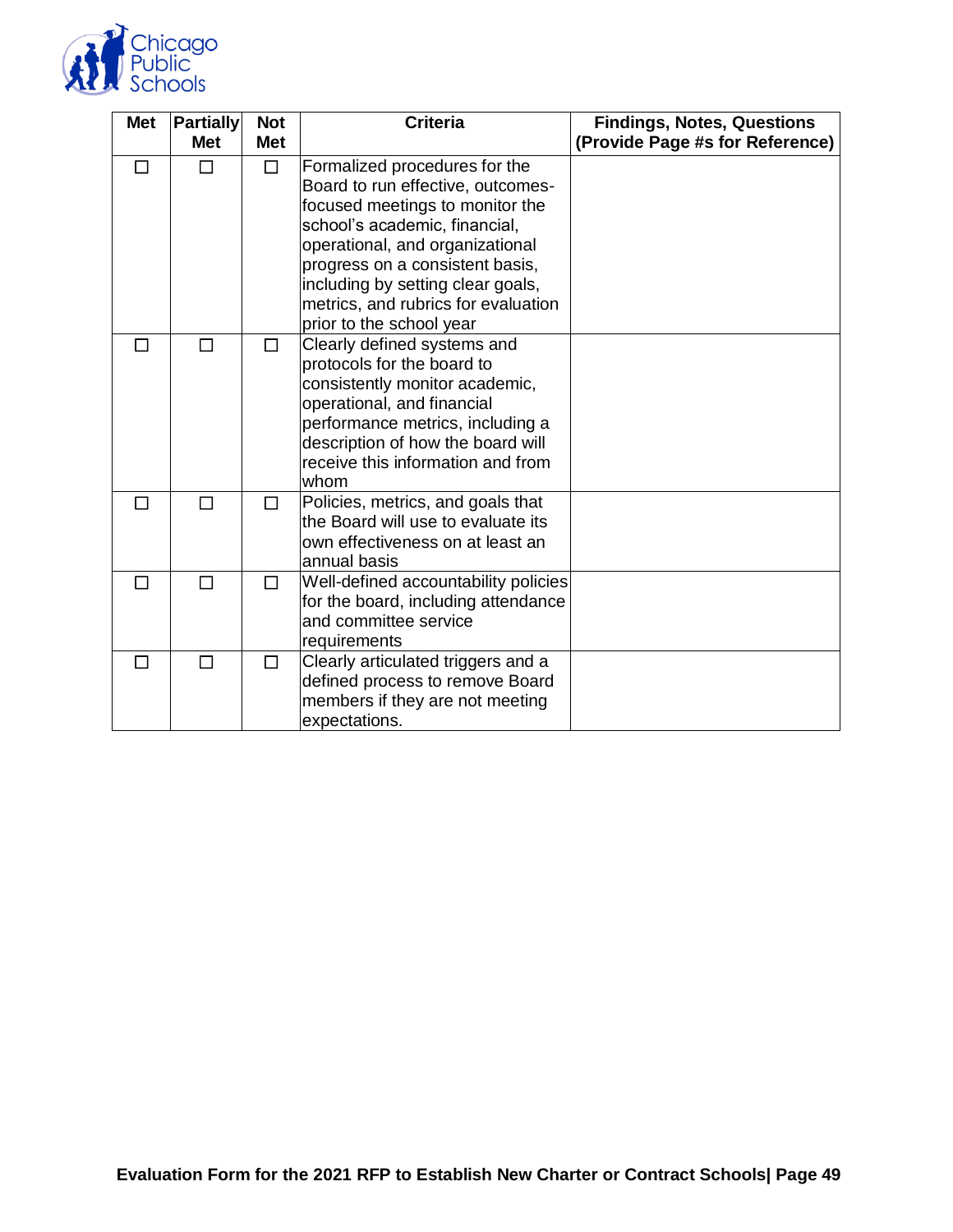![](_page_52_Picture_0.jpeg)

## **4.4.3: Board Legal, Compliance, and Ethics Policies**

The proposal describes clear policies and procedures for the board to govern the school in a lawful and ethical manner.

#### **Section Rating**

| $\Box$ Meets the Standard | $\Box$ Partially Meets the | $\Box$ Does Not Meet the |
|---------------------------|----------------------------|--------------------------|
|                           | <b>Standard</b>            | <b>Standard</b>          |

| <b>Met</b> | <b>Partially</b><br><b>Met</b> | <b>Not</b><br><b>Met</b> | <b>Criteria</b>                                                                                                                                                                                                                                                                                              | <b>Findings, Notes, Questions</b><br>(Provide Page #s for Reference) |
|------------|--------------------------------|--------------------------|--------------------------------------------------------------------------------------------------------------------------------------------------------------------------------------------------------------------------------------------------------------------------------------------------------------|----------------------------------------------------------------------|
| $\Box$     | П                              | $\Box$                   | Plans for the board to operate in<br>compliance with the Illinois Charter<br>School Law, Open Meetings Act,<br>and the Freedom of Information<br>Act                                                                                                                                                         |                                                                      |
| $\Box$     | $\Box$                         | □                        | An Ethics Policy that holds the<br>proposed school's Board<br>members, directors, officers, and<br>employees to high standards of<br>ethical conduct. At a minimum, the<br>Ethics Policy provides guidance on<br>the following topics:                                                                       |                                                                      |
| П          | $\Box$                         | $\Box$                   | Nepotism<br>$\bullet$                                                                                                                                                                                                                                                                                        |                                                                      |
| □          | □                              | □                        | Financial interests in contracts<br>$\bullet$                                                                                                                                                                                                                                                                |                                                                      |
| □          | $\Box$                         | □                        | Gifts, loans, and favors<br>$\bullet$                                                                                                                                                                                                                                                                        |                                                                      |
| $\Box$     | $\Box$                         | $\Box$                   | <b>Secondary Employment</b><br>$\bullet$                                                                                                                                                                                                                                                                     |                                                                      |
| □          | П                              | □                        | $\bullet$<br>Postemployment and post-<br>membership restrictions                                                                                                                                                                                                                                             |                                                                      |
| $\Box$     | $\Box$                         | $\Box$                   | <b>Political activities</b><br>$\bullet$                                                                                                                                                                                                                                                                     |                                                                      |
| $\Box$     | $\Box$                         | $\Box$                   | A Conflict of Interest policy that<br>describes clear procedures to<br>identify and address or mitigate<br>any perceived or actual conflicts of<br>interest among Board members,<br>directors, officers, employees,<br>agents, or family members. The<br>formal Conflict of Interest Policy at<br>a minimum: |                                                                      |
| □          | П                              | П                        | Provides a clear definition of a<br>$\bullet$<br>private interest, direct or<br>indirect, in quantifiable terms (if<br>financial in nature) for Board<br>members, directors, officers,<br>employees, agents, or family<br>members;                                                                           |                                                                      |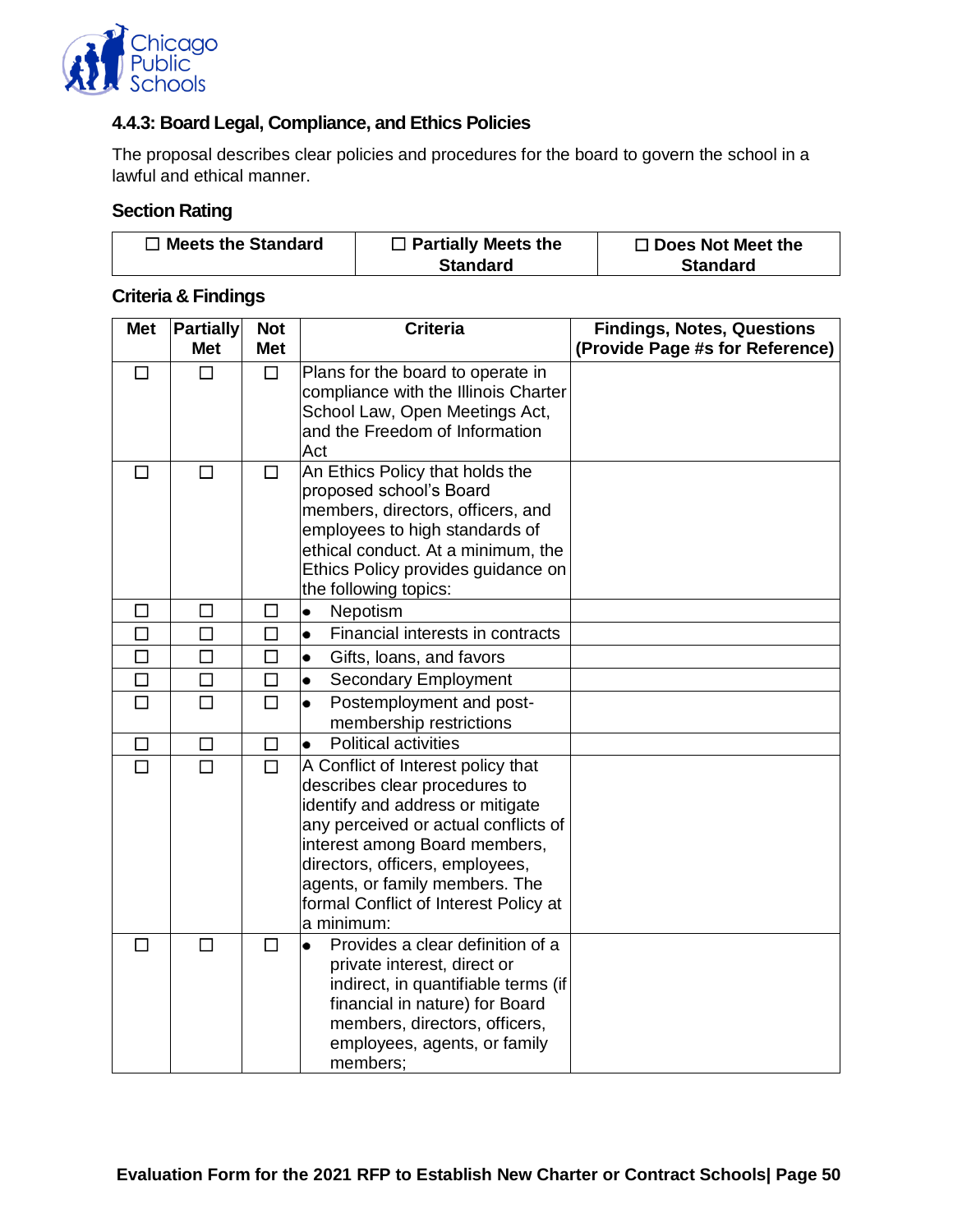![](_page_53_Picture_0.jpeg)

| <b>Met</b> | <b>Partially</b><br>Met | <b>Not</b><br><b>Met</b> | <b>Criteria</b>                                                                                                                                                                                            | <b>Findings, Notes, Questions</b><br>(Provide Page #s for Reference) |
|------------|-------------------------|--------------------------|------------------------------------------------------------------------------------------------------------------------------------------------------------------------------------------------------------|----------------------------------------------------------------------|
|            |                         |                          | Establishes a clear policy and<br>procedure to disclose conflicts<br>of interest:                                                                                                                          |                                                                      |
|            |                         |                          | Specifies procedures to<br>address or mitigate a conflict of<br>interest; and                                                                                                                              |                                                                      |
|            |                         |                          | Provides a method to<br>determine disciplinary or<br>corrective actions if a conflict<br>of interest fails to be disclosed<br>for Board members, directors,<br>officers, employees, agents,<br>and others. |                                                                      |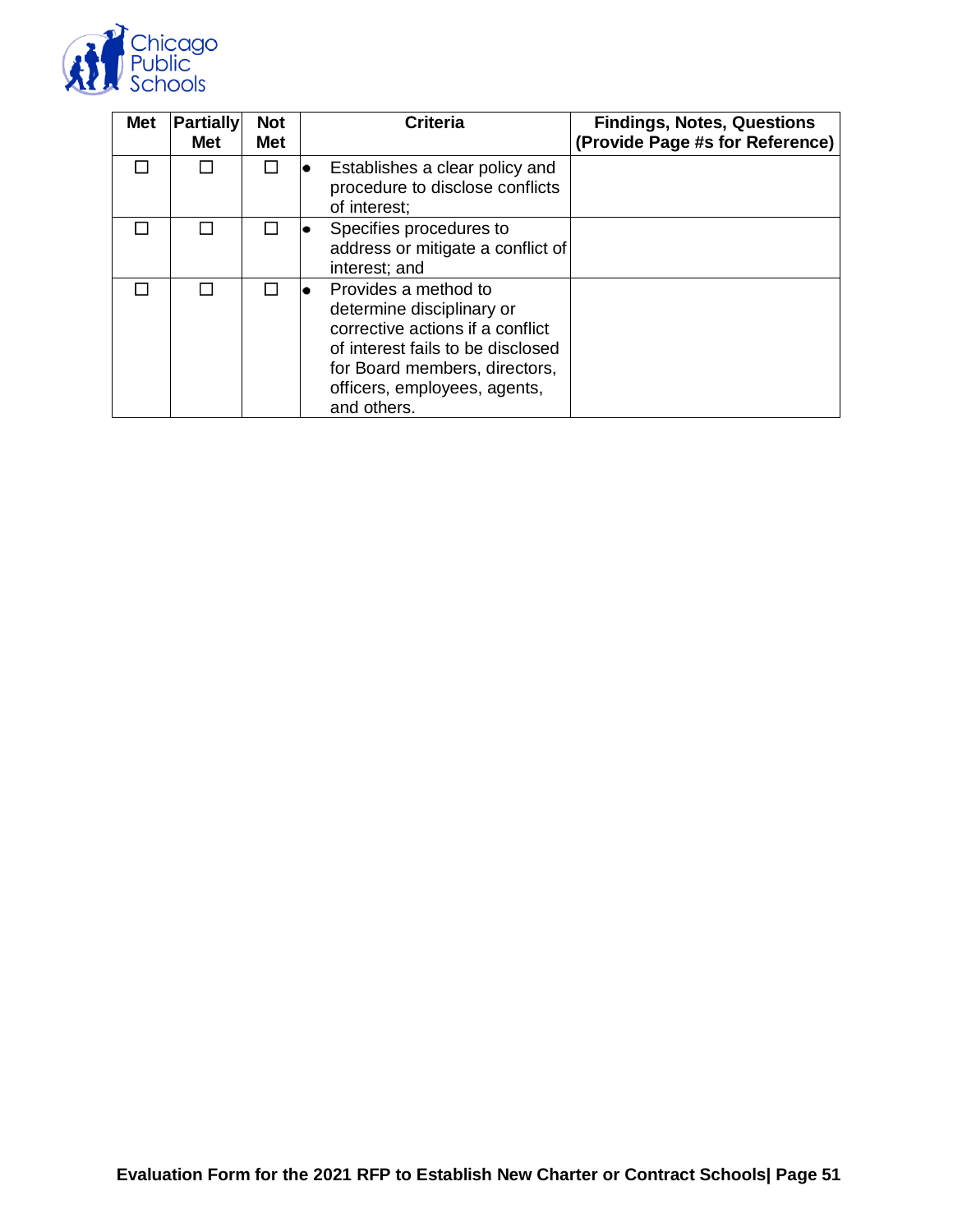![](_page_54_Picture_0.jpeg)

# <span id="page-54-0"></span>**Domain 5: Growth Plan**

*Key Question: Does the existing organization have a strategic growth plan and the academic, financial, and operational capacity to successfully open, operate, and oversee the proposed new school(s)?*

#### <span id="page-54-1"></span>**Section 5.1: Growth Plan**

The organization has conducted a strategic planning process and analyzed its own capacity to support the proposed pace and scope of growth.

#### **Section Rating**

| $\Box$ Meets the Standard | $\Box$ Partially Meets the | $\Box$ Does Not Meet the |
|---------------------------|----------------------------|--------------------------|
|                           | <b>Standard</b>            | <b>Standard</b>          |

| <b>Met</b> | <b>Partially</b><br><b>Met</b> | <b>Not</b><br><b>Met</b> | <b>Criteria</b>                                                                                                                                                                                       | <b>Findings, Notes, Questions</b><br>(Provide Page #s for Reference) |
|------------|--------------------------------|--------------------------|-------------------------------------------------------------------------------------------------------------------------------------------------------------------------------------------------------|----------------------------------------------------------------------|
| П          | Гι                             | $\Box$                   | A list of all proposals for schools<br>that are pending or recently<br>approved by other authorizers                                                                                                  |                                                                      |
| П          | П                              | □                        | A sound and convincing rationale<br>for the number of schools,<br>location, and pace of growth,<br>including expansion into Chicago<br>specifically (if not already<br>operating schools in the city) |                                                                      |
|            | П                              | П                        | An explanation for how growth<br>helps advance the organization's<br>mission and vision                                                                                                               |                                                                      |
| П          | П                              | П                        | A description of a thoughtful and<br>performance-based approach to<br>replication decisions, guided by<br>clearly-defined academic,<br>operational, and financial<br>benchmarks                       |                                                                      |
|            | П                              | П                        | An honest and realistic<br>assessment of the risks associated<br>with growth                                                                                                                          |                                                                      |
| П          | П                              | $\Box$                   | A discussion of how the<br>organization plans to continue to<br>provide high-quality services<br>despite the risks posed by<br>growth                                                                 |                                                                      |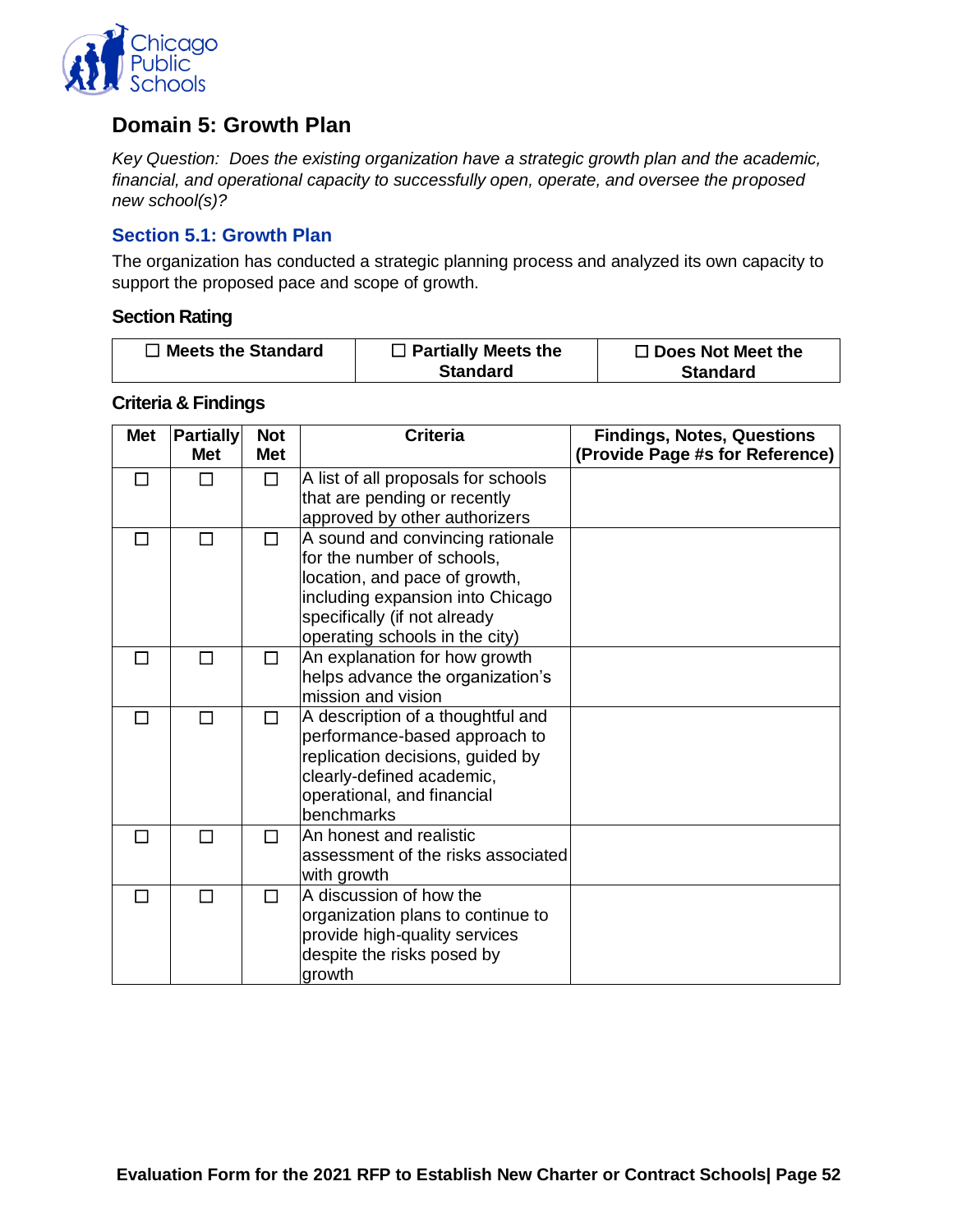![](_page_55_Picture_0.jpeg)

## <span id="page-55-0"></span>**Section 5.2: Academic Capacity**

The organization has clear plans and systems in place to implement a high-quality educational model with fidelity.

#### **Section Rating**

| $\Box$ Meets the Standard | $\Box$ Partially Meets the | $\Box$ Does Not Meet the |
|---------------------------|----------------------------|--------------------------|
|                           | <b>Standard</b>            | <b>Standard</b>          |

| <b>Met</b>   | Partially  | <b>Not</b> | <b>Criteria</b>                                                                                                                                                                                                                                                                       | <b>Findings, Notes, Questions</b> |
|--------------|------------|------------|---------------------------------------------------------------------------------------------------------------------------------------------------------------------------------------------------------------------------------------------------------------------------------------|-----------------------------------|
|              | <b>Met</b> | <b>Met</b> |                                                                                                                                                                                                                                                                                       | (Provide Page #s for Reference)   |
| ΓI           | П          | □          | (If the academic model will differ<br>from the one employed at existing<br>schools): A description of how the<br>modified model will effectively<br>serve the targeted student<br>population, utilize rigorous<br>curricula, and ensure that teachers<br>deliver powerful instruction |                                   |
|              |            | □          | A clear timeline and plan for the<br>new school to finalize any<br>autonomous processes and<br>distinct aspects of the educational<br>model                                                                                                                                           |                                   |
| $\mathsf{L}$ | П          | □          | A comprehensive strategy for<br>timely and regular assessments of<br>performance and a sound process<br>for evaluating performance against<br>clearly identified benchmarks                                                                                                           |                                   |
| П            | $\Box$     | П          | Clearly identified roles and<br>responsibilities for monitoring<br>academic outcomes at the board,<br>network, and school level                                                                                                                                                       |                                   |
| $\mathsf{L}$ | П          | □          | An established process for<br>implementing strategies to improve<br>performance when benchmarks<br>are not met                                                                                                                                                                        |                                   |
| $\mathsf{L}$ | П          | П          | Interventions that use actionable<br>improvement plans with follow-ups<br>at both the school and<br>organizational levels to address<br>identified issues                                                                                                                             |                                   |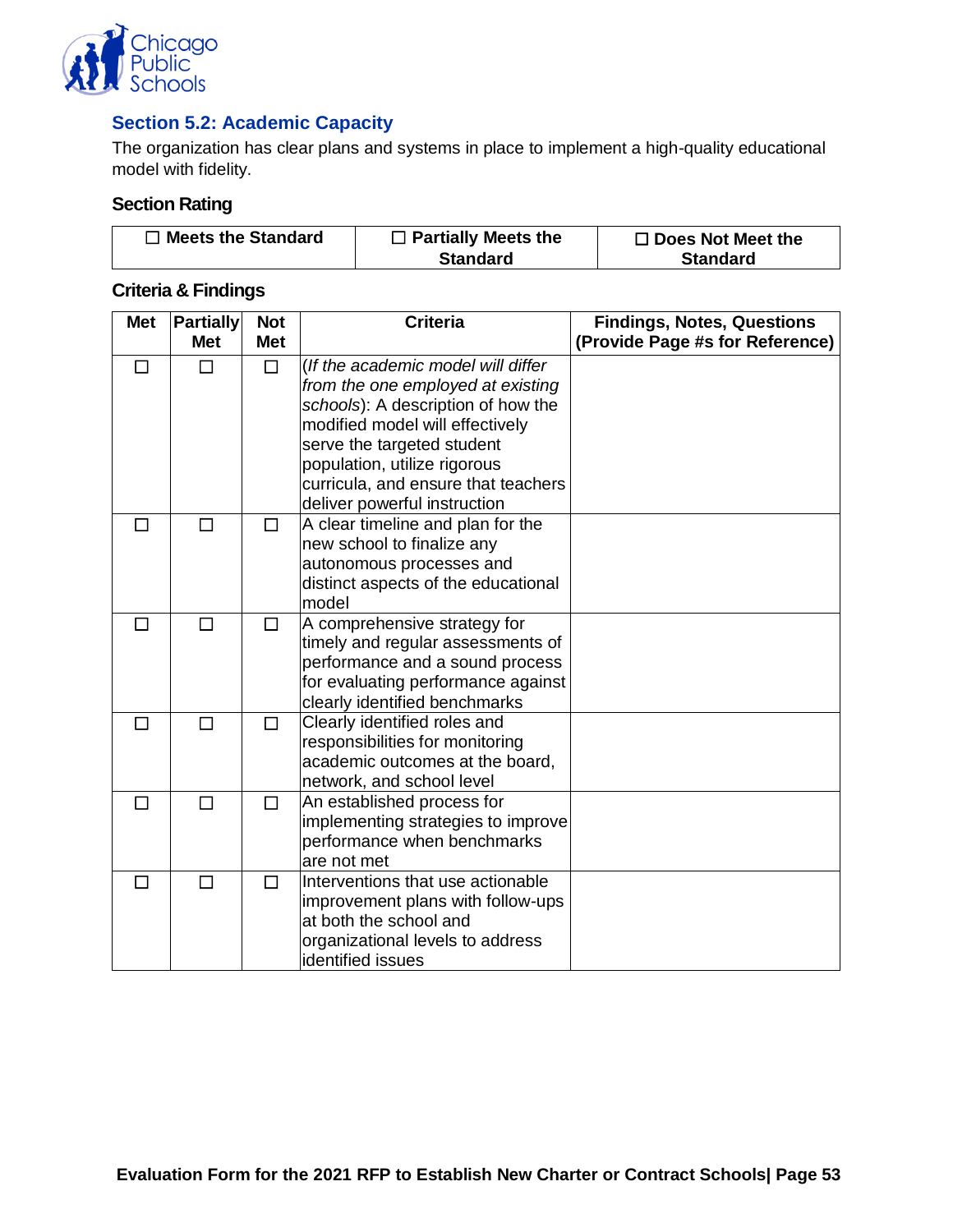![](_page_56_Picture_0.jpeg)

| <b>Met</b> | <b>Partially</b><br><b>Met</b> | <b>Not</b><br><b>Met</b> | <b>Criteria</b>                                                                                                                                                                                                                                                       | <b>Findings, Notes, Questions</b><br>(Provide Page #s for Reference) |
|------------|--------------------------------|--------------------------|-----------------------------------------------------------------------------------------------------------------------------------------------------------------------------------------------------------------------------------------------------------------------|----------------------------------------------------------------------|
|            |                                |                          | If applying to open new school(s)<br>while existing school(s) are on<br>academic probation or the<br>Warning List: A convincing and<br>robust plan to significantly improve<br>performance at failing school(s)<br>while simultaneously opening new<br><b>schools</b> |                                                                      |

## <span id="page-56-0"></span>**Section 5.3: Operational Capacity**

The operator has demonstrated the organizational capacity to support the opening, operation, and oversight of additional school(s).

#### **Section Rating**

| $\Box$ Meets the Standard | $\Box$ Partially Meets the | $\Box$ Does Not Meet the |
|---------------------------|----------------------------|--------------------------|
|                           | <b>Standard</b>            | <b>Standard</b>          |

| <b>Met</b> | <b>Partially</b> | <b>Not</b> | <b>Criteria</b>                         | <b>Findings, Notes, Questions</b> |
|------------|------------------|------------|-----------------------------------------|-----------------------------------|
|            | <b>Met</b>       | <b>Met</b> |                                         | (Provide Page #s for Reference)   |
|            |                  | П          | Sensible and clear decision-            |                                   |
|            |                  |            | making authority assigned to the        |                                   |
|            |                  |            | board, network leadership,              |                                   |
|            |                  |            | management organization (if             |                                   |
|            |                  |            | applicable), school administration,     |                                   |
|            |                  |            | and any school advisory bodies or       |                                   |
|            |                  |            | parent/teacher councils                 |                                   |
|            | П                | П          | Clearly identified services and         |                                   |
|            |                  |            | resources provided by the network       |                                   |
|            |                  |            | and any national, state-wide, or        |                                   |
|            |                  |            | regional offices to support the         |                                   |
|            |                  |            | growth strategy                         |                                   |
|            |                  | П          | A human resources strategy that         |                                   |
|            |                  |            | will realistically identify and attract |                                   |
|            |                  |            | highly effective teachers, leaders,     |                                   |
|            |                  |            | and staff who are committed to          |                                   |
|            |                  |            | fulfilling the school's mission         |                                   |
|            |                  | П          | Established "sources" or pipelines      |                                   |
|            |                  |            | of talent to help fill all positions    |                                   |
|            |                  |            | with quality hires                      |                                   |
|            |                  | П          | Sufficient resources dedicated to       |                                   |
|            |                  |            | recruiting and hiring efforts           |                                   |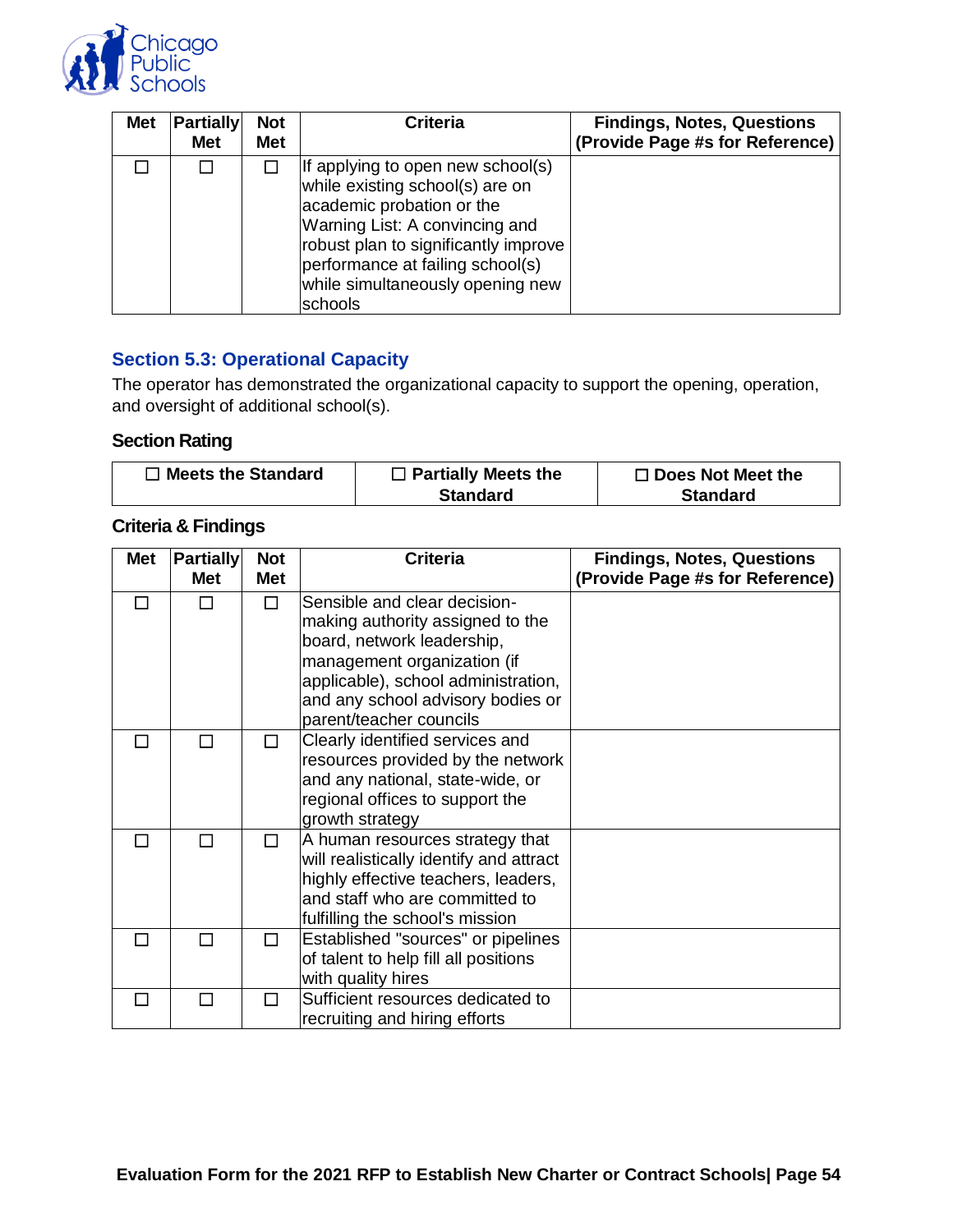![](_page_57_Picture_0.jpeg)

## <span id="page-57-0"></span>**Section 5.4: Past Organizational and Financial Performance**

The applicant demonstrates a track record opening and operating fiscally sound and legally compliant schools. The operator has acted as a good faith partner with other schools and districts with whom it has contracted.

#### **Section Rating**

| $\Box$ Meets the Standard | $\Box$ Partially Meets the | $\Box$ Does Not Meet the |
|---------------------------|----------------------------|--------------------------|
|                           | <b>Standard</b>            | <b>Standard</b>          |

| <b>Met</b> | <b>Partially</b> | <b>Not</b> | <b>Criteria</b>                                                                                                                                                                                                                                                                                                                                         | <b>Findings, Notes, Questions</b> |
|------------|------------------|------------|---------------------------------------------------------------------------------------------------------------------------------------------------------------------------------------------------------------------------------------------------------------------------------------------------------------------------------------------------------|-----------------------------------|
|            | <b>Met</b>       | <b>Met</b> |                                                                                                                                                                                                                                                                                                                                                         | (Provide Page #s for Reference)   |
| П          |                  | $\Box$     | If any schools have been placed<br>on fiscal probation, had their<br>contract terminated, voluntarily<br>closed, have not been renewed by<br>their authorizer, voluntarily exited a<br>partnership, or failed to open, an<br>explanation of the circumstances<br>surrounding these incidents and<br>how the organization responded to<br>each situation |                                   |
| П          | П                | $\Box$     | In compliance with Illinois law,<br>proper disclosure of any known<br>active civil or criminal<br>investigations into any member of<br>the operator's governing body,<br>including any investigation by a<br>local, state, or federal law<br>enforcement agency                                                                                         |                                   |
| П          | П                | □          | An explanation of the details of<br>any litigation or arbitration that has<br>involved the organization                                                                                                                                                                                                                                                 |                                   |
| П          | П                | $\Box$     | Transparent accounts of all<br>schools' past organizational and<br>operational performance<br>(additional due diligence<br>conducted by CPS did not surface<br>any additional information)                                                                                                                                                              |                                   |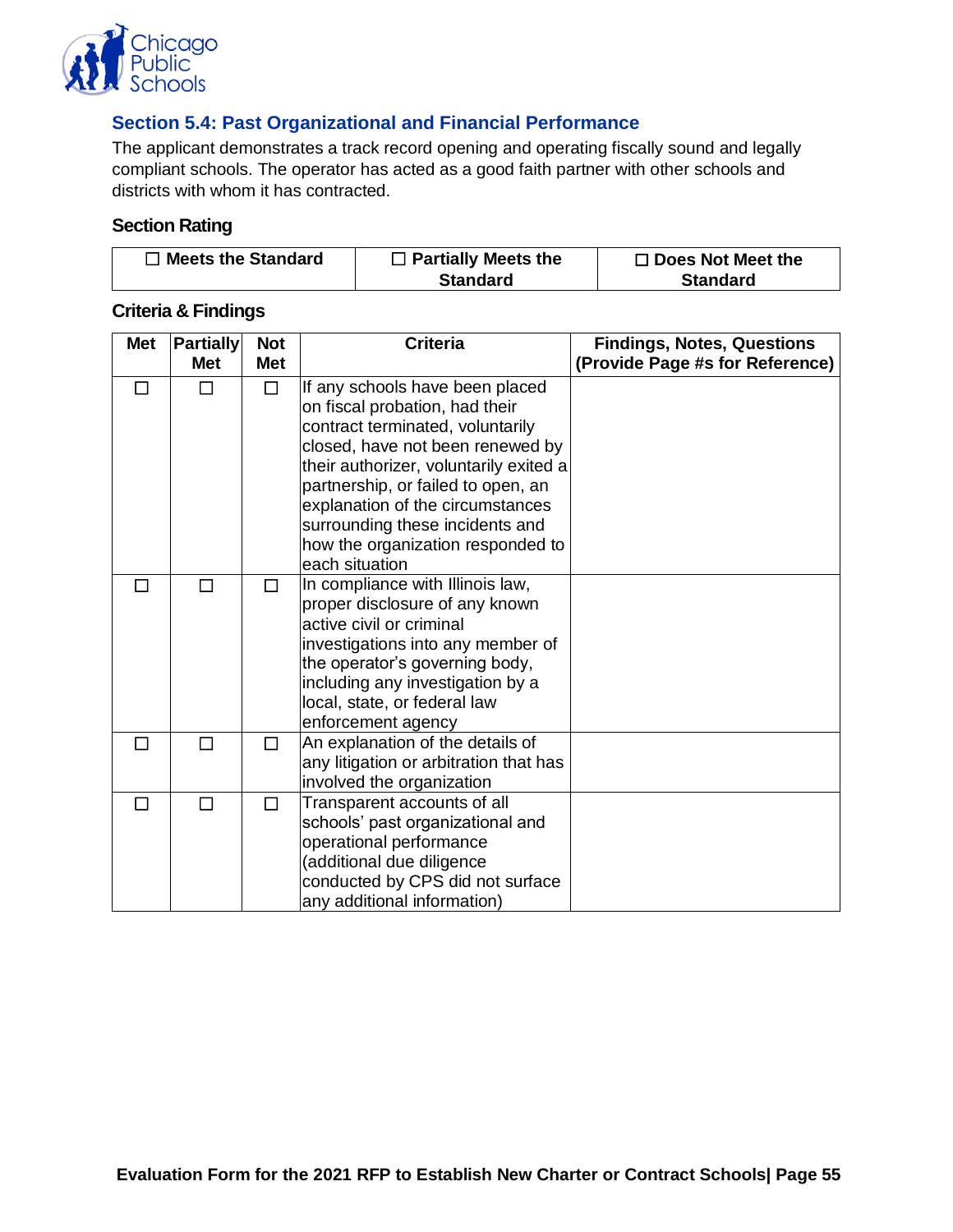![](_page_58_Picture_0.jpeg)

# <span id="page-58-0"></span>**Domain 6: Management Organizations (MOs)**

*Key Question: Does the proposal provide a plan and evidence for how the proposed MO will contribute to the overall success of the school? Does the proposal provide appropriate oversight structures?*

#### <span id="page-58-1"></span>**Section 6.1: MO Contract**

The draft MO agreement clearly articulates the terms and scope of services provided by the MO.

#### **Section Rating**

| $\Box$ Meets the Standard | $\Box$ Partially Meets the | $\Box$ Does Not Meet the |
|---------------------------|----------------------------|--------------------------|
|                           | <b>Standard</b>            | <b>Standard</b>          |

| <b>Met</b> | <b>Partially</b><br><b>Met</b> | <b>Not</b><br><b>Met</b> | <b>Criteria</b>                             | <b>Findings, Notes, Questions</b><br>(Provide Page #s for Reference) |
|------------|--------------------------------|--------------------------|---------------------------------------------|----------------------------------------------------------------------|
|            |                                |                          |                                             |                                                                      |
| П          | П                              | $\Box$                   | A description of the MO selection           |                                                                      |
|            |                                |                          | process and criteria that the               |                                                                      |
|            |                                |                          | founding or existing board used to          |                                                                      |
|            |                                |                          | assess the MO's academic,                   |                                                                      |
|            |                                |                          | financial, and organizational track         |                                                                      |
|            |                                |                          | record                                      |                                                                      |
| П          | $\Box$                         | □                        | Evidence that the founding or               |                                                                      |
|            |                                |                          | existing board conducted                    |                                                                      |
|            |                                |                          | appropriate additional due                  |                                                                      |
|            |                                |                          | diligence on the MO prior to the            |                                                                      |
|            |                                |                          | application submission                      |                                                                      |
| П          | П                              | □                        | Clearly articulated contract terms          |                                                                      |
|            |                                |                          | clarifying the relationship, roles,         |                                                                      |
|            |                                |                          | and responsibilities of the                 |                                                                      |
|            |                                |                          | proposed school's Board, the MO,            |                                                                      |
|            |                                |                          | and school administration and staff         |                                                                      |
| $\Box$     | $\Box$                         | □                        | A draft MO contract that does the           |                                                                      |
|            |                                |                          | following:                                  |                                                                      |
| П          | П                              | □                        | Clearly describes the services              |                                                                      |
|            |                                |                          | to be provided by the MO                    |                                                                      |
| П          | П                              | $\Box$                   | Identifies the compensation to<br>$\bullet$ |                                                                      |
|            |                                |                          | be paid for MO services                     |                                                                      |
| П          | $\Box$                         | □                        | Clearly articulates financial<br>$\bullet$  |                                                                      |
|            |                                |                          | controls and oversight                      |                                                                      |
| П          | П                              | □                        | Provides methods of contract<br>$\bullet$   |                                                                      |
|            |                                |                          | oversight and enforcement                   |                                                                      |
| $\Box$     | $\Box$                         | $\Box$                   | Provides conditions for<br>$\bullet$        |                                                                      |
|            |                                |                          | contract renewal or termination             |                                                                      |
| П          | $\Box$                         | $\Box$                   | Establishes the primacy of the              |                                                                      |
|            |                                |                          | charter contract over the MO                |                                                                      |
|            |                                |                          | contract                                    |                                                                      |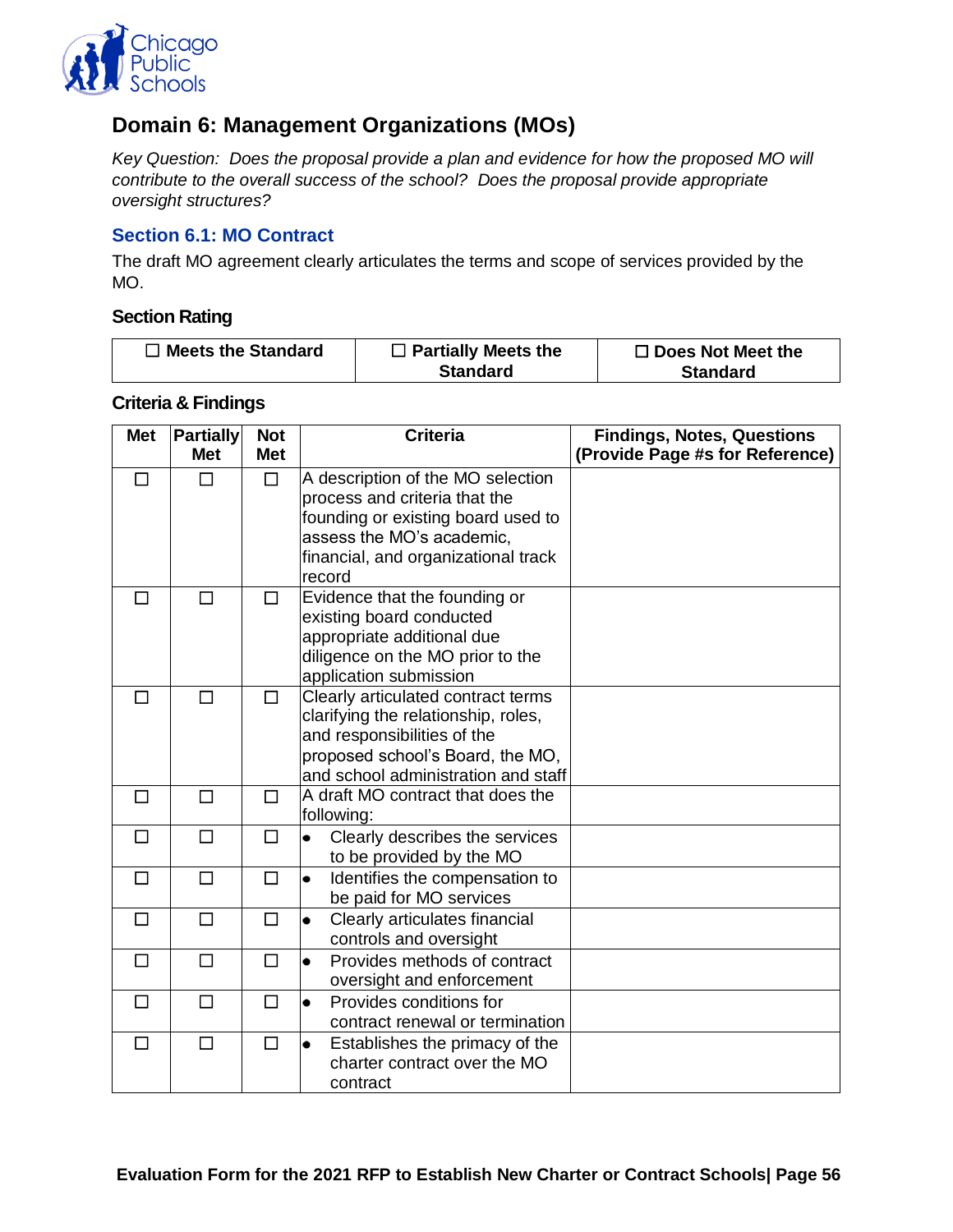![](_page_59_Picture_0.jpeg)

| <b>Met</b> | <b>Partially</b><br><b>Met</b> | <b>Not</b><br><b>Met</b> | <b>Criteria</b>                                                                                                                                            | <b>Findings, Notes, Questions</b><br>(Provide Page #s for Reference) |
|------------|--------------------------------|--------------------------|------------------------------------------------------------------------------------------------------------------------------------------------------------|----------------------------------------------------------------------|
| $\Box$     | $\Box$                         | $\Box$                   | Identifies the proposed<br>$\bullet$<br>school's Board as the party<br>ultimately responsible for the<br>school                                            |                                                                      |
| □          | $\Box$                         | □                        | Defines the MO as a service<br>$\bullet$<br>provider                                                                                                       |                                                                      |
| □          | $\Box$                         | □                        | Prohibits a third party from<br>$\bullet$<br>selecting, approving,<br>employing, compensating, or<br>serving as school governing<br>board members          |                                                                      |
| $\Box$     | $\Box$                         | □                        | Requires the school governing<br>$\bullet$<br>board to select, retain, and<br>compensate the school<br>attorney, accountant, and audit<br>firm             |                                                                      |
| $\Box$     | $\Box$                         | $\Box$                   | States that no MO staff can be<br>$\bullet$<br>simultaneously employed by<br>the charter school                                                            |                                                                      |
| $\Box$     | $\Box$                         | $\Box$                   | Provides terms to avoid<br>$\bullet$<br>conflicts of interest between<br>the board and MO                                                                  |                                                                      |
| □          | $\Box$                         | □                        | Requires that all materials<br>$\bullet$<br>purchased with public funds<br>are property of the school, not<br>the MO                                       |                                                                      |
| $\Box$     | $\Box$                         | $\Box$                   | A clearly articulated compensation<br>and/or fee structure for MO<br>services                                                                              |                                                                      |
| □          | $\Box$                         | □                        | An explanation of the MO's role in<br>selecting the school leader, who<br>employs the school leader, and<br>whether the school leader reports<br>to the MO |                                                                      |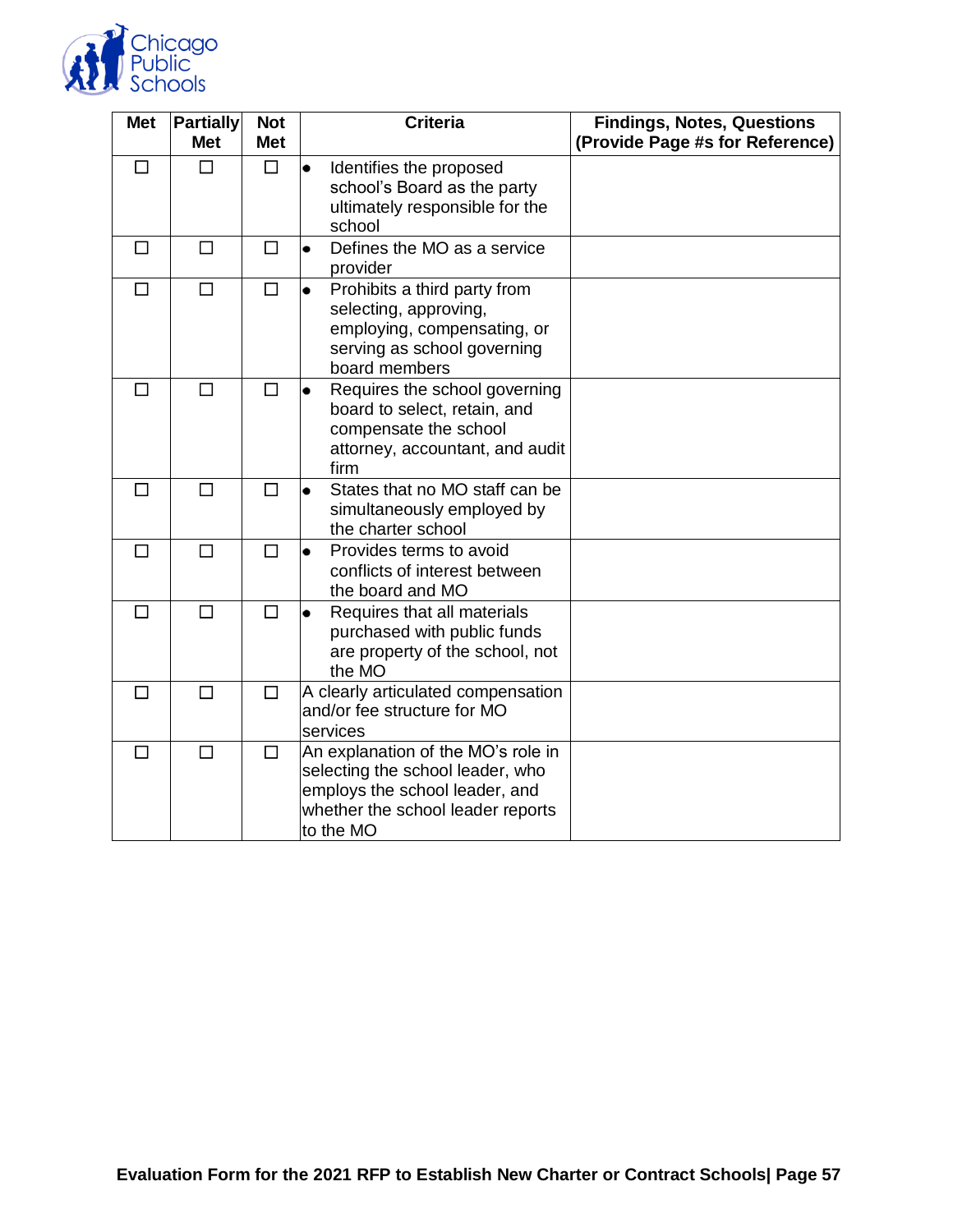![](_page_60_Picture_0.jpeg)

## <span id="page-60-0"></span>**Section 6.2: MO Oversight**

The proposal provides reasonable and enforceable plans for the board to monitor the MO's performance and hold it accountable for meeting defined performance benchmarks.

## **Section Rating**

| $\Box$ Meets the Standard | $\Box$ Partially Meets the | $\Box$ Does Not Meet the |
|---------------------------|----------------------------|--------------------------|
|                           | <b>Standard</b>            | <b>Standard</b>          |

| <b>Met</b> | <b>Partially</b><br><b>Met</b> | <b>Not</b><br><b>Met</b> | <b>Criteria</b>                                                                                                | <b>Findings, Notes, Questions</b><br>(Provide Page #s for Reference) |
|------------|--------------------------------|--------------------------|----------------------------------------------------------------------------------------------------------------|----------------------------------------------------------------------|
|            |                                | П                        | A description of the process that<br>the board will use to monitor MO<br>performance, which should<br>discuss: |                                                                      |
|            |                                |                          | Quantitative performance<br>indicators                                                                         |                                                                      |
|            |                                |                          | Consequences if performance<br>benchmarks are not met                                                          |                                                                      |
|            |                                |                          | Regular evaluation procedures                                                                                  |                                                                      |
|            |                                |                          | Scheduled renewal decision<br>making by the school's Board                                                     |                                                                      |
|            | П                              | П                        | Clear acknowledgment of the<br>board's capacity to terminate the<br>relationship with the MO if<br>Inecessary  |                                                                      |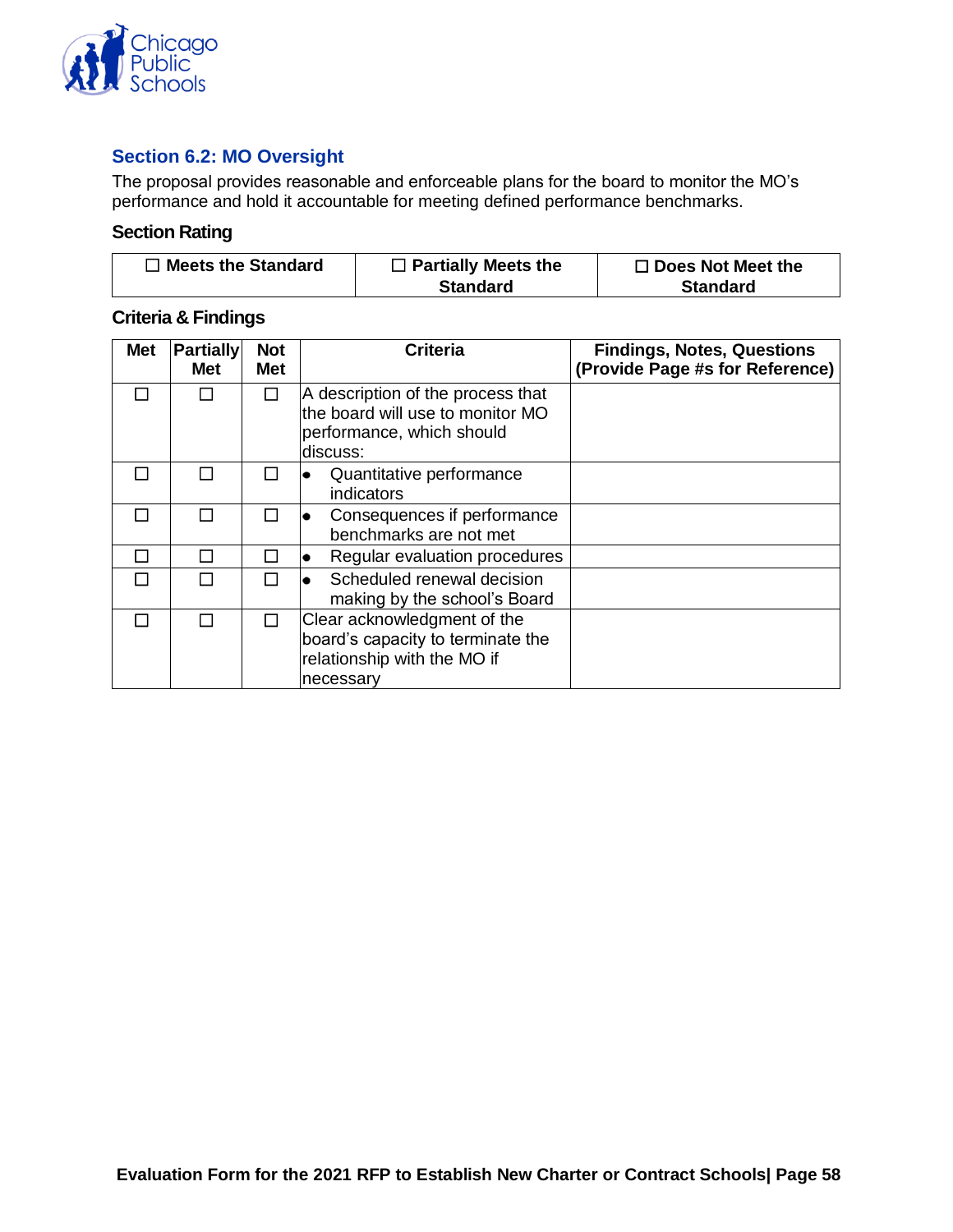![](_page_61_Picture_0.jpeg)

## <span id="page-61-0"></span>**Section 6.3: MO's Past Organizational and Financial Performance**

The applicant demonstrates a track record opening and operating fiscally sound and legally compliant schools. The operator has acted as a good faith partner with other schools and districts with whom it has contracted.

#### **Section Rating**

| $\Box$ Meets the Standard | $\Box$ Partially Meets the | $\Box$ Does Not Meet the |
|---------------------------|----------------------------|--------------------------|
|                           | <b>Standard</b>            | <b>Standard</b>          |

| <b>Met</b> | <b>Partially</b><br><b>Met</b> | <b>Not</b><br><b>Met</b> | <b>Criteria</b>                                                                                                                                                                                                                                                                                                                                             | <b>Findings, Notes, Questions</b><br>(Provide Page #s for Reference) |
|------------|--------------------------------|--------------------------|-------------------------------------------------------------------------------------------------------------------------------------------------------------------------------------------------------------------------------------------------------------------------------------------------------------------------------------------------------------|----------------------------------------------------------------------|
| П          | П                              | □                        | In the case that any schools have<br>been placed on fiscal probation,<br>had their contract terminated,<br>voluntarily closed, have not been<br>renewed by their authorizer,<br>voluntarily exited a partnership, or<br>failed to open, an explanation of<br>the circumstances surrounding<br>these incidents and how the MO<br>responded to each situation |                                                                      |
| П          | П                              | П                        | In compliance with Illinois law,<br>proper disclosure of any known<br>active civil or criminal<br>investigations into any member of<br>the operator's governing body,<br>including any investigation by a<br>local, state, or federal law<br>enforcement agency                                                                                             |                                                                      |
| П          | П                              | П                        | An explanation of the details of<br>any litigation or arbitration that has<br>involved the MO                                                                                                                                                                                                                                                               |                                                                      |
| П          | П                              | П                        | Transparent accounts of all<br>schools' past organizational and<br>operational performance<br>(additional due diligence<br>conducted by CPS did not surface<br>any additional information)                                                                                                                                                                  |                                                                      |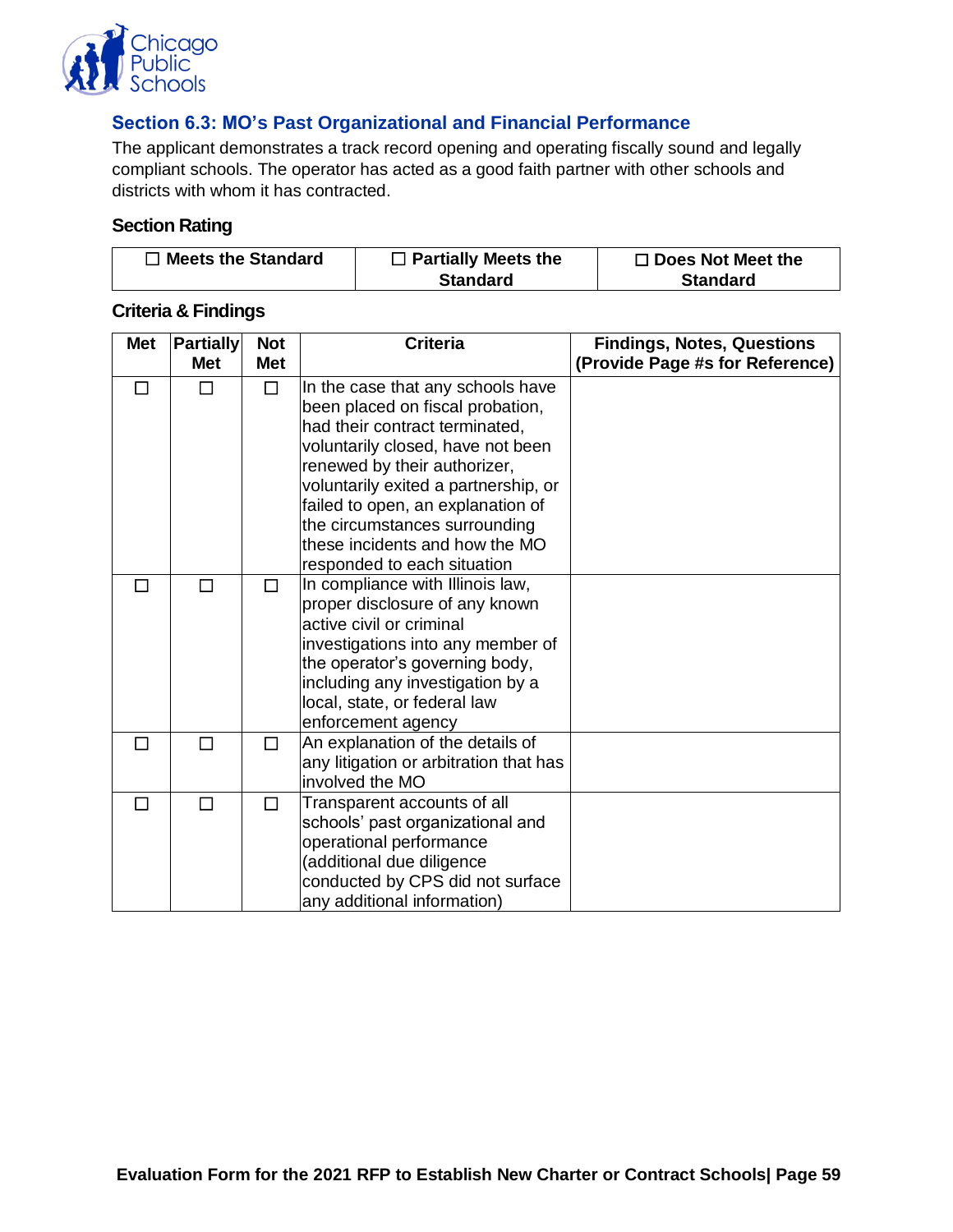![](_page_62_Picture_0.jpeg)

# **Tier III Application and Addendum Questions**

## <span id="page-62-1"></span><span id="page-62-0"></span>**Domain 1: Community Engagement and Support**

*Key Question: Has the applicant conducted robust engagement and garnered authentic parent and community support, establishing a strong foundation for opening and operating a school with engaged and empowered families and communities?* 

## <span id="page-62-2"></span>**Section 1.5: Ongoing Community Outreach and Engagement**

The proposal reflects continued robust engagement with parents, community members and constituents to garner support and establish an engaged community around the proposed school.

#### **Section Rating**

| $\Box$ Meets the Standard | $\Box$ Partially Meets the | $\Box$ Does Not Meet the |
|---------------------------|----------------------------|--------------------------|
|                           | <b>Standard</b>            | <b>Standard</b>          |

| <b>Met</b> | <b>Partially</b> | <b>Not</b> | <b>Criteria</b>                                                       | <b>Findings, Notes, Questions</b> |
|------------|------------------|------------|-----------------------------------------------------------------------|-----------------------------------|
|            | <b>Met</b>       | <b>Met</b> |                                                                       | (Provide Page #s for Reference)   |
| П          |                  | $\Box$     | Significant progress against the                                      |                                   |
|            |                  |            | established community                                                 |                                   |
|            |                  |            | engagement plan goals and                                             |                                   |
|            |                  |            | milestones, and meaningful new                                        |                                   |
|            |                  |            | learning and connections to the                                       |                                   |
|            |                  |            | communit(ies) they seek to serve.                                     |                                   |
| П          | П                | $\Box$     | All critical stakeholders (parents,                                   |                                   |
|            |                  |            | students, community residents,                                        |                                   |
|            |                  |            | key community organizations and                                       |                                   |
|            |                  |            | leaders, elected officials, etc.)                                     |                                   |
|            |                  |            | were offered opportunities to                                         |                                   |
|            |                  |            | participate and partner in the                                        |                                   |
|            |                  |            | proposed school in a variety of                                       |                                   |
|            |                  |            | meaningful ways.                                                      |                                   |
| П          | П                | $\Box$     | Evidence that the applicant team<br>furthered their outreach to reach |                                   |
|            |                  |            | new audiences and stakeholders,                                       |                                   |
|            |                  |            | and deepened engagement with                                          |                                   |
|            |                  |            | those already involved in                                             |                                   |
|            |                  |            | conversations around the                                              |                                   |
|            |                  |            | proposed school:                                                      |                                   |
| П          | П                | П          | Evidence that the design team                                         |                                   |
|            |                  |            | participated in various                                               |                                   |
|            |                  |            | meetings, events, and/or                                              |                                   |
|            |                  |            | volunteer opportunities to build                                      |                                   |
|            |                  |            | new relationships and deepen                                          |                                   |
|            |                  |            | learning between the design                                           |                                   |
|            |                  |            | team and community                                                    |                                   |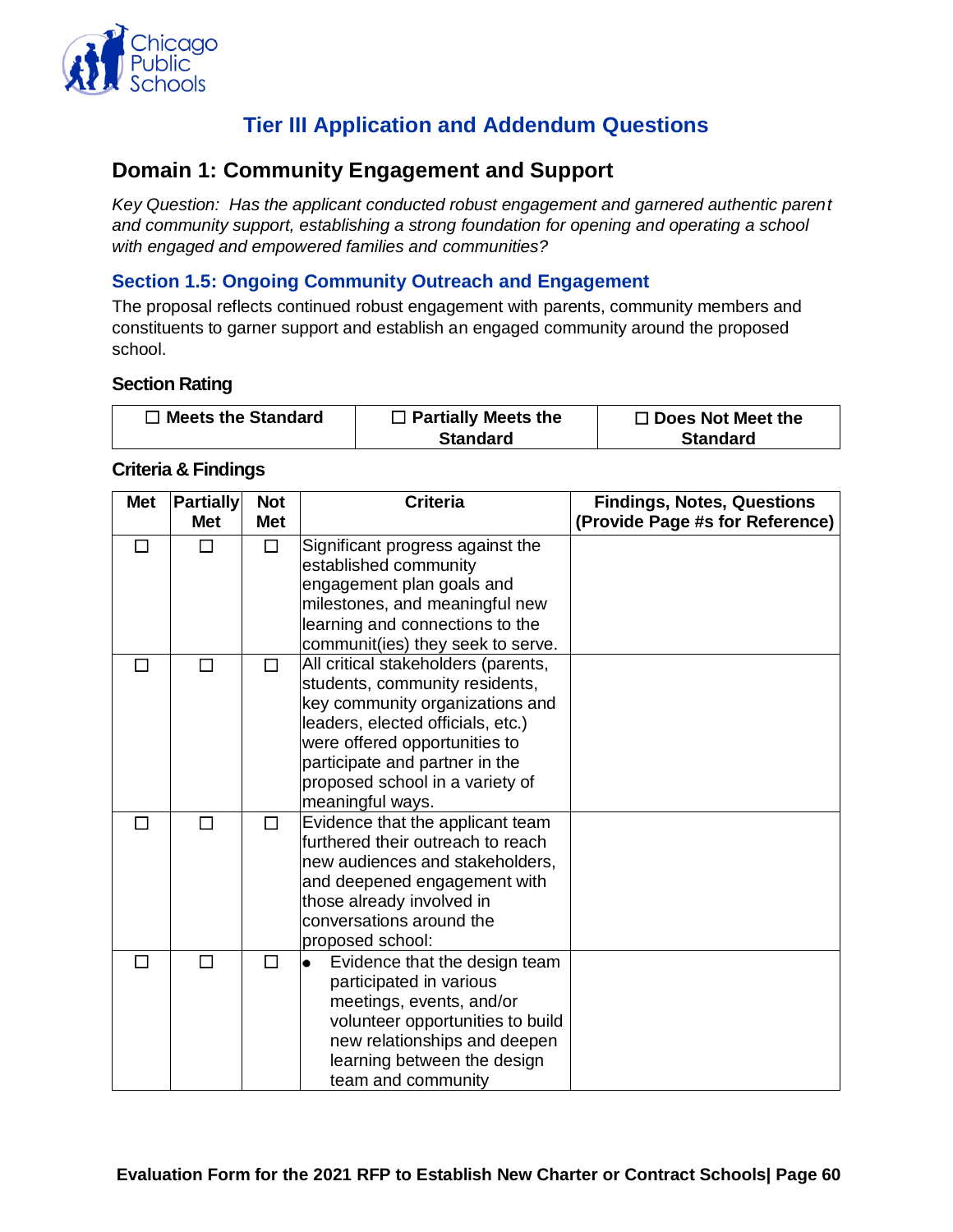![](_page_63_Picture_0.jpeg)

| <b>Met</b> | <b>Partially</b><br><b>Met</b> | <b>Not</b><br><b>Met</b> | <b>Criteria</b>                                                                                                                                                                                                                                                                                                                                                           | <b>Findings, Notes, Questions</b><br>(Provide Page #s for Reference) |
|------------|--------------------------------|--------------------------|---------------------------------------------------------------------------------------------------------------------------------------------------------------------------------------------------------------------------------------------------------------------------------------------------------------------------------------------------------------------------|----------------------------------------------------------------------|
| $\Box$     | $\Box$                         | $\Box$                   | Documentation of a variety of<br>$\bullet$<br>meetings, activities and events<br>that the design team hosted<br>with critical stakeholders to<br>provide mechanisms for<br>partnership, collaboration, and<br>participatory decision-making                                                                                                                               |                                                                      |
| □          | $\Box$                         | □                        | Documentation of ongoing<br>$\bullet$<br>efforts to broadly inform<br>community residents,<br>neighbors, parents, business,<br>organizations, faith and<br>community leaders, and the<br>general public of the proposed<br>new school.                                                                                                                                    |                                                                      |
| П          | П                              | $\Box$                   | Applicant provided evidence of<br>$\bullet$<br>engagement with<br>neighborhood councils, block<br>clubs, faith communities and<br>neighborhood-based<br>committees/groups.                                                                                                                                                                                                |                                                                      |
| $\Box$     | $\Box$                         | $\Box$                   | Evidence that the design team has<br>continued to openly receive, and<br>thoughtfully consider, community<br>members input and feedback on<br>the proposed school. Response<br>includes an update on key<br>feedback/input received from<br>community members with an<br>explanation of which were<br>incorporated into plans for the<br>proposed school or not, and why. |                                                                      |
| $\Box$     | $\Box$                         | $\Box$                   | An open and honest<br>acknowledgement and reflection<br>on any community or stakeholder<br>opposition to the proposed new<br>school.                                                                                                                                                                                                                                      |                                                                      |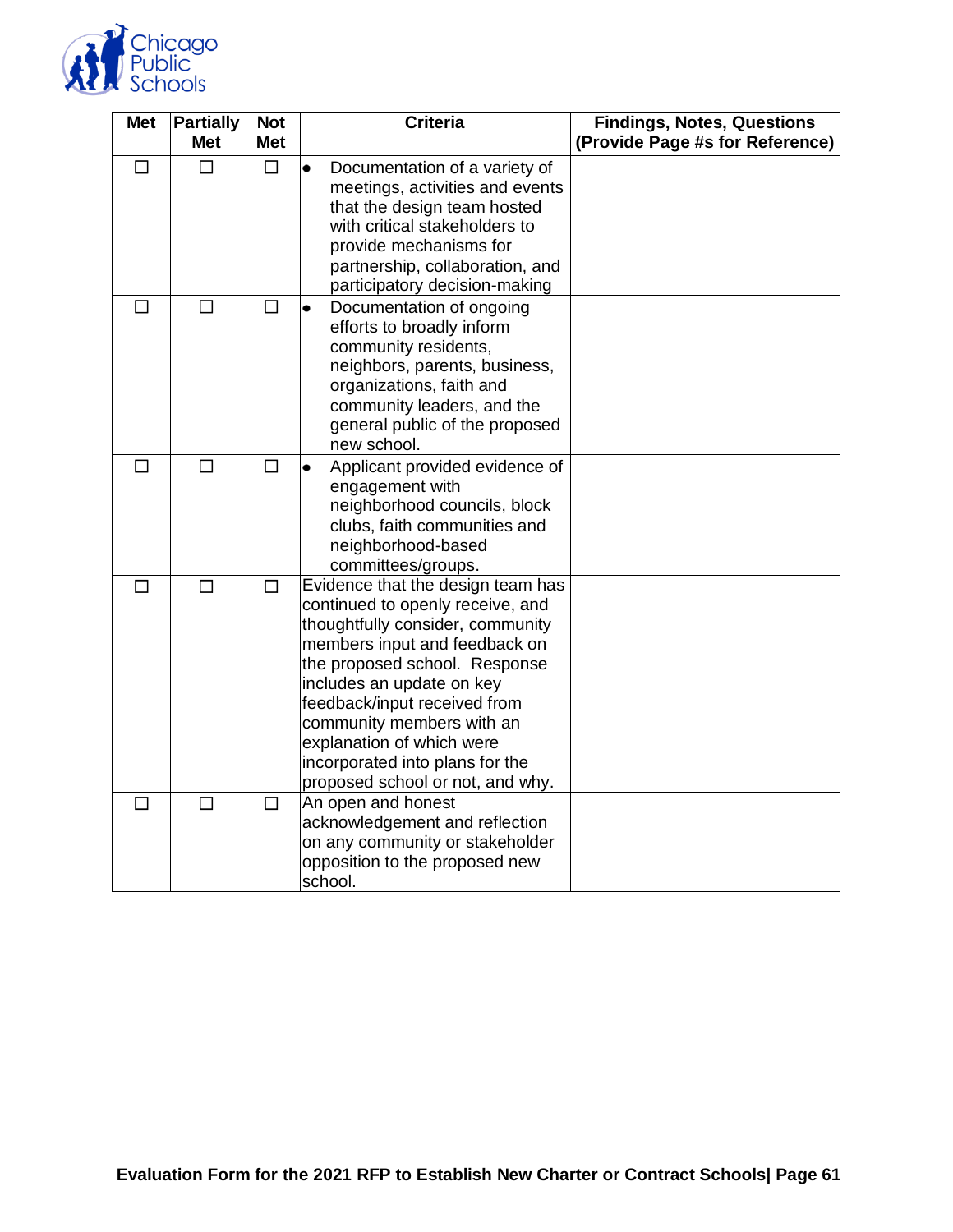![](_page_64_Picture_0.jpeg)

| <b>Met</b> | <b>Partially</b><br><b>Met</b> | <b>Not</b><br><b>Met</b> | <b>Criteria</b>                                                                                                                                                                                                                                                                                                                                                                                                                                                 | <b>Findings, Notes, Questions</b><br>(Provide Page #s for Reference) |
|------------|--------------------------------|--------------------------|-----------------------------------------------------------------------------------------------------------------------------------------------------------------------------------------------------------------------------------------------------------------------------------------------------------------------------------------------------------------------------------------------------------------------------------------------------------------|----------------------------------------------------------------------|
| □          | $\Box$                         | $\Box$                   | Evidence the design team has a<br>refined understanding of what<br>community members identify as<br>the existing assets and needs of<br>the targeted communit(ies), and<br>what community stakeholders<br>identify as the impacts the<br>proposed school would have on<br>the community as a whole. An<br>evolved discussion of how the<br>proposed school would build on<br>these assets and help meet<br>identified needs in the context of<br>the community. |                                                                      |
| $\Box$     | П                              | □                        | A comprehensive description and<br>evidence of at least one applicant-<br>hosted community meeting that<br>was attended by community<br>residents and provided<br>opportunities for discussion and<br>feedback/input on the proposed<br>school.                                                                                                                                                                                                                 |                                                                      |
|            | П                              | П                        | The community meeting was<br>designed to reduce any<br>barriers to participation by<br>community members and any<br>specific target audience<br>groups.                                                                                                                                                                                                                                                                                                         |                                                                      |
| П          | $\Box$                         | $\Box$                   | The community meeting had a<br>$\bullet$<br>clear purpose and agenda, and<br>helped the design team meet<br>at least one of their community<br>outreach and engagement<br>goals.                                                                                                                                                                                                                                                                                |                                                                      |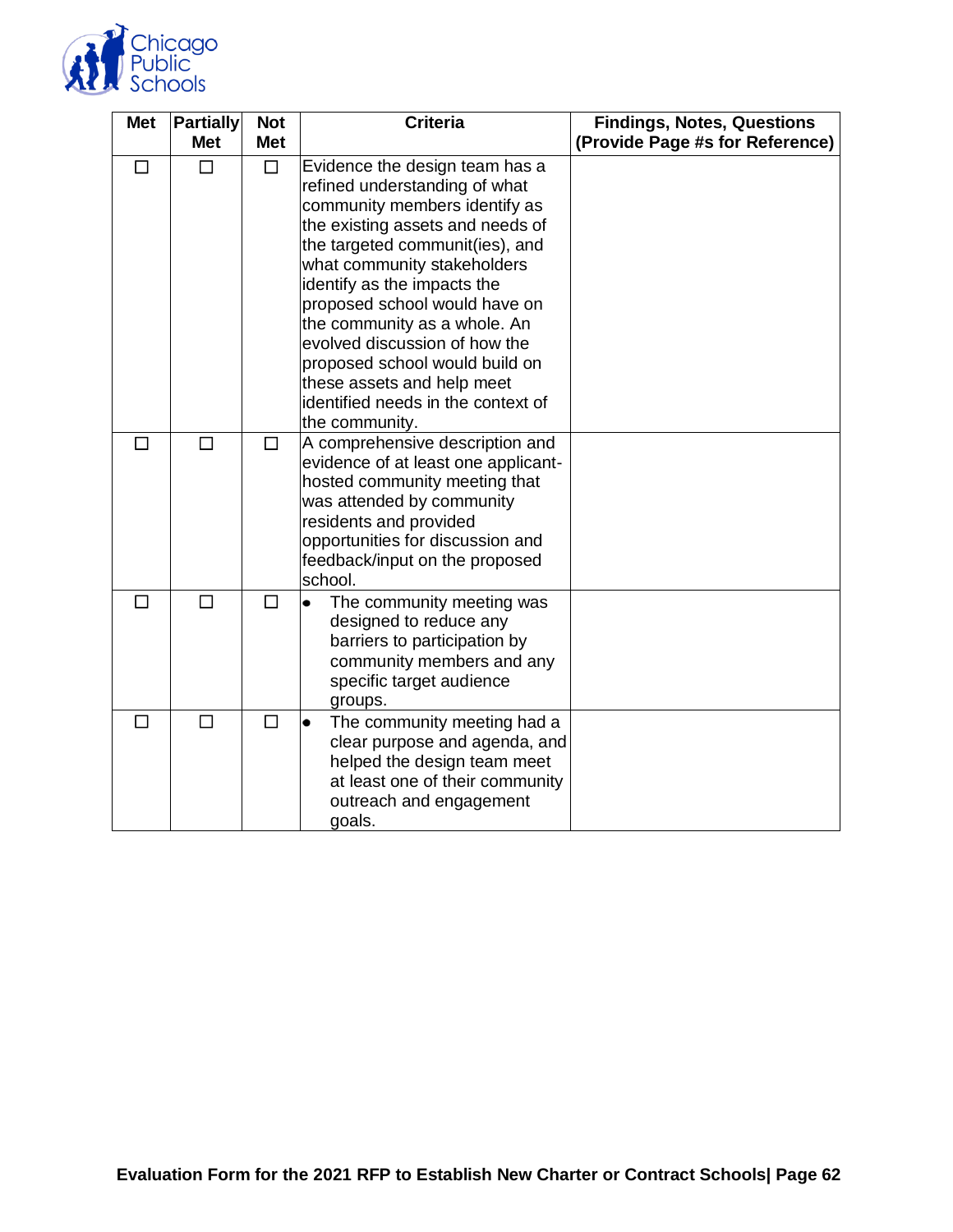![](_page_65_Picture_0.jpeg)

## <span id="page-65-0"></span>**Section 1.6: Community and Family Support**

The applicant has demonstrated that there is sufficient student demand to meet enrollment targets and widespread community support for the proposed school.

## **Section Rating**

| $\Box$ Meets the Standard | $\Box$ Partially Meets the | $\Box$ Does Not Meet the |
|---------------------------|----------------------------|--------------------------|
|                           | <b>Standard</b>            | <b>Standard</b>          |

| <b>Met</b> | <b>Partially</b><br><b>Met</b> | <b>Not</b><br><b>Met</b> | <b>Criteria</b>                                                                                                                                                                                                                                                                                                                              | <b>Findings, Notes, Questions</b><br>(Provide Page #s for Reference) |
|------------|--------------------------------|--------------------------|----------------------------------------------------------------------------------------------------------------------------------------------------------------------------------------------------------------------------------------------------------------------------------------------------------------------------------------------|----------------------------------------------------------------------|
| □          | П                              | $\Box$                   | Evidence that collectively presents<br>a compelling case that students<br>will choose to attend the school<br>and the school will meet<br>enrollment targets, including:                                                                                                                                                                     |                                                                      |
| П          | П                              | □                        | A sufficient number of letters of<br>$\bullet$<br>intent to enroll for age-eligible<br>children that comprise at least<br>half of the first-year enrollment<br>capacity                                                                                                                                                                      |                                                                      |
| П          | $\Box$                         | $\Box$                   | A compelling collection of<br>personalized letters outlining<br>why parents/guardians of age-<br>eligible children believe the<br>school would be a good fit for<br>their child and an asset to the<br>community                                                                                                                             |                                                                      |
| $\Box$     | $\Box$                         | $\Box$                   | Evidence that the community<br>understands and supports the<br>school opening in its community,<br>which may include:                                                                                                                                                                                                                        |                                                                      |
| П          | П                              | □                        | A description of the key<br>٠<br>supporters and champions of<br>the proposed school in the<br>neighborhood. Key supporters<br>and champions include<br>community members, parents<br>and other critical stakeholders,<br>and collectively are<br>representative of the proposed<br>school's anticipated students,<br>families and community. |                                                                      |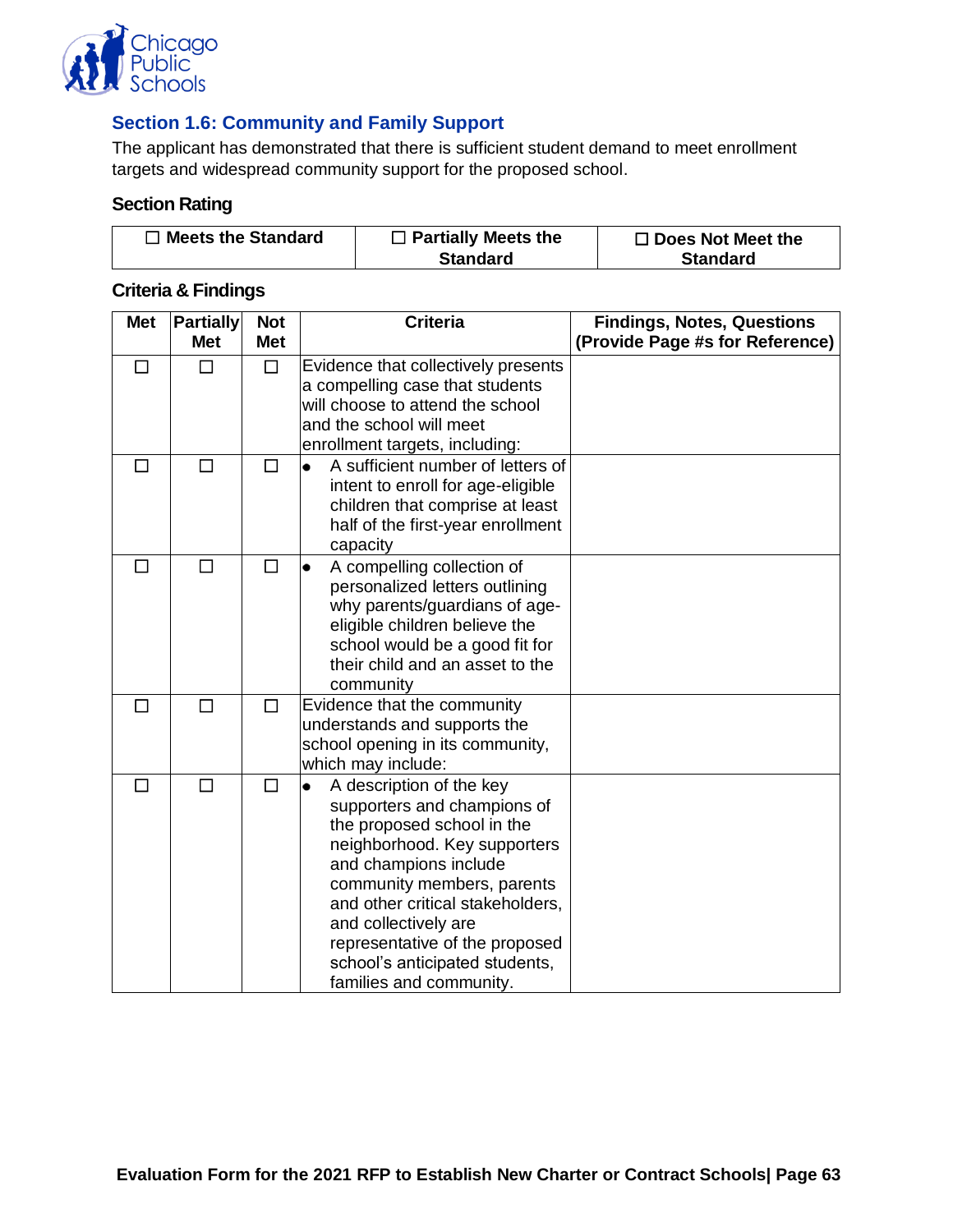![](_page_66_Picture_0.jpeg)

| <b>Met</b> | <b>Partially</b><br><b>Met</b> | <b>Not</b><br><b>Met</b> | <b>Criteria</b>                                                                                                                                                                                                                                                              | <b>Findings, Notes, Questions</b><br>(Provide Page #s for Reference) |
|------------|--------------------------------|--------------------------|------------------------------------------------------------------------------------------------------------------------------------------------------------------------------------------------------------------------------------------------------------------------------|----------------------------------------------------------------------|
|            | П                              | $\Box$                   | Letters of support from a<br>$\bullet$<br>variety of stakeholders,<br>including community-based<br>organizations, businesses,<br>leaders, elected officials, and<br>community members, that<br>demonstrate the school has<br>garnered widespread support                     |                                                                      |
| ΙI         | П                              | □                        | If any partnerships are integral to<br>implementing the school model: A<br>draft contract with a specific scope<br>of services.                                                                                                                                              |                                                                      |
| П          | $\Box$                         | $\Box$                   | Evidence of having conducted all<br>three methods of outreach to all of<br>the aldermen, state<br>representatives, and state<br>senators in the intended<br>recruitment boundary, including:                                                                                 |                                                                      |
| □          | □                              | □                        | Sending formal notification of<br>$\bullet$<br>the proposed new school                                                                                                                                                                                                       |                                                                      |
| $\Box$     | $\Box$                         | $\Box$                   | Requesting a meeting (or<br>$\bullet$<br>listing meetings already held)                                                                                                                                                                                                      |                                                                      |
| $\Box$     | $\Box$                         | $\Box$                   | Attending the aldermen's ward<br>$\bullet$<br>nights                                                                                                                                                                                                                         |                                                                      |
| $\Box$     | $\Box$                         | $\Box$                   | A clear vision for how the<br>proposed school will positively<br>contribute to the community,<br>outlining any services, resources,<br>programs, or volunteers that the<br>school will offer to families and/or<br>community members                                         |                                                                      |
|            | $\mathsf{L}$                   | □                        | The evidence provided builds on<br>the compelling case of an<br>otherwise unmet need the<br>proposed school seeks to address,<br>and that the proposed school is<br>both an appropriate fit to meet this<br>need and has garnered sufficient<br>parent and community support |                                                                      |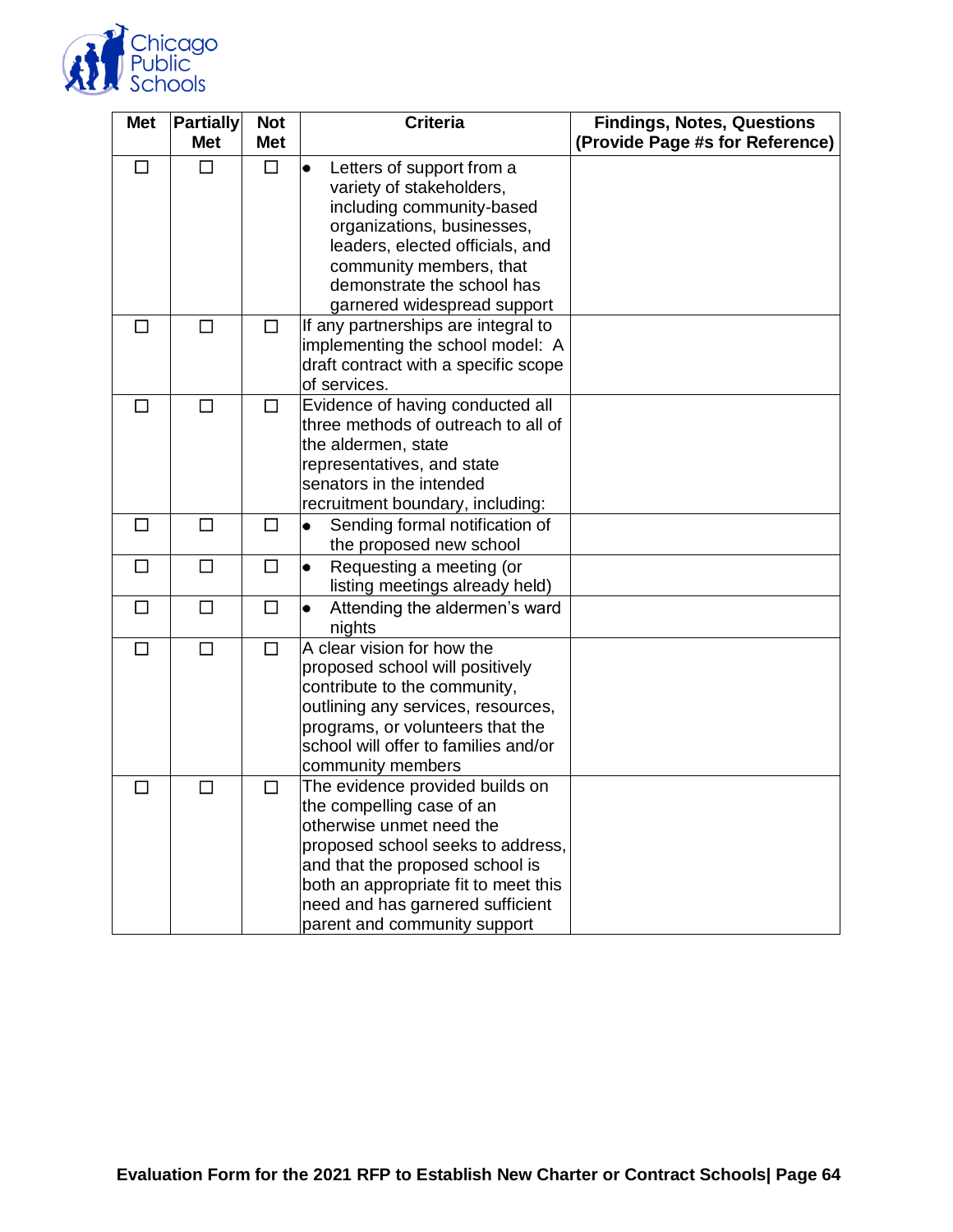![](_page_67_Picture_0.jpeg)

## <span id="page-67-0"></span>**Section 1.7: Updated Facilities**

The proposed facility option(s) reflect identified space requirements and are viable and available in the proposed opening timeline.

## **Section Rating**

| $\Box$ Meets the Standard | $\Box$ Partially Meets the | $\Box$ Does Not Meet the |
|---------------------------|----------------------------|--------------------------|
|                           | <b>Standard</b>            | <b>Standard</b>          |

| <b>Met</b> | <b>Partially</b><br><b>Met</b> | <b>Not</b><br><b>Met</b> | <b>Criteria</b>                             | <b>Findings, Notes, Questions</b><br>(Provide Page #s for Reference) |
|------------|--------------------------------|--------------------------|---------------------------------------------|----------------------------------------------------------------------|
| П          | П                              | $\Box$                   | A clear and complete description            |                                                                      |
|            |                                |                          | of each site, including the address,        |                                                                      |
|            |                                |                          | owner, and previous use.                    |                                                                      |
| $\Box$     | $\Box$                         | $\Box$                   | An explanation of how the                   |                                                                      |
|            |                                |                          | proposed facilities reflect the             |                                                                      |
|            |                                |                          | identified space requirements (as           |                                                                      |
|            |                                |                          | evidenced by an adequate number             |                                                                      |
|            |                                |                          | of classrooms, specialized spaces,          |                                                                      |
|            |                                |                          | and administrative spaces) and              |                                                                      |
|            |                                |                          | are viable and available in the             |                                                                      |
|            |                                |                          | proposed opening timeline                   |                                                                      |
| П          | П                              | $\Box$                   | A facilities plan that includes a cost      |                                                                      |
|            |                                |                          | estimate for each location,                 |                                                                      |
|            |                                |                          | evidence of interest from each              |                                                                      |
|            |                                |                          | facility's owner(s), and clearly            |                                                                      |
|            |                                |                          | articulates a plan for completing           |                                                                      |
|            |                                |                          | necessary renovations, including:           |                                                                      |
| П          | П                              | □                        | Construction estimates and<br>timelines,    |                                                                      |
| $\Box$     | $\Box$                         | $\Box$                   | potential funding sources, and<br>$\bullet$ |                                                                      |
| П          | П                              | $\Box$                   | plans to achieve ADA                        |                                                                      |
|            |                                |                          | compliance                                  |                                                                      |
| $\Box$     | $\Box$                         | $\Box$                   | A plan to appropriately address             |                                                                      |
|            |                                |                          | any risks associated with the               |                                                                      |
|            |                                |                          | proposed sites                              |                                                                      |
| П          | П                              | $\Box$                   | A clear timeline for securing one of        |                                                                      |
|            |                                |                          | two viable and available                    |                                                                      |
|            |                                |                          | independent facilities, or one fully        |                                                                      |
|            |                                |                          | secured facility, that will feasibly        |                                                                      |
|            |                                |                          | permit school use in time for the           |                                                                      |
|            |                                |                          | school's opening                            |                                                                      |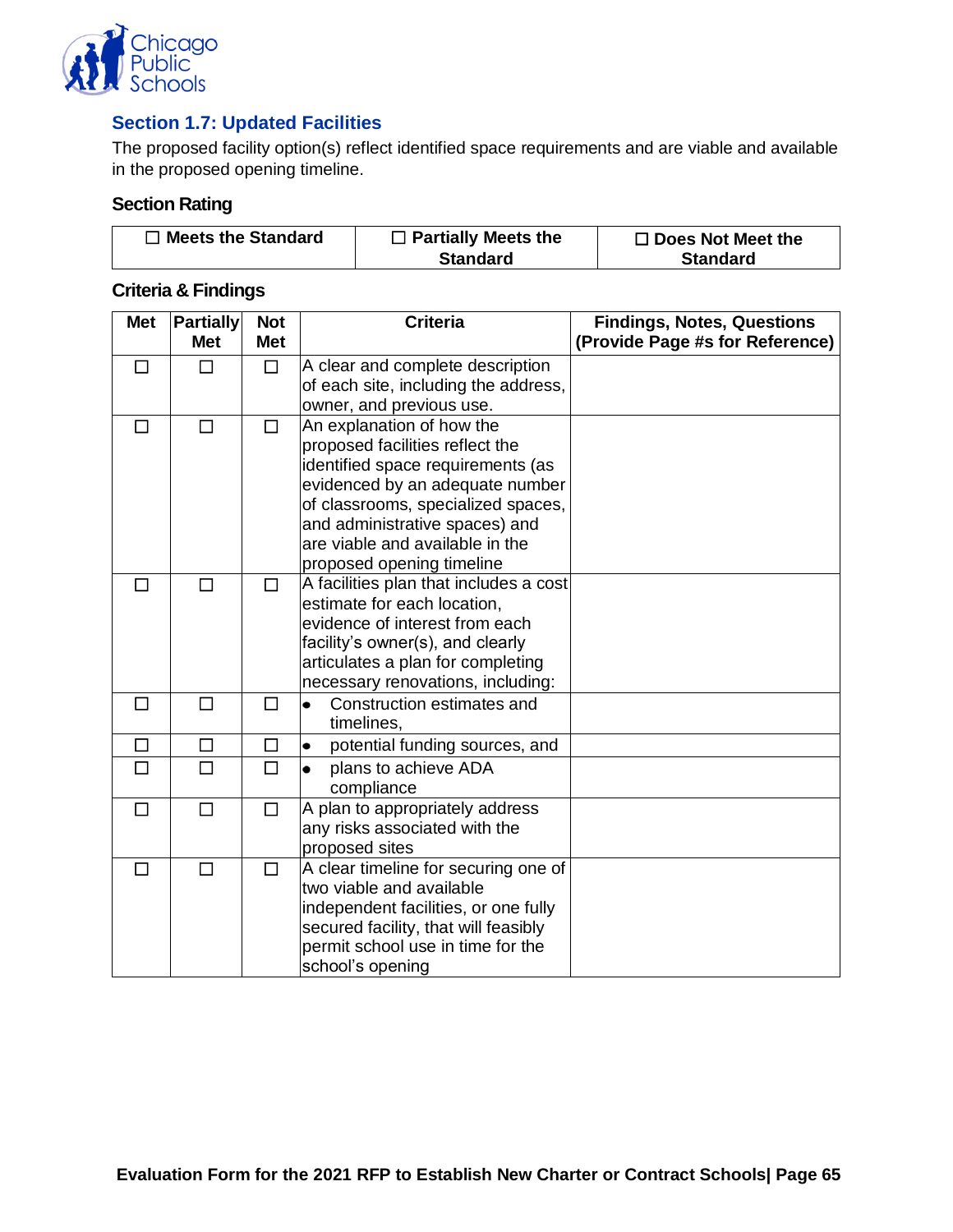![](_page_68_Picture_0.jpeg)

| <b>Met</b> | <b>Partially</b><br><b>Met</b> | <b>Not</b><br><b>Met</b> | <b>Criteria</b>                                                                                                                                                                                                                                                       | <b>Findings, Notes, Questions</b><br>(Provide Page #s for Reference) |
|------------|--------------------------------|--------------------------|-----------------------------------------------------------------------------------------------------------------------------------------------------------------------------------------------------------------------------------------------------------------------|----------------------------------------------------------------------|
|            |                                |                          | If the proposed site(s) will not<br>accommodate the projected space<br>needs throughout the entire five-<br>year period of the contract: A<br>reasonable facility plan to meet<br>space needs thereafter, including<br>a discussion of risks and<br>contingency plans |                                                                      |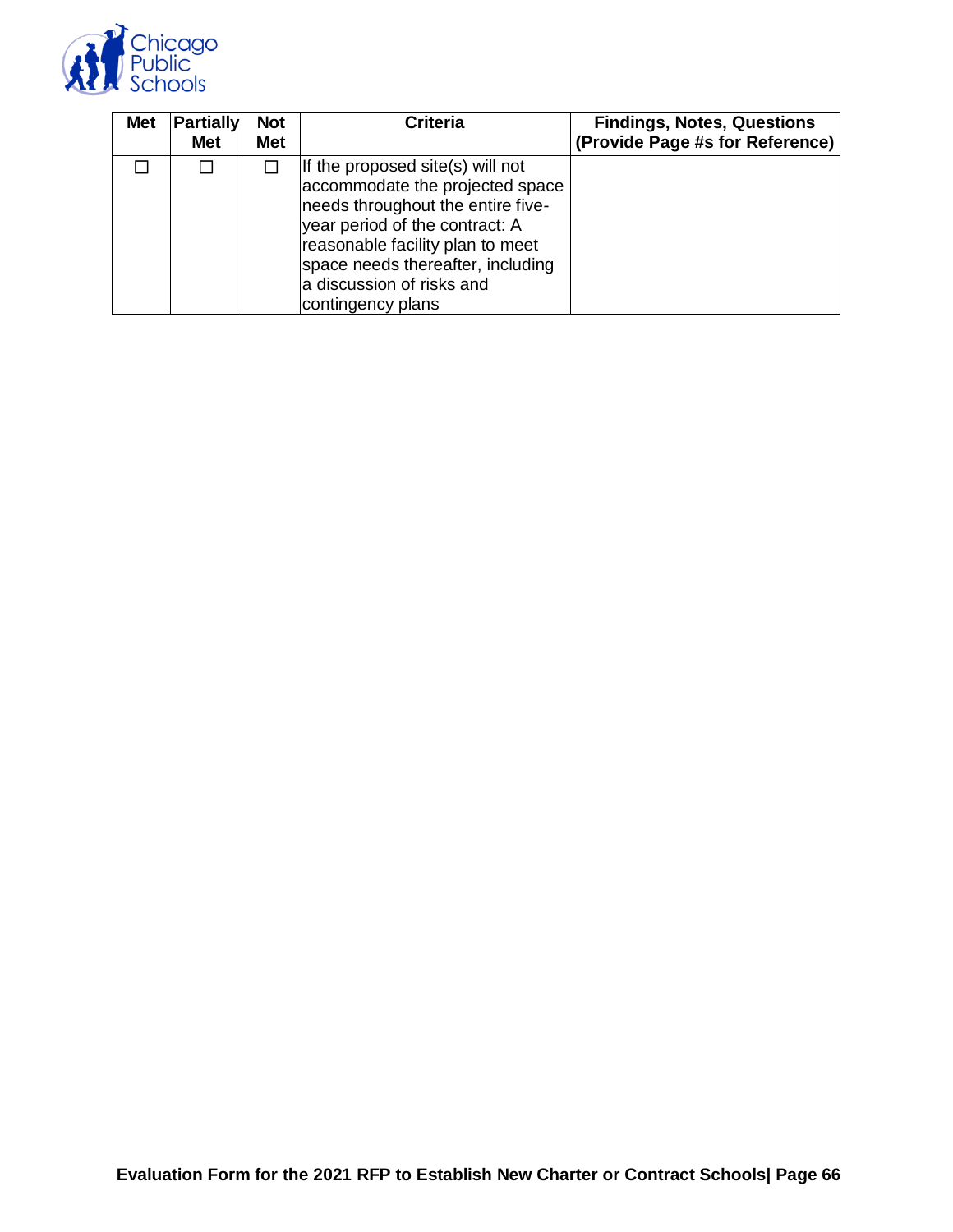![](_page_69_Picture_0.jpeg)

# **Tier IV Application and Addendum Questions**

## <span id="page-69-1"></span><span id="page-69-0"></span>**Domain 1: Community Engagement and Support**

*Key Question: Has the applicant conducted robust engagement and garnered authentic parent and community support, establishing a strong foundation for opening and operating a school with engaged and empowered families and communities?* 

## <span id="page-69-2"></span>**Section 1.8: Continued Community Outreach & Support Materials**

The proposal has improved its compelling rationale that the proposed school will effectively serve the targeted student population(s) and community, and will have a dynamic and engaged community of support if approved to open.

#### **Section Rating**

| $\Box$ Meets the Standard | $\Box$ Partially Meets the | $\Box$ Does Not Meet the |
|---------------------------|----------------------------|--------------------------|
|                           | Standard                   | <b>Standard</b>          |

| <b>Met</b> | <b>Partially</b><br><b>Met</b> | <b>Not</b><br><b>Met</b> | <b>Criteria</b>                                                                                                                                                                                                                                                                                           | <b>Findings, Notes, Questions</b><br>(Provide Page #s for Reference) |
|------------|--------------------------------|--------------------------|-----------------------------------------------------------------------------------------------------------------------------------------------------------------------------------------------------------------------------------------------------------------------------------------------------------|----------------------------------------------------------------------|
|            |                                | $\Box$                   | Evidence of significant, authentic<br>outreach and regular community<br>engagement. The applicant made<br>significant progress against the<br>established engagement plan, by<br>reaching additional stakeholders<br>and furthering engagement with<br>those already participating in the<br>conversation |                                                                      |
|            |                                | П                        | The applicant team prioritized<br>ongoing outreach and engagement<br>efforts to critical stakeholder<br>groups (parents, community<br>members, community leaders,<br>prospective staff, students, etc.),<br>and has demonstrated additional<br>support among these groups and<br>individuals              |                                                                      |
|            |                                | П                        | A discussion of how the applicant<br>teams' community engagement<br>efforts to-date informed a plan for<br>ongoing robust community<br>engagement through the<br>incubation and school opening, if<br>approved                                                                                            |                                                                      |